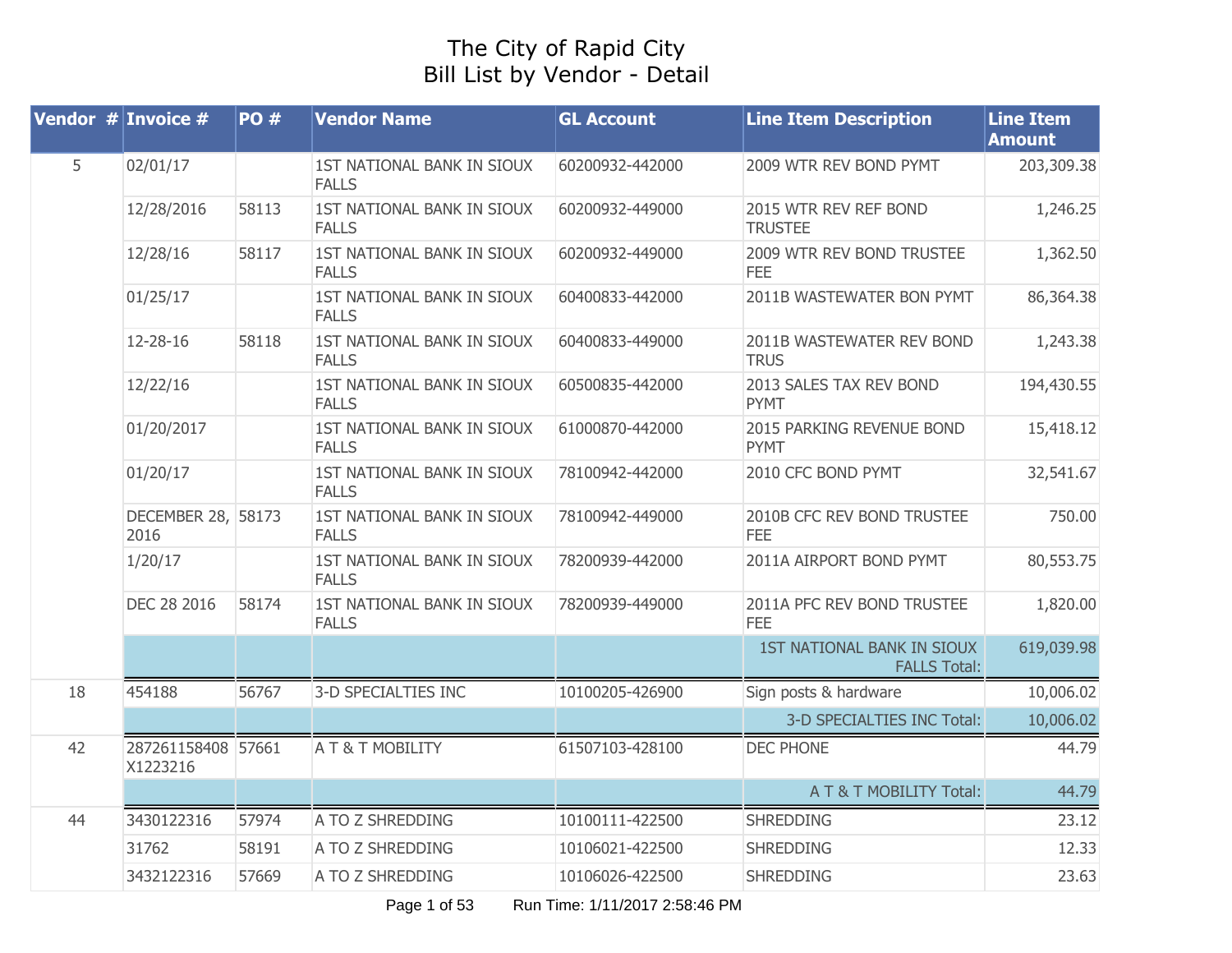| 44 | 31762    | 58191 | A TO Z SHREDDING          | 10106026-422500 | <b>SHREDDING</b>                                | 12.32   |
|----|----------|-------|---------------------------|-----------------|-------------------------------------------------|---------|
|    |          |       |                           |                 | A TO Z SHREDDING Total:                         | 71.40   |
| 46 | 00945428 | 57599 | A&B WELDING SUPPLY CO INC | 60407072-424600 | <b>WELDING: ACETYLENE GAS</b><br><b>CYLINDE</b> | 23.55   |
|    | 00945428 | 57599 | A&B WELDING SUPPLY CO INC | 60407072-426900 | <b>WELDING: ACETYLENE GAS</b><br><b>CYLINDE</b> | 13.00   |
|    |          |       |                           |                 | A&B WELDING SUPPLY CO INC<br>Total:             | 36.55   |
| 79 | 90413    | 57818 | <b>ACE HARDWARE-EAST</b>  | 10100202-425200 | <b>FLAG POLE REPAIRS ST7</b>                    | 6.07    |
|    | 87320    | 57820 | <b>ACE HARDWARE-EAST</b>  | 10100202-425200 | MAINTENANCE & KNOX BOX PAD<br><b>LOC</b>        | 11.94   |
|    | 87712    | 57821 | <b>ACE HARDWARE-EAST</b>  | 10100202-425300 | <b>SHOP TOOL REPAIR</b>                         | 19.19   |
|    | 79335    | 57580 | <b>ACE HARDWARE-EAST</b>  | 10100205-426900 | Minor sign shop supplies                        | 35.48   |
|    | 88245    | 57828 | <b>ACE HARDWARE-EAST</b>  | 10100301-426900 | <b>SUPPLIES</b>                                 | 53.41   |
|    | 98991    | 58056 | <b>ACE HARDWARE-EAST</b>  | 10100304-426900 | Shovel                                          | 31.99   |
|    | 77319    | 57505 | <b>ACE HARDWARE-EAST</b>  | 61207101-426900 | TOWELS, CORD, BRUSH AND<br><b>DUSTPA</b>        | 135.13  |
|    | 87722    | 57736 | <b>ACE HARDWARE-EAST</b>  | 61507102-425300 | EXTENSION CORD AND FREEZE<br><b>FREE</b>        | 120.82  |
|    | 58221    | 57733 | <b>ACE HARDWARE-EAST</b>  | 61507103-425300 | <b>JANITORIAL SUPPLIES</b>                      | 50.38   |
|    | 90413    | 57818 | <b>ACE HARDWARE-EAST</b>  | 61800890-425200 | FLAG POLE REPAIRS ST7                           | 2.60    |
|    | 87320    | 57820 | <b>ACE HARDWARE-EAST</b>  | 61800890-425200 | MAINTENANCE & KNOX BOX PAD<br><b>LOC</b>        | 5.11    |
|    | 87712    | 57821 | <b>ACE HARDWARE-EAST</b>  | 61800890-425300 | <b>SHOP TOOL REPAIR</b>                         | 8.22    |
|    |          |       |                           |                 | <b>ACE HARDWARE-EAST Total:</b>                 | 480.34  |
| 80 | 91786    | 58099 | <b>ACE HARDWARE-WEST</b>  | 10100202-426400 | ICE MELT ST 3                                   | 33.59   |
|    | 81438    | 57659 | <b>ACE HARDWARE-WEST</b>  | 10100202-426900 | PADLOCK FOR GATE AT COLD<br><b>STORA</b>        | 26.86   |
|    | 6498     |       | <b>ACE HARDWARE-WEST</b>  | 10100202-426900 | CREDIT RETURNED PADLOCK                         | (13.43) |
|    | 66428    | 57379 | <b>ACE HARDWARE-WEST</b>  | 10100607-425200 | DOOR REPAIR PARTS - RR<br><b>DOORS</b>          | 38.99   |
|    | 56431    | 57371 | <b>ACE HARDWARE-WEST</b>  | 10100607-425300 | COUPL HOSE BARB #18                             | 4.99    |
|    | 67149    | 57379 | <b>ACE HARDWARE-WEST</b>  | 10100607-425900 | DOOR REPAIR PARTS - RR<br><b>DOORS</b>          | 4.50    |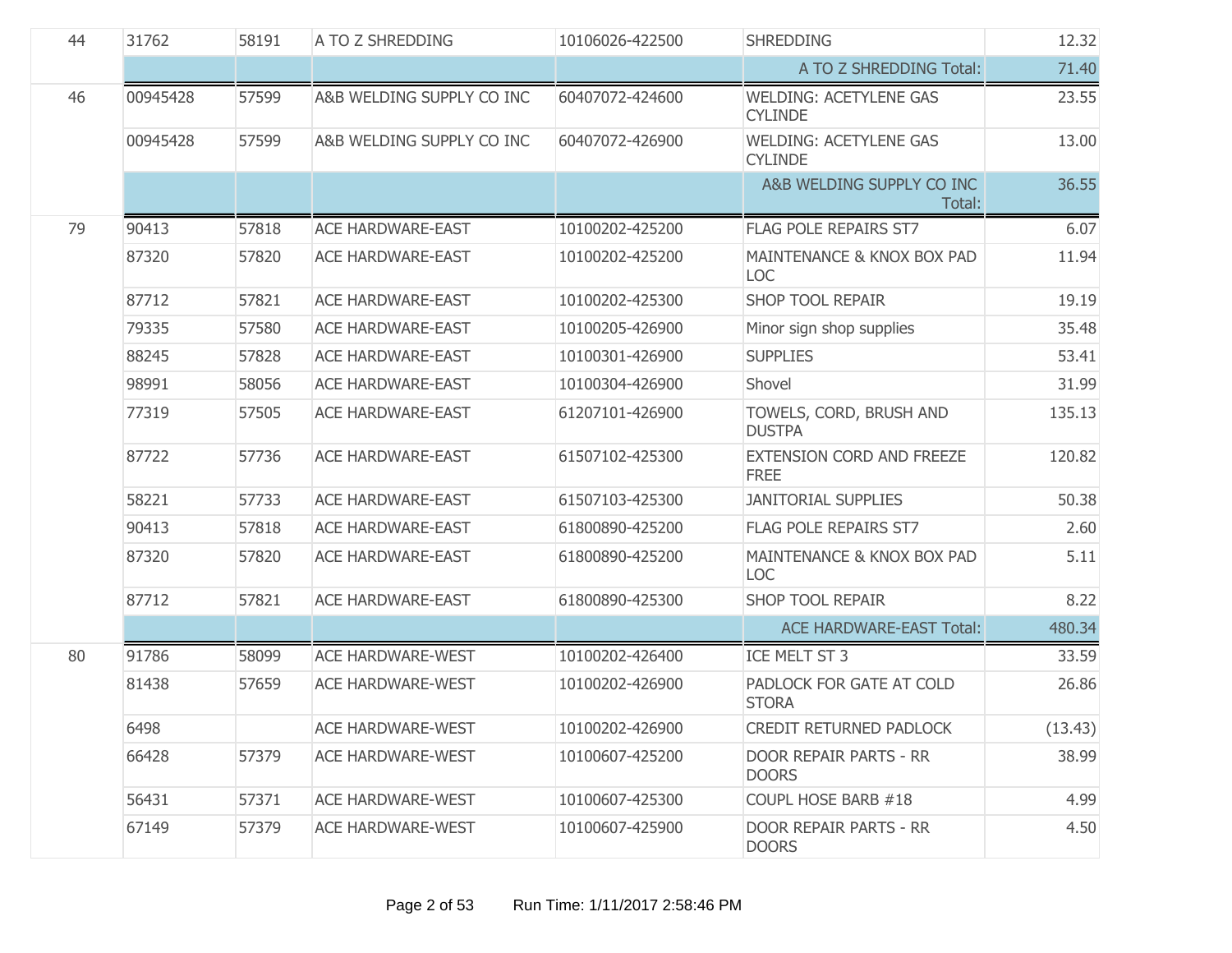| 80  | 87041    | 57935 | <b>ACE HARDWARE-WEST</b>                   | 60207011-426500 | <b>HOLE SAW</b>                          | 22.07    |
|-----|----------|-------|--------------------------------------------|-----------------|------------------------------------------|----------|
|     | 84353    | 57892 | <b>ACE HARDWARE-WEST</b>                   | 60207011-426900 | STORAGE BOX, NUTS SCREWS,<br><b>EXTE</b> | 30.70    |
|     | 85409    | 57932 | <b>ACE HARDWARE-WEST</b>                   | 60207011-426900 | ELBOWS, CONNECTIONS, SPLY -<br><b>NO</b> | 52.32    |
|     | 87004    | 57933 | <b>ACE HARDWARE-WEST</b>                   | 60207011-426900 | SILICONE CLR, CHAIN LOOP                 | 28.74    |
|     | 87380    | 57936 | <b>ACE HARDWARE-WEST</b>                   | 60207011-426900 | BATTERY, FITTINGS, STRAIGHT<br><b>ST</b> | 31.63    |
|     | 95396    | 57938 | <b>ACE HARDWARE-WEST</b>                   | 60207011-426900 | HINGE, SCRW SPAX                         | 10.15    |
|     | 6889     |       | <b>ACE HARDWARE-WEST</b>                   | 60207011-426900 | CREDIT RETURNED CHAIN LOOP               | (22.99)  |
|     | 63260    | 57382 | <b>ACE HARDWARE-WEST</b>                   | 60700860-425700 | <b>ELECTRICAL SUPPLIES</b>               | 38.84    |
|     | 91786    | 58099 | <b>ACE HARDWARE-WEST</b>                   | 61800890-426400 | ICE MELT ST 3                            | 14.39    |
|     | 109110   | 57618 | <b>ACE HARDWARE-WEST</b>                   | 10500115-425300 | STARTER ROPE & ALL WEATHER<br><b>WED</b> | 0.75     |
|     | 54073    | 57621 | <b>ACE HARDWARE-WEST</b>                   | 10500115-425300 | <b>CHAIN TENSIONER &amp; STIHL OIL</b>   | 47.97    |
|     | 75783    | 57619 | <b>ACE HARDWARE-WEST</b>                   | 10500115-426300 | <b>GLOVES - FERRIER</b>                  | 25.98    |
|     | 75796    | 57620 | <b>ACE HARDWARE-WEST</b>                   | 10500115-426300 | <b>GLOVES</b>                            | 11.99    |
|     | 109110   | 57618 | <b>ACE HARDWARE-WEST</b>                   | 10500115-426500 | STARTER ROPE & ALL WEATHER<br><b>WED</b> | 9.58     |
|     | 109060   | 57622 | <b>ACE HARDWARE-WEST</b>                   | 10500115-426900 | <b>FLAGGING ORANGE TAPE</b>              | 1.72     |
|     |          |       |                                            |                 | <b>ACE HARDWARE-WEST Total:</b>          | 399.34   |
| 90  | 4613920  | 57731 | <b>ADAMS ISC</b>                           | 61507103-425300 | <b>FLANGE</b>                            | 1,829.90 |
|     |          |       |                                            |                 | <b>ADAMS ISC Total:</b>                  | 1,829.90 |
| 97  | 68355399 | 57737 | ADECCO EMPLOYMENT SERVICES 61207101-422500 |                 | <b>JANITORIAL LABOR</b>                  | 283.25   |
|     | 68364856 | 58011 | ADECCO EMPLOYMENT SERVICES 61207101-422500 |                 | <b>JANITORIAL LABOR</b>                  | 166.18   |
|     | 68355399 | 57737 | ADECCO EMPLOYMENT SERVICES 61507102-422500 |                 | <b>JANITORIAL LABOR</b>                  | 283.25   |
|     | 68364856 | 58011 | ADECCO EMPLOYMENT SERVICES 61507102-422500 |                 | <b>JANITORIAL LABOR</b>                  | 166.17   |
|     | 68355399 | 57737 | ADECCO EMPLOYMENT SERVICES 61507103-422500 |                 | <b>JANITORIAL LABOR</b>                  | 283.25   |
|     | 68364856 | 58011 | ADECCO EMPLOYMENT SERVICES 61507103-422500 |                 | <b>JANITORIAL LABOR</b>                  | 166.17   |
|     |          |       |                                            |                 | ADECCO EMPLOYMENT SERVICES<br>Total:     | 1,348.27 |
| 100 | 27904    | 58067 | <b>ADTECH INC</b>                          | 10100202-425200 | FIRE ALARM REPAIR ST5                    | 245.00   |
|     | 27904    | 58067 | ADTECH INC                                 | 61800890-425200 | FIRE ALARM REPAIR ST5                    | 105.00   |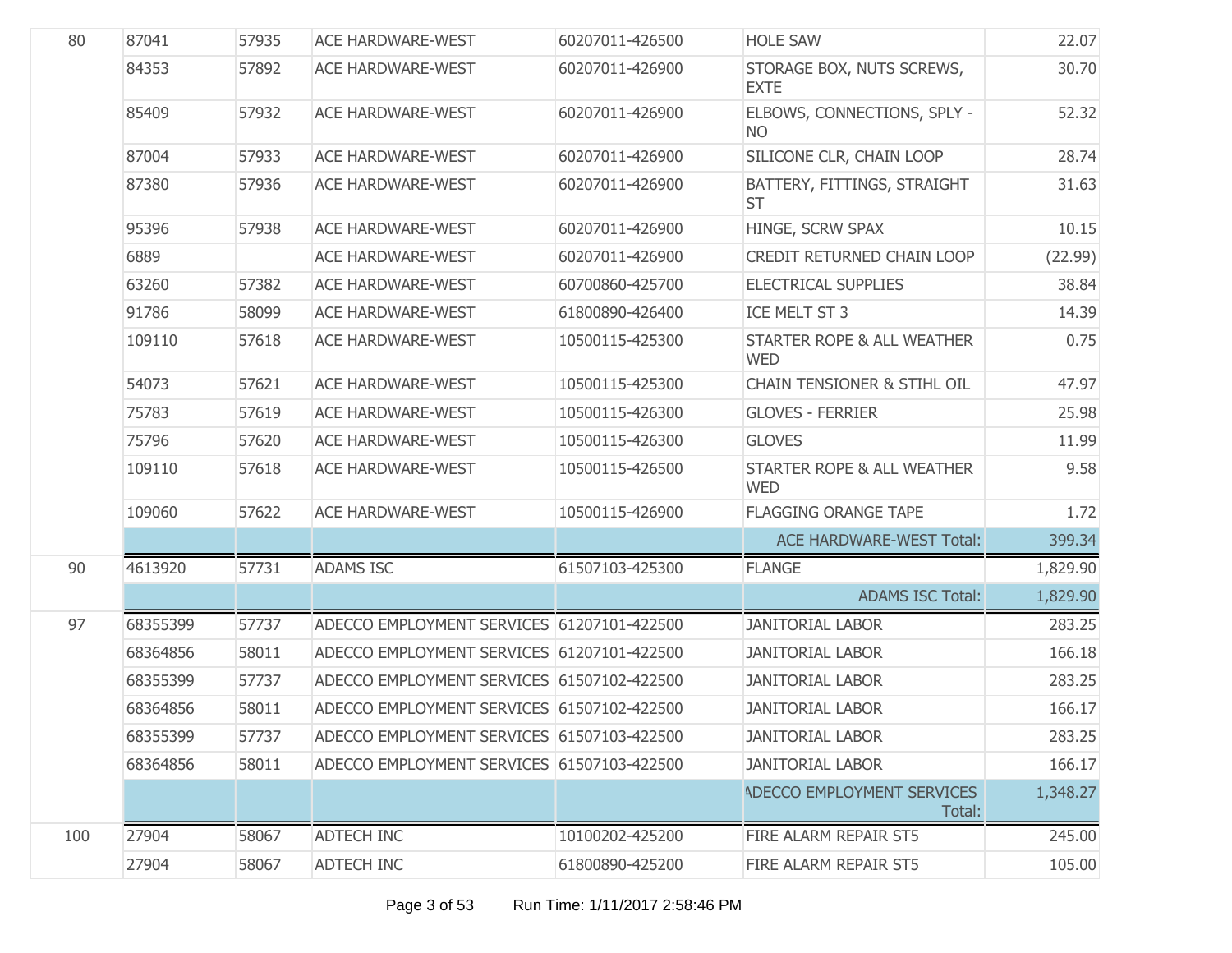| 100  |                          |       |                                                                 |                 | <b>ADTECH INC Total:</b>                                       | 350.00    |
|------|--------------------------|-------|-----------------------------------------------------------------|-----------------|----------------------------------------------------------------|-----------|
| 6173 | 51078                    | 57523 | <b>ADVANCED ENGINEERING &amp;</b><br>ENVIRONMENTAL SERVICES INC | 60400833-422300 | 15-2306 MEADE HAWTHORNE<br><b>DBDP E</b>                       | 4,868.67  |
|      | 51078                    | 57523 | <b>ADVANCED ENGINEERING &amp;</b><br>ENVIRONMENTAL SERVICES INC | 60907402-422300 | 15-2306 MEADE HAWTHORNE<br><b>DBDP E</b>                       | 4,482.83  |
|      |                          |       |                                                                 |                 | ADVANCED ENGINEERING &<br>ENVIRONMENTAL SERVICES INC<br>Total: | 9,351.50  |
| 140  | 70668 A                  | 58088 | <b>ALEX JOHNSON HOTEL</b>                                       | 50508919-427000 | <b>TYLER TRAVEL</b>                                            | 284.00    |
|      |                          |       |                                                                 |                 | ALEX JOHNSON HOTEL Total:                                      | 284.00    |
| 3908 | 12/27/2016               | 57961 | <b>ALEX RASMUSSEN</b>                                           | 61800890-427000 | PER DIEM                                                       | 45.00     |
|      |                          |       |                                                                 |                 | <b>ALEX RASMUSSEN Total:</b>                                   | 45.00     |
| 164  | LCAS1095725              | 57735 | <b>ALSCO INC</b>                                                | 61507102-426400 | <b>JANITORIAL SUPPLIES</b>                                     | 21.10     |
|      | LCAS1095724              | 57734 | <b>ALSCO INC</b>                                                | 61507103-426400 | <b>FACILITY MATS</b>                                           | 27.85     |
|      | LCAS1097180              | 58061 | ALSCO INC                                                       | 61507103-426400 | <b>FACILITY MATS</b>                                           | 27.85     |
|      |                          |       |                                                                 |                 | <b>ALSCO INC Total:</b>                                        | 76.80     |
| 371  | 27249                    | 57585 | BANNER ASSOCIATES INC                                           | 60400833-422300 | 15-2266 WATER RECLAMATION<br><b>FACI</b>                       | 18,054.62 |
|      |                          |       |                                                                 |                 | <b>BANNER ASSOCIATES INC Total:</b>                            | 18,054.62 |
| 407  | 51886                    | 55798 | BASLER PRINTING COMPANY INC 10100711-426100                     |                 | OFFICE SUPPLIES - BOX OF<br><b>ENVEL</b>                       | 89.50     |
|      |                          |       |                                                                 |                 | BASLER PRINTING COMPANY INC<br>Total:                          | 89.50     |
| 7144 | $12/14/16$ -<br>12/17/16 | 57795 | BERNARD, ANDY                                                   | 10100608-427000 | travel reimbursement-Bernard                                   | 77.00     |
|      |                          |       |                                                                 |                 | BERNARD, ANDY<br>Total:                                        | 77.00     |
| 549  | 02 637011                | 57532 | BIERSCHBACH EQUIPMENT INC                                       | 61507103-426300 | STOCK JACKETS                                                  | 93.00     |
|      |                          |       |                                                                 |                 | BIERSCHBACH EQUIPMENT INC<br>Total:                            | 93.00     |
| 572  | 1235683                  | 57629 | <b>BLACK &amp; VEATCH</b>                                       | 60200933-422300 | 13-2141 WATER UTILITY SYSTEM<br>M                              | 10,986.35 |
|      | 1233495                  | 57630 | <b>BLACK &amp; VEATCH</b>                                       | 60200933-422300 | 13-2141 WATER UTILITY SYSTEM<br>M                              | 5,887.31  |
|      | 1235683                  | 57629 | <b>BLACK &amp; VEATCH</b>                                       | 60200934-422300 | 13-2141 WATER UTILITY SYSTEM<br>M                              | 9,017.40  |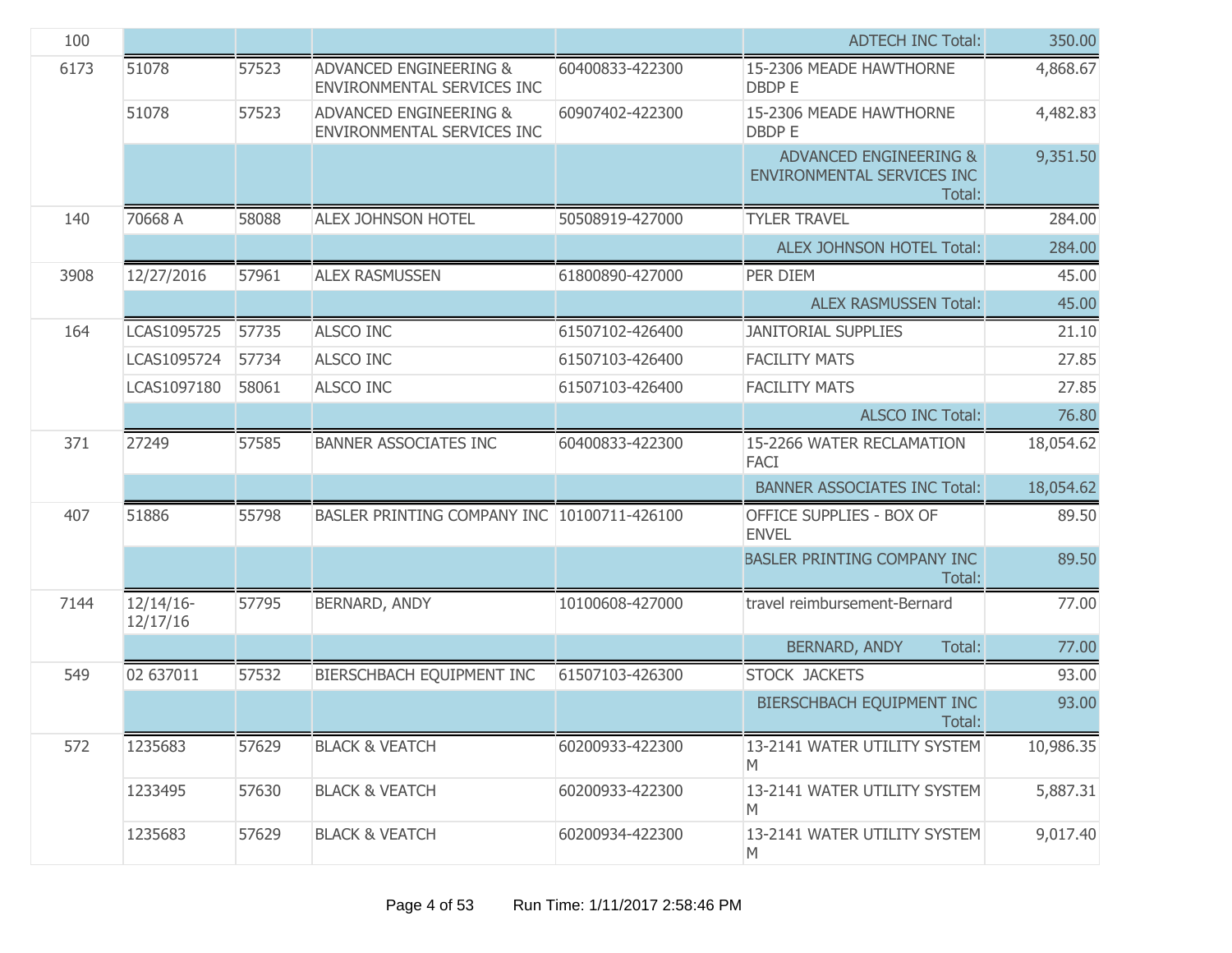| 572 | 1233495           | 57630 | <b>BLACK &amp; VEATCH</b>          | 60200934-422300 | 13-2141 WATER UTILITY SYSTEM<br>M            | 4,832.19  |
|-----|-------------------|-------|------------------------------------|-----------------|----------------------------------------------|-----------|
|     |                   |       |                                    |                 | <b>BLACK &amp; VEATCH Total:</b>             | 30,723.25 |
| 584 | 07733             | 57732 | <b>BLACK HILLS BUSINESS SOURCE</b> | 61207101-425100 | <b>TIME CARDS</b>                            | 9.54      |
|     | 07733             | 57732 | <b>BLACK HILLS BUSINESS SOURCE</b> | 61507102-425100 | <b>TIME CARDS</b>                            | 9.54      |
|     | 07733             | 57732 | <b>BLACK HILLS BUSINESS SOURCE</b> | 61507103-425100 | <b>TIME CARDS</b>                            | 9.54      |
|     |                   |       |                                    |                 | <b>BLACK HILLS BUSINESS SOURCE</b><br>Total: | 28.62     |
| 586 | 110208            | 57584 | BLACK HILLS CHEMICAL CO INC        | 10100205-426400 | Bathroom cleaner                             | 24.90     |
|     | 110311            | 57827 | BLACK HILLS CHEMICAL CO INC        | 10100301-426400 | <b>SUPPLIES</b>                              | 118.94    |
|     | 110440            | 57992 | BLACK HILLS CHEMICAL CO INC        | 60407072-426400 | <b>CLARIFLOCCULATOR SCUM PIT</b>             | 219.98    |
|     |                   |       |                                    |                 | BLACK HILLS CHEMICAL CO INC<br>Total:        | 363.82    |
| 592 | 37993             | 57591 | <b>BLACK HILLS EMBROIDERY INC</b>  | 60207012-426300 | UNIFORM EMBROIDERY                           | 177.00    |
|     |                   |       |                                    |                 | <b>BLACK HILLS EMBROIDERY INC</b><br>Total:  | 177.00    |
| 622 | 17851552<br>12/26 |       | <b>BLACK HILLS ENERGY</b>          | 10100202-428300 |                                              | 488.76    |
|     | 12767088<br>12/28 |       | <b>BLACK HILLS ENERGY</b>          | 10100202-428300 |                                              | 1,847.24  |
|     | 12767125<br>01/09 |       | <b>BLACK HILLS ENERGY</b>          | 10100202-428300 |                                              | 949.01    |
|     | 12767152<br>01/05 |       | <b>BLACK HILLS ENERGY</b>          | 10100202-428300 |                                              | 922.50    |
|     | 12313258<br>01/04 |       | <b>BLACK HILLS ENERGY</b>          | 10100202-428300 |                                              | 909.78    |
|     | 12227597<br>12/23 |       | <b>BLACK HILLS ENERGY</b>          | 10100205-428300 |                                              | 24.49     |
|     | 12208013<br>12/23 |       | <b>BLACK HILLS ENERGY</b>          | 10100205-428300 |                                              | 21.66     |
|     | 12730858<br>12/28 |       | <b>BLACK HILLS ENERGY</b>          | 10100205-428300 |                                              | 94.38     |
|     | 20369028<br>12/30 |       | <b>BLACK HILLS ENERGY</b>          | 10100205-428300 |                                              | 73.15     |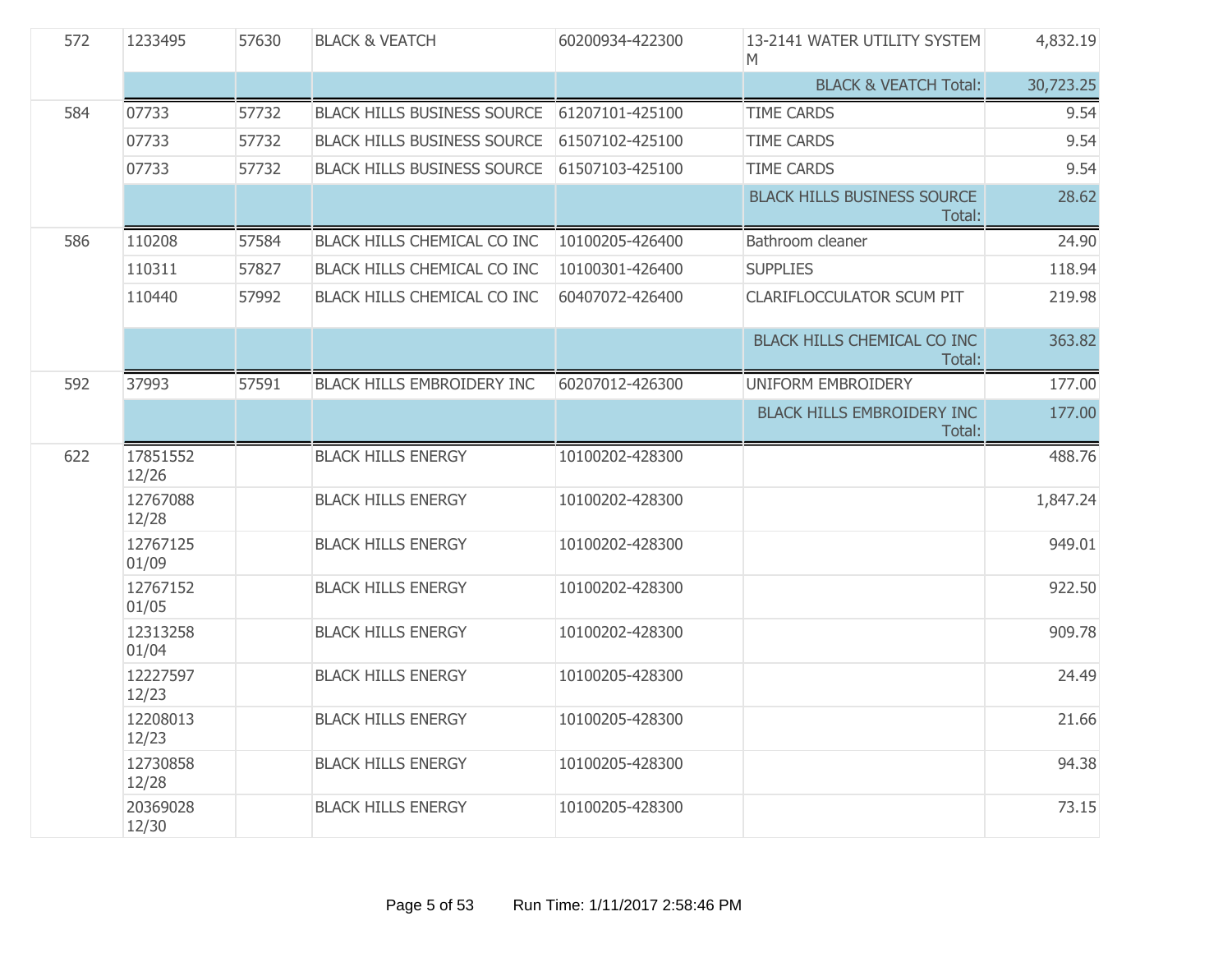| 622 | 12307669<br>12/26 | <b>BLACK HILLS ENERGY</b> | 10100205-428300 | 12.09  |
|-----|-------------------|---------------------------|-----------------|--------|
|     | 12424808<br>12/28 | <b>BLACK HILLS ENERGY</b> | 10100205-428300 | 26.22  |
|     | 19244824<br>12/30 | <b>BLACK HILLS ENERGY</b> | 10100205-428300 | 106.50 |
|     | 19342195<br>12/30 | <b>BLACK HILLS ENERGY</b> | 10100205-428300 | 33.60  |
|     | 17689842<br>01/05 | <b>BLACK HILLS ENERGY</b> | 10100205-428300 | 60.72  |
|     | 12237769<br>01/05 | <b>BLACK HILLS ENERGY</b> | 10100205-428300 | 30.96  |
|     | <b>NONE 01/05</b> | <b>BLACK HILLS ENERGY</b> | 10100205-428300 | 23.72  |
|     | 12655563<br>01/03 | <b>BLACK HILLS ENERGY</b> | 10100205-428300 | 25.02  |
|     | 12229194<br>01/05 | <b>BLACK HILLS ENERGY</b> | 10100205-428300 | 51.54  |
|     | 12731661<br>01/06 | <b>BLACK HILLS ENERGY</b> | 10100205-428300 | 58.79  |
|     | 12807195<br>01/03 | <b>BLACK HILLS ENERGY</b> | 10100205-428300 | 26.12  |
|     | 12773436<br>01/03 | <b>BLACK HILLS ENERGY</b> | 10100205-428300 | 12.00  |
|     | 12768025<br>01/05 | <b>BLACK HILLS ENERGY</b> | 10100205-428300 | 29.75  |
|     | 18964094<br>01/05 | <b>BLACK HILLS ENERGY</b> | 10100205-428300 | 19.57  |
|     | 12262333<br>01/04 | <b>BLACK HILLS ENERGY</b> | 10100205-428300 | 114.18 |
|     | 20376077<br>01/05 | <b>BLACK HILLS ENERGY</b> | 10100205-428300 | 130.36 |
|     | 16814404<br>01/09 | <b>BLACK HILLS ENERGY</b> | 10100205-428300 | 95.11  |
|     | 12218465<br>01/09 | <b>BLACK HILLS ENERGY</b> | 10100205-428300 | 27.73  |
|     | 12488946<br>01/04 | <b>BLACK HILLS ENERGY</b> | 10100205-428300 | 12.09  |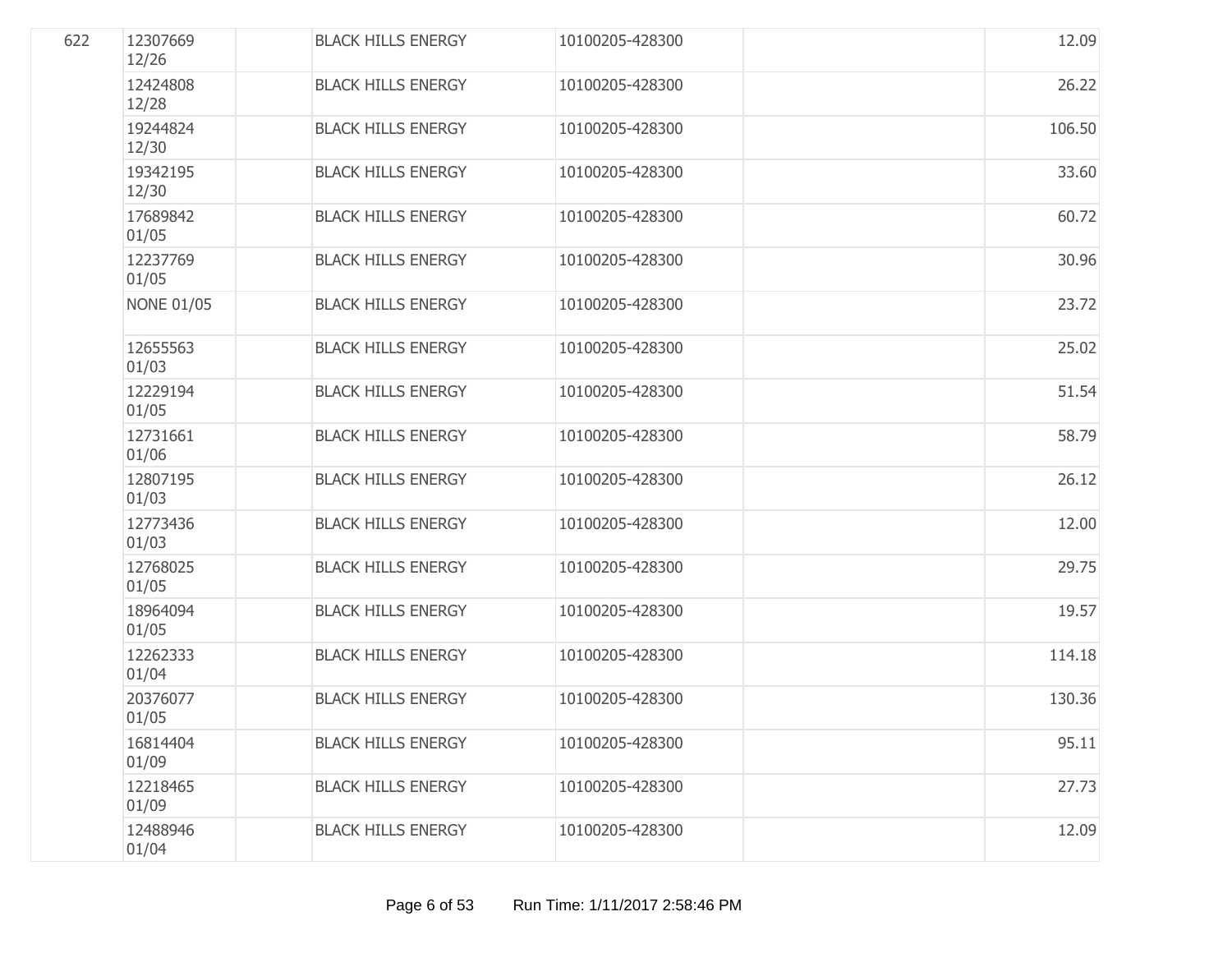| 622 | 13090342<br>01/05 | <b>BLACK HILLS ENERGY</b> | 10100205-428300 | 72.21  |
|-----|-------------------|---------------------------|-----------------|--------|
|     | 12731825<br>01/03 | <b>BLACK HILLS ENERGY</b> | 10100205-428300 | 59.42  |
|     | 12570142<br>01/03 | <b>BLACK HILLS ENERGY</b> | 10100205-428300 | 19.57  |
|     | 12774342<br>12/30 | <b>BLACK HILLS ENERGY</b> | 10100205-428300 | 12.00  |
|     | 12569237<br>12/30 | <b>BLACK HILLS ENERGY</b> | 10100205-428300 | 29.42  |
|     | 12261001<br>12/28 | <b>BLACK HILLS ENERGY</b> | 10100205-428300 | 12.00  |
|     | 12229283<br>12/28 | <b>BLACK HILLS ENERGY</b> | 10100205-428300 | 12.00  |
|     | 12261161<br>12/28 | <b>BLACK HILLS ENERGY</b> | 10100205-428300 | 156.90 |
|     | 12302716<br>12/30 | <b>BLACK HILLS ENERGY</b> | 10100205-428300 | 21.37  |
|     | 12774965<br>12/28 | <b>BLACK HILLS ENERGY</b> | 10100205-428300 | 25.41  |
|     | 12375979<br>12/28 | <b>BLACK HILLS ENERGY</b> | 10100205-428300 | 25.61  |
|     | 12102754<br>12/28 | <b>BLACK HILLS ENERGY</b> | 10100205-428300 | 177.79 |
|     | 12568527<br>12/28 | <b>BLACK HILLS ENERGY</b> | 10100205-428300 | 239.42 |
|     | 16886804<br>12/28 | <b>BLACK HILLS ENERGY</b> | 10100205-428300 | 28.18  |
|     | 15801114<br>12/28 | <b>BLACK HILLS ENERGY</b> | 10100205-428300 | 35.10  |
|     | 12302693<br>12/28 | <b>BLACK HILLS ENERGY</b> | 10100205-428300 | 22.47  |
|     | 17054407<br>12/28 | <b>BLACK HILLS ENERGY</b> | 10100205-428300 | 24.61  |
|     | 12218452<br>12/29 | <b>BLACK HILLS ENERGY</b> | 10100205-428300 | 26.09  |
|     | 12228086<br>12/28 | <b>BLACK HILLS ENERGY</b> | 10100205-428300 | 101.35 |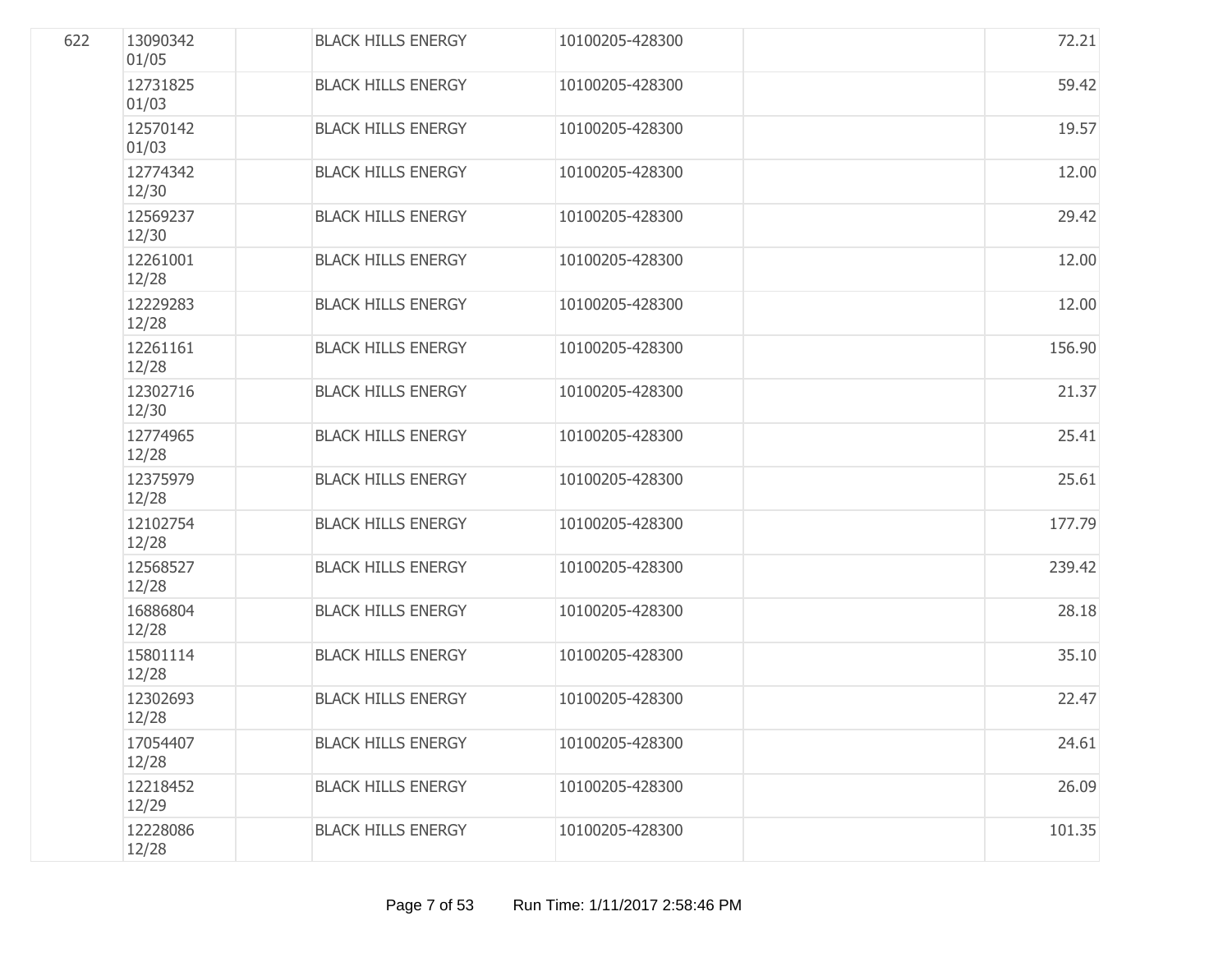| 622 | 12229387<br>12/28 | <b>BLACK HILLS ENERGY</b> | 10100205-428300 | 89.75     |
|-----|-------------------|---------------------------|-----------------|-----------|
|     | 12775850<br>12/28 | <b>BLACK HILLS ENERGY</b> | 10100205-428300 | 39.33     |
|     | <b>NONE 01/05</b> | <b>BLACK HILLS ENERGY</b> | 10100304-428300 | 35,435.39 |
|     | <b>NONE 01/05</b> | <b>BLACK HILLS ENERGY</b> | 10100304-428300 | 32,858.87 |
|     | 12766097<br>12/28 | <b>BLACK HILLS ENERGY</b> | 10100305-428300 | 85.81     |
|     | 12766986<br>12/28 | <b>BLACK HILLS ENERGY</b> | 10100305-428300 | 954.03    |
|     | 12776189<br>12/28 | <b>BLACK HILLS ENERGY</b> | 10100401-428300 | 176.72    |
|     | 19244615<br>12/30 | <b>BLACK HILLS ENERGY</b> | 10100607-428300 | 227.27    |
|     | 12761169<br>12/26 | <b>BLACK HILLS ENERGY</b> | 10100607-428300 | 285.28    |
|     | 20073018<br>12/26 | <b>BLACK HILLS ENERGY</b> | 10100607-428300 | 80.97     |
|     | <b>NONE 12/23</b> | <b>BLACK HILLS ENERGY</b> | 10100607-428300 | 48.13     |
|     | 18545658<br>12/26 | <b>BLACK HILLS ENERGY</b> | 10100607-428300 | 842.45    |
|     | 12770379<br>12/28 | <b>BLACK HILLS ENERGY</b> | 10100607-428300 | 94.71     |
|     | 12236850<br>01/06 | <b>BLACK HILLS ENERGY</b> | 10100607-428300 | 12.00     |
|     | 19244825<br>12/30 | <b>BLACK HILLS ENERGY</b> | 10100607-428300 | 14.59     |
|     | 18684534<br>12/30 | <b>BLACK HILLS ENERGY</b> | 10100607-428300 | 22.15     |
|     | 12304139<br>01/04 | <b>BLACK HILLS ENERGY</b> | 10100607-428300 | 38.44     |
|     | 12218414<br>01/04 | <b>BLACK HILLS ENERGY</b> | 10100607-428300 | 12.36     |
|     | <b>NONE 01/05</b> | <b>BLACK HILLS ENERGY</b> | 10100607-428300 | 60.77     |
|     |                   |                           |                 |           |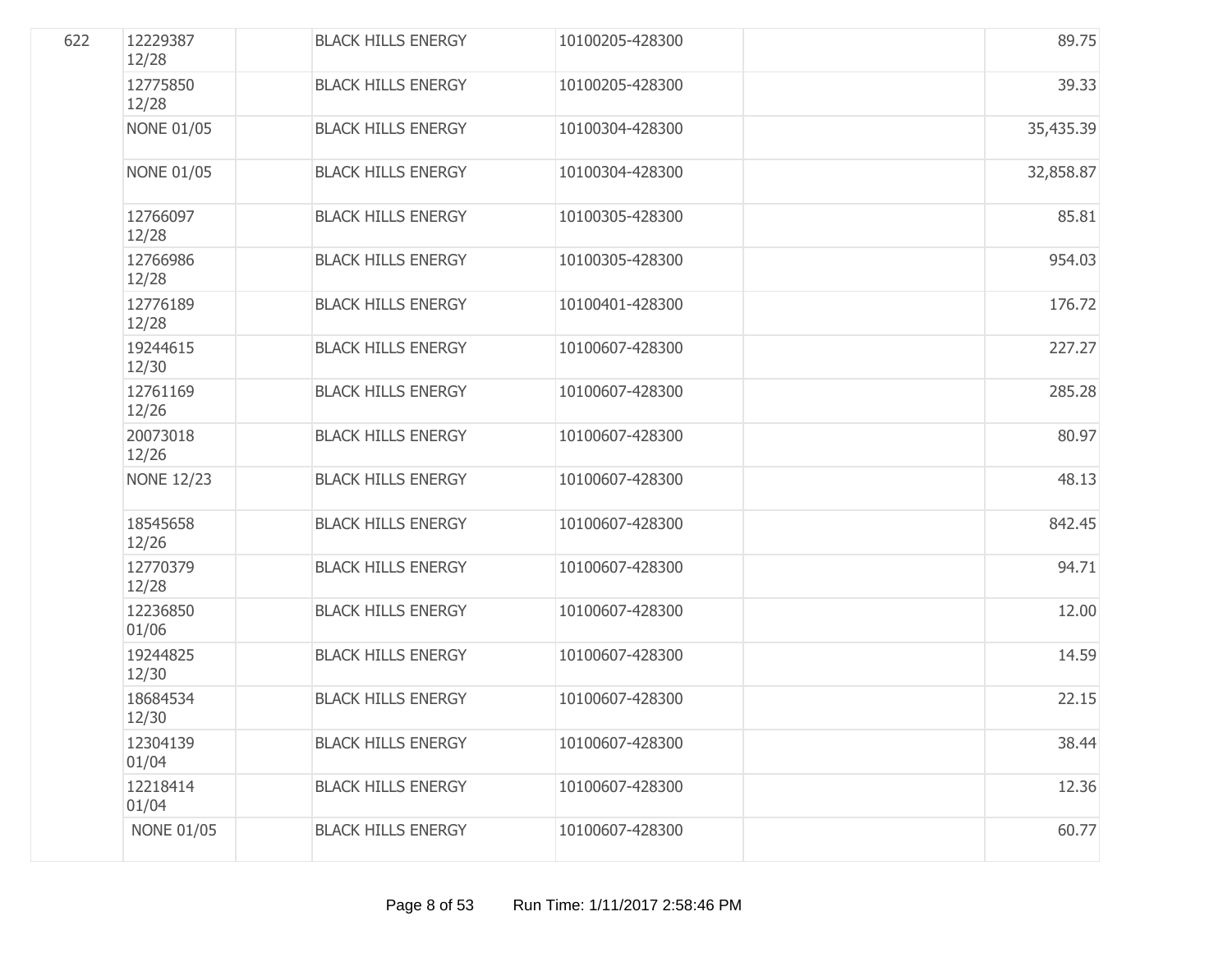| 622 | 18963958<br>01/06 | <b>BLACK HILLS ENERGY</b> | 10100607-428300 | 737.71   |
|-----|-------------------|---------------------------|-----------------|----------|
|     | 12767071<br>01/06 | <b>BLACK HILLS ENERGY</b> | 10100607-428300 | 479.45   |
|     | 12764731<br>01/06 | <b>BLACK HILLS ENERGY</b> | 10100607-428300 | 85.99    |
|     | 20064553<br>01/09 | <b>BLACK HILLS ENERGY</b> | 10100607-428300 | 12.00    |
|     | 18487279<br>01/05 | <b>BLACK HILLS ENERGY</b> | 10100607-428300 | 18.05    |
|     | 12766918<br>12/29 | <b>BLACK HILLS ENERGY</b> | 10100607-428300 | 1,181.19 |
|     | <b>NONE 01/05</b> | <b>BLACK HILLS ENERGY</b> | 10100607-428300 | 63.28    |
|     | <b>NONE 01/05</b> | <b>BLACK HILLS ENERGY</b> | 10100607-428300 | 188.00   |
|     | 19407184<br>01/04 | <b>BLACK HILLS ENERGY</b> | 10100607-428300 | 38.81    |
|     | <b>NONE 01/03</b> | <b>BLACK HILLS ENERGY</b> | 10100607-428300 | 22.37    |
|     | 19956726<br>12/30 | <b>BLACK HILLS ENERGY</b> | 10100607-428300 | 64.39    |
|     | 20070097<br>12/28 | <b>BLACK HILLS ENERGY</b> | 10100607-428300 | 13.23    |
|     | 12773952<br>12/30 | <b>BLACK HILLS ENERGY</b> | 10100607-428300 | 162.42   |
|     | 12384870<br>12/28 | <b>BLACK HILLS ENERGY</b> | 10100607-428300 | 12.00    |
|     | 12432784<br>12/28 | <b>BLACK HILLS ENERGY</b> | 10100607-428300 | 2,551.50 |
|     | 12761122<br>12/23 | <b>BLACK HILLS ENERGY</b> | 10100607-428300 | 48.21    |
|     | <b>NONE 12/28</b> | <b>BLACK HILLS ENERGY</b> | 10100607-428300 | 27.05    |
|     | 12739795<br>12/28 | <b>BLACK HILLS ENERGY</b> | 10100607-428300 | 216.22   |
|     | 12326141<br>12/28 | <b>BLACK HILLS ENERGY</b> | 10100607-428300 | 39.21    |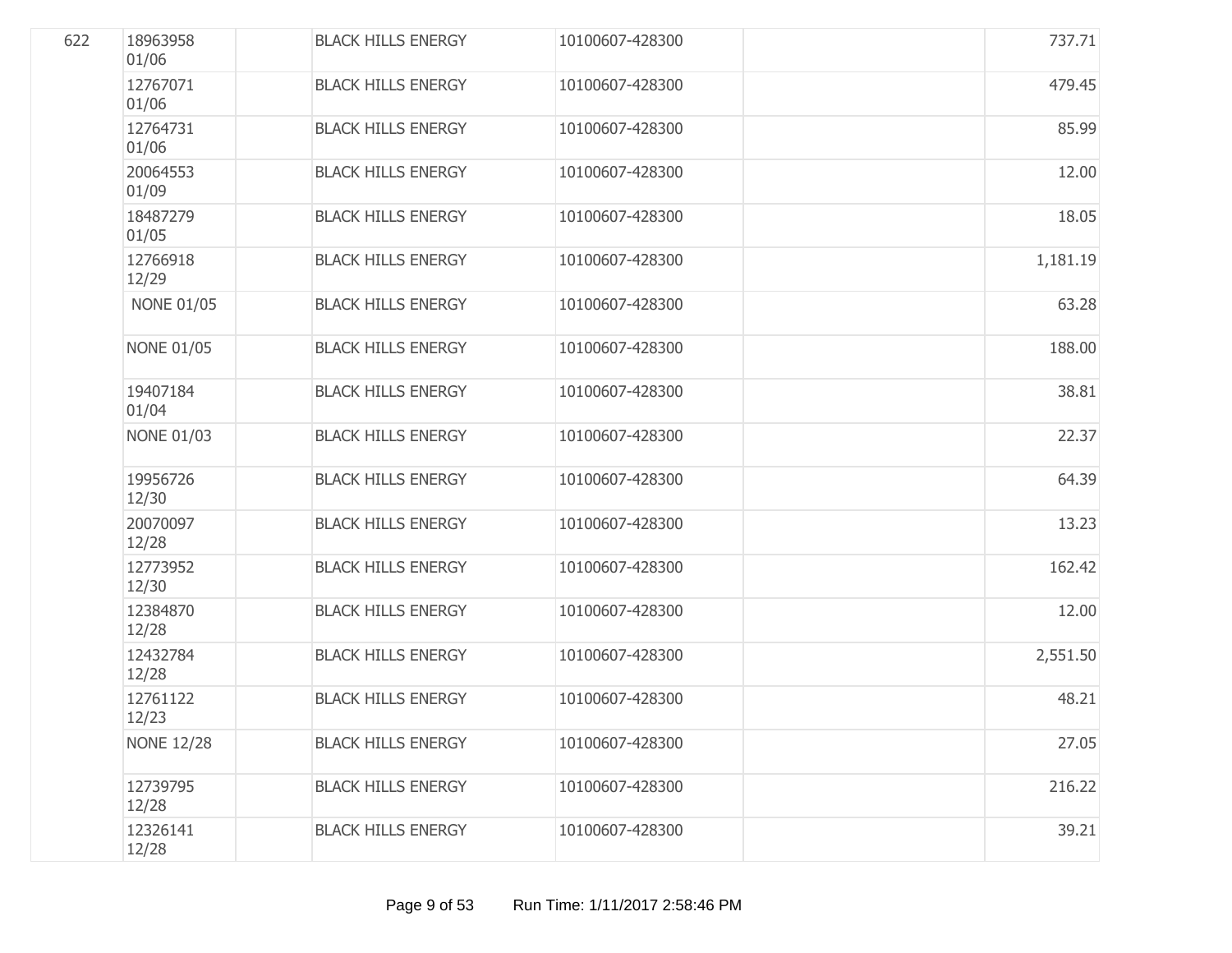| 622 | 12568498<br>12/30 | <b>BLACK HILLS ENERGY</b> | 10100607-428300 | 13.23    |
|-----|-------------------|---------------------------|-----------------|----------|
|     | 12569502<br>12/30 | <b>BLACK HILLS ENERGY</b> | 10100607-428300 | 194.34   |
|     | 12327687<br>12/28 | <b>BLACK HILLS ENERGY</b> | 10106062-428300 | 3,890.72 |
|     | 12153846<br>12/23 | <b>BLACK HILLS ENERGY</b> | 60207011-428300 | 86.60    |
|     | 12154242<br>12/23 | <b>BLACK HILLS ENERGY</b> | 60207011-428300 | 51.26    |
|     | 12764104<br>12/23 | <b>BLACK HILLS ENERGY</b> | 60207011-428300 | 90.29    |
|     | 12311924<br>12/23 | <b>BLACK HILLS ENERGY</b> | 60207011-428300 | 17.80    |
|     | 12227247<br>12/23 | <b>BLACK HILLS ENERGY</b> | 60207011-428300 | 9,449.14 |
|     | 12766541<br>12/26 | <b>BLACK HILLS ENERGY</b> | 60207011-428300 | 405.04   |
|     | 12806303<br>01/05 | <b>BLACK HILLS ENERGY</b> | 60207011-428300 | 184.75   |
|     | 12227286<br>01/05 | <b>BLACK HILLS ENERGY</b> | 60207011-428300 | 308.12   |
|     | 19244829<br>12/30 | <b>BLACK HILLS ENERGY</b> | 60207011-428300 | 256.56   |
|     | 12489001<br>12/30 | <b>BLACK HILLS ENERGY</b> | 60207011-428300 | 14.95    |
|     | 12770367<br>01/05 | <b>BLACK HILLS ENERGY</b> | 60207011-428300 | 62.02    |
|     | 12770057<br>01/05 | <b>BLACK HILLS ENERGY</b> | 60207011-428300 | 54.94    |
|     | 12329189<br>01/04 | <b>BLACK HILLS ENERGY</b> | 60207011-428300 | 822.58   |
|     | 12303207<br>01/05 | <b>BLACK HILLS ENERGY</b> | 60207011-428300 | 159.40   |
|     | 16605972<br>01/05 | <b>BLACK HILLS ENERGY</b> | 60207011-428300 | 980.41   |
|     | 12225884<br>12/26 | <b>BLACK HILLS ENERGY</b> | 60207011-428300 | 17.80    |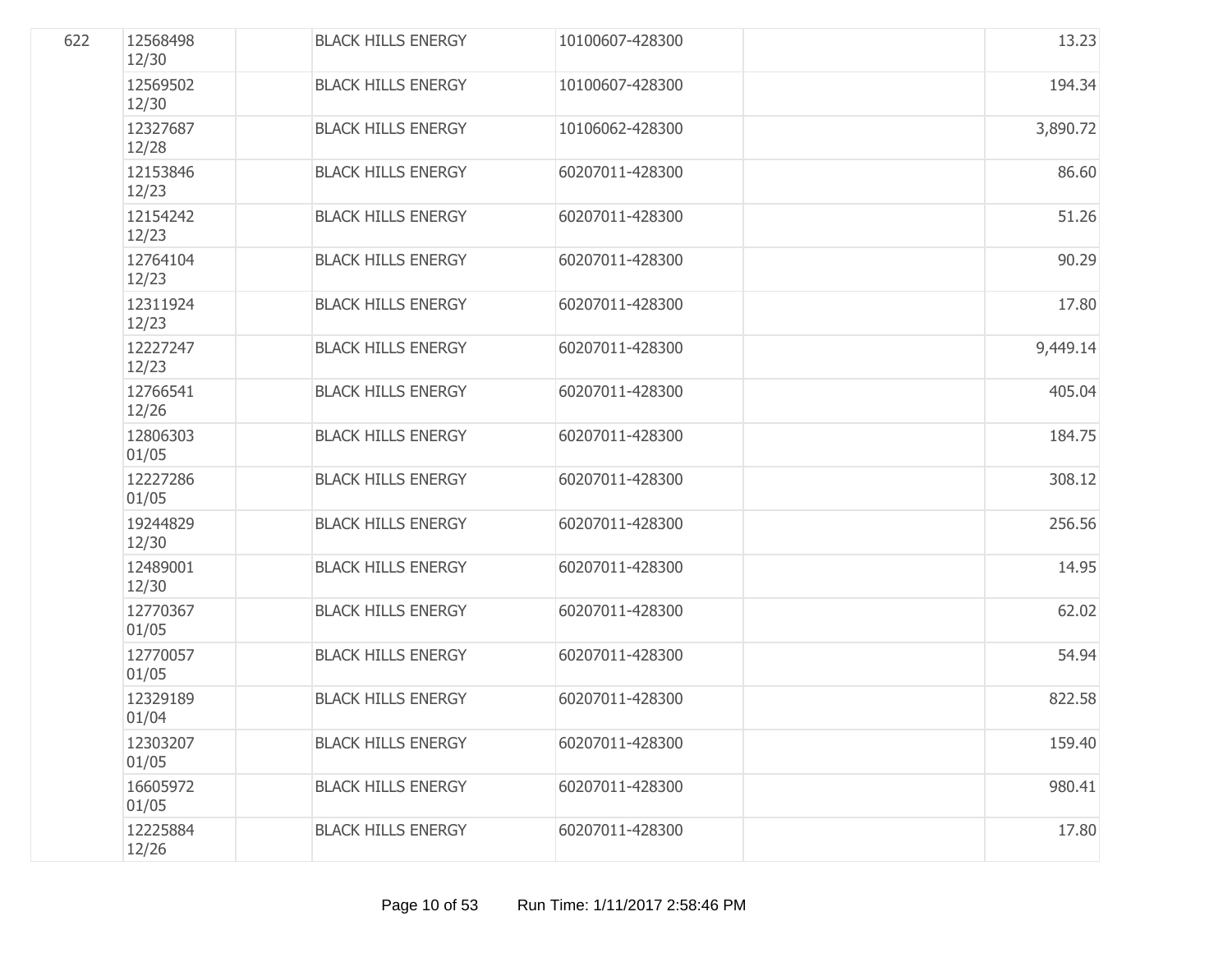| 622 | <b>NONE 12/28</b> | <b>BLACK HILLS ENERGY</b> | 60207011-428300 | 12.00    |
|-----|-------------------|---------------------------|-----------------|----------|
|     | 12766544<br>12/23 | <b>BLACK HILLS ENERGY</b> | 60207011-428300 | 261.74   |
|     | 12766322<br>12/26 | <b>BLACK HILLS ENERGY</b> | 60207011-428300 | 27.64    |
|     | 13244986<br>12/28 | <b>BLACK HILLS ENERGY</b> | 60207011-428300 | 1,231.45 |
|     | 12775080<br>12/30 | <b>BLACK HILLS ENERGY</b> | 60207011-428300 | 189.98   |
|     | 17689822<br>12/26 | <b>BLACK HILLS ENERGY</b> | 60207011-428300 | 130.43   |
|     | 12311926<br>12/26 | <b>BLACK HILLS ENERGY</b> | 60207011-428300 | 17.80    |
|     | 12153657<br>12/26 | <b>BLACK HILLS ENERGY</b> | 60207011-428300 | 134.87   |
|     | 12227182<br>12/26 | <b>BLACK HILLS ENERGY</b> | 60207011-428300 | 1,546.20 |
|     | 12761349<br>12/23 | <b>BLACK HILLS ENERGY</b> | 60207011-428300 | 126.40   |
|     | 12311925<br>12/23 | <b>BLACK HILLS ENERGY</b> | 60207011-428300 | 574.51   |
|     | 12766986<br>12/28 | <b>BLACK HILLS ENERGY</b> | 60207012-428300 | 1,908.05 |
|     | 16887020<br>12/28 | <b>BLACK HILLS ENERGY</b> | 60207012-428300 | 235.20   |
|     | 12764090<br>12/23 | <b>BLACK HILLS ENERGY</b> | 60407071-428300 | 262.88   |
|     | 12766532<br>12/23 | <b>BLACK HILLS ENERGY</b> | 60407071-428300 | 303.93   |
|     | 16887020<br>12/28 | <b>BLACK HILLS ENERGY</b> | 60407071-428300 | 235.21   |
|     | 12766986<br>12/28 | <b>BLACK HILLS ENERGY</b> | 60407071-428300 | 1,908.05 |
|     | 13175223<br>01/06 | <b>BLACK HILLS ENERGY</b> | 60407071-428300 | 351.04   |
|     | 12806165<br>12/23 | <b>BLACK HILLS ENERGY</b> | 60700860-428300 | 251.75   |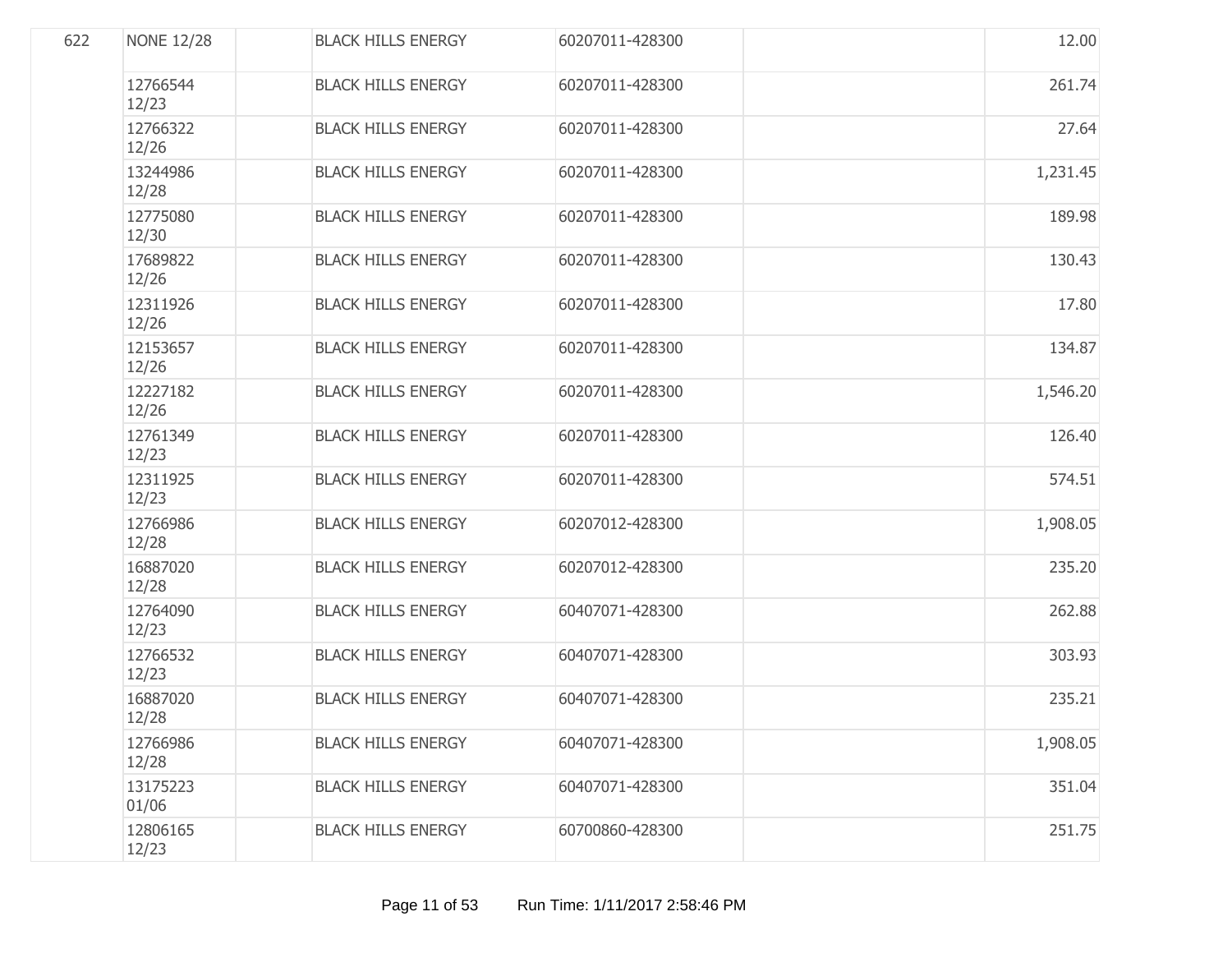| 622 | 12806164<br>12/23 | <b>BLACK HILLS ENERGY</b> | 60700860-428300 | 92.19    |
|-----|-------------------|---------------------------|-----------------|----------|
|     | 12766844<br>12/28 | <b>BLACK HILLS ENERGY</b> | 60800840-428300 | 1,322.05 |
|     | 12262272<br>12/28 | <b>BLACK HILLS ENERGY</b> | 61000870-428300 | 60.21    |
|     | <b>NONE 01/03</b> | <b>BLACK HILLS ENERGY</b> | 61000870-428300 | 107.85   |
|     | 12774636<br>12/28 | <b>BLACK HILLS ENERGY</b> | 61000870-428300 | 14.20    |
|     | 12195716<br>12/28 | <b>BLACK HILLS ENERGY</b> | 61000870-428300 | 12.00    |
|     | 12764135<br>12/28 | <b>BLACK HILLS ENERGY</b> | 61000870-428300 | 762.62   |
|     | <b>NONE 01/03</b> | <b>BLACK HILLS ENERGY</b> | 61000870-428300 | 142.66   |
|     | 12311932<br>12/26 | <b>BLACK HILLS ENERGY</b> | 61300664-428300 | 231.64   |
|     | 12228064<br>12/26 | <b>BLACK HILLS ENERGY</b> | 61300664-428300 | 1,006.06 |
|     | <b>NONE 12/28</b> | <b>BLACK HILLS ENERGY</b> | 61300664-428300 | 25.24    |
|     | 12806211<br>12/26 | <b>BLACK HILLS ENERGY</b> | 61300664-428300 | 17.87    |
|     | 12432726<br>12/26 | <b>BLACK HILLS ENERGY</b> | 61300664-428300 | 1,567.37 |
|     | <b>NONE 12/28</b> | <b>BLACK HILLS ENERGY</b> | 61300664-428300 | 12.00    |
|     | 15572844<br>01/06 | <b>BLACK HILLS ENERGY</b> | 61507102-428300 | 674.30   |
|     | 12192045<br>01/06 | <b>BLACK HILLS ENERGY</b> | 61507102-428300 | 409.47   |
|     | 15572842<br>01/06 | <b>BLACK HILLS ENERGY</b> | 61507102-428300 | 377.07   |
|     | 12375836<br>01/06 | <b>BLACK HILLS ENERGY</b> | 61507102-428300 | 350.89   |
|     | 12570727<br>01/06 | <b>BLACK HILLS ENERGY</b> | 61507102-428300 | 683.17   |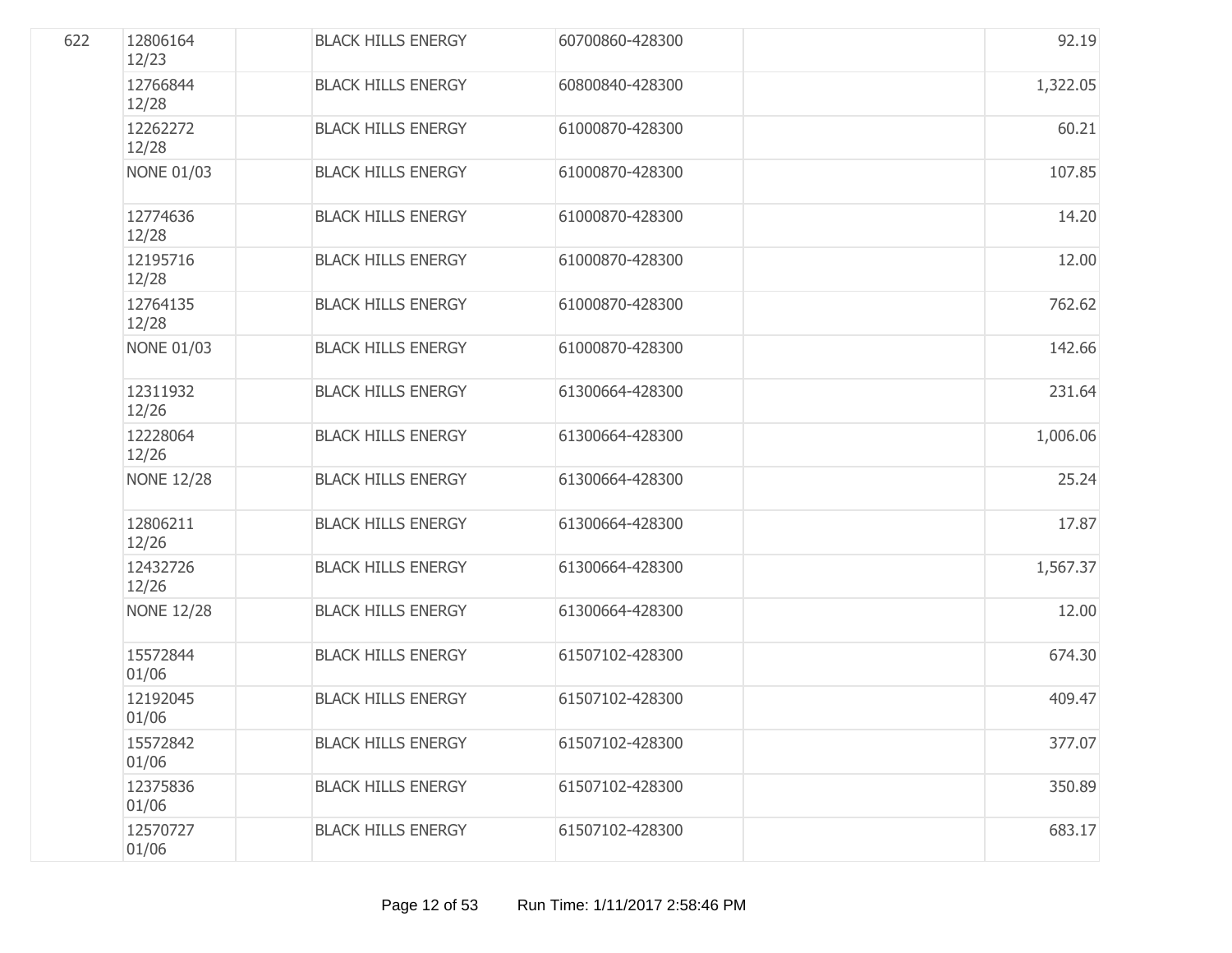| 622  | 13083384<br>01/06 |       | <b>BLACK HILLS ENERGY</b>                       | 61507103-428300 |                                                        | 322.31     |
|------|-------------------|-------|-------------------------------------------------|-----------------|--------------------------------------------------------|------------|
|      | 17434903<br>01/06 |       | <b>BLACK HILLS ENERGY</b>                       | 61507103-428300 |                                                        | 67.61      |
|      | 17042801<br>01/06 |       | <b>BLACK HILLS ENERGY</b>                       | 61507103-428300 |                                                        | 743.39     |
|      | 12767088<br>12/28 |       | <b>BLACK HILLS ENERGY</b>                       | 61800890-428300 |                                                        | 615.74     |
|      | 12775405<br>01/06 |       | <b>BLACK HILLS ENERGY</b>                       | 77700914-428300 |                                                        | 3,691.19   |
|      |                   |       |                                                 |                 | <b>BLACK HILLS ENERGY Total:</b>                       | 124,746.24 |
| 600  | 290691            | 58080 | <b>BLACK HILLS HOMEBUILDERS</b><br><b>ASSOC</b> | 10100204-429200 | <b>ANNUAL MEMBERSHIP</b>                               | 450.00     |
|      |                   |       |                                                 |                 | <b>BLACK HILLS HOMEBUILDERS</b><br><b>ASSOC Total:</b> | 450.00     |
| 615  | 2016-09-9018      | 57420 | <b>BLACK HILLS PATROL</b>                       | 60407072-422500 | SECURITY PATROLS, SEPT OCT<br><b>NOV</b>               | 2,250.00   |
|      |                   |       |                                                 |                 | <b>BLACK HILLS PATROL Total:</b>                       | 2,250.00   |
| 7432 | 50501-<br>0004465 | 57553 | <b>BLACK HILLS POWER</b>                        | 10700132-422500 | 12-2051 BH POWER AGREEMENT                             | 424,175.30 |
|      |                   |       |                                                 |                 | <b>BLACK HILLS POWER</b><br>Total:                     | 424,175.30 |
| 638  | 5280              | 58114 | <b>BLACK HILLS URGENT CARE</b>                  | 10100106-422500 | <b>DRUG SCREENS</b>                                    | 48.00      |
|      | 5280              | 58114 | <b>BLACK HILLS URGENT CARE</b>                  | 10100202-422500 | <b>DRUG SCREENS</b>                                    | 48.00      |
|      | 5280              | 58114 | <b>BLACK HILLS URGENT CARE</b>                  | 10100301-422500 | <b>DRUG SCREENS</b>                                    | 48.00      |
|      | 5280              | 58114 | <b>BLACK HILLS URGENT CARE</b>                  | 60602074-422500 | <b>DRUG SCREENS</b>                                    | 30.00      |
|      | 5280              | 58114 | <b>BLACK HILLS URGENT CARE</b>                  | 61507103-422500 | <b>DRUG SCREENS</b>                                    | 30.00      |
|      | 5280              | 58114 | <b>BLACK HILLS URGENT CARE</b>                  | 77504132-422500 | <b>DRUG SCREENS</b>                                    | 48.00      |
|      | 5280              | 58114 | <b>BLACK HILLS URGENT CARE</b>                  | 77504133-422500 | <b>DRUG SCREENS</b>                                    | 48.00      |
|      | 5280              | 58114 | <b>BLACK HILLS URGENT CARE</b>                  | 77504134-422500 | <b>DRUG SCREENS</b>                                    | 48.00      |
|      |                   |       |                                                 |                 | <b>BLACK HILLS URGENT CARE</b><br>Total:               | 348.00     |
| 691  | IVC0091561        | 57519 | <b>BOOT BARN INC</b>                            | 10100305-426300 | <b>KEVIN TIFFT</b>                                     | 89.97      |
|      |                   |       |                                                 |                 | <b>BOOT BARN INC Total:</b>                            | 89.97      |
| 692  | 912336090         | 57378 | <b>BORDER STATES ELECTRIC</b><br><b>SUPPLY</b>  | 60407072-425700 | MACHINE SHOP WELDER: PLUGS,<br><b>CO</b>               | 122.46     |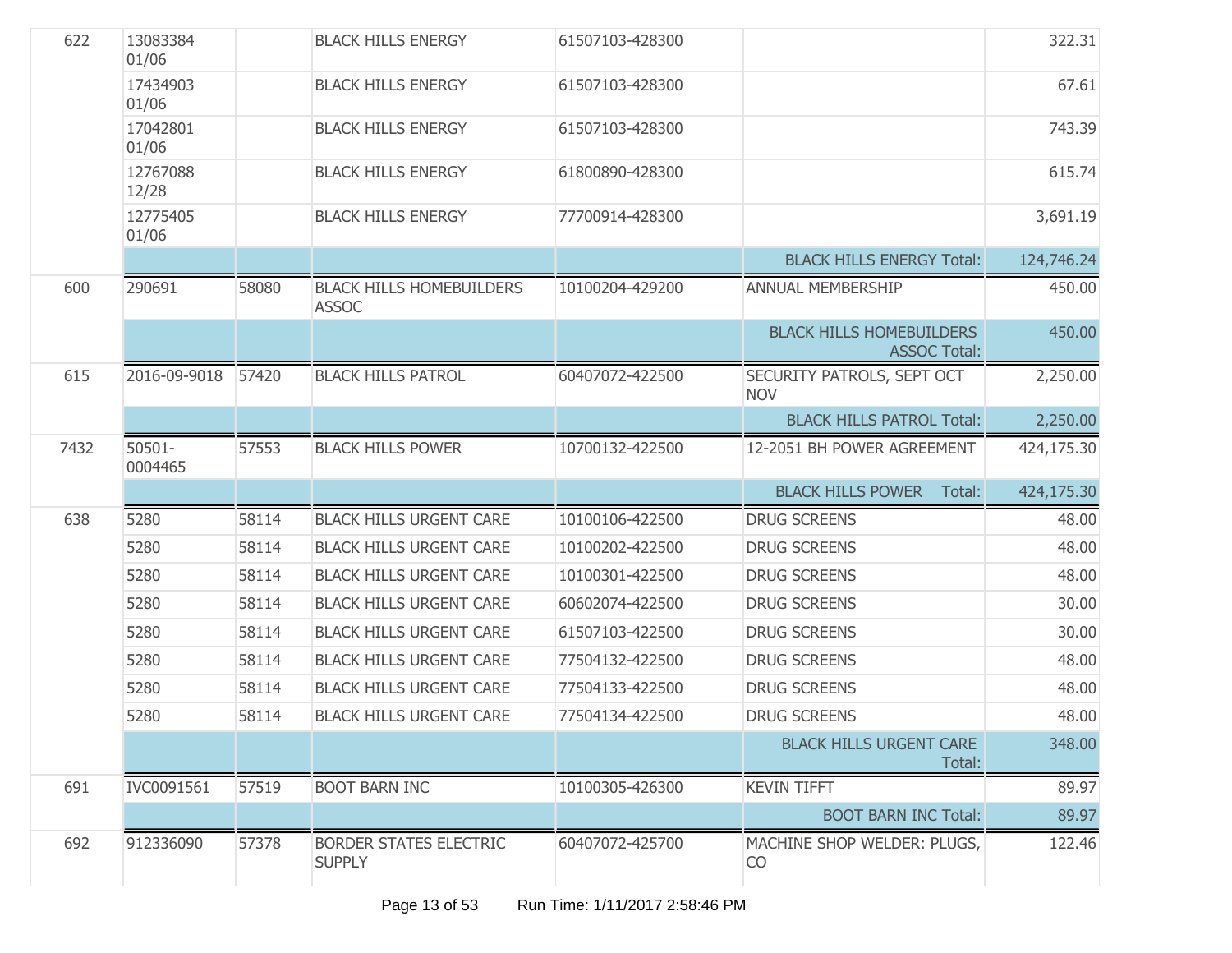| 692  | 912324987   | 57611 | <b>BORDER STATES ELECTRIC</b><br><b>SUPPLY</b>        | 60407072-425700 | OIL ROOM UTILITY: CONTACTOR                                  | 124.33  |
|------|-------------|-------|-------------------------------------------------------|-----------------|--------------------------------------------------------------|---------|
|      |             |       |                                                       |                 | <b>BORDER STATES ELECTRIC</b><br><b>SUPPLY Total:</b>        | 246.79  |
| 699  | 82358582    | 58068 | BOUND TREE MEDICAL INC                                | 10100202-426300 | <b>JOB SHIRTS STOCK SUPPLY</b>                               | 229.82  |
|      | 82358582    | 58068 | BOUND TREE MEDICAL INC                                | 61800890-426300 | <b>JOB SHIRTS STOCK SUPPLY</b>                               | 98.50   |
|      |             |       |                                                       |                 | <b>BOUND TREE MEDICAL INC Total:</b>                         | 328.32  |
| 786  | 13415641.00 | 57671 | <b>BROWNELLS INC</b>                                  | 10100201-426900 | <b>SRT BOLT CARRIER GROUP</b>                                | 139.22  |
|      |             |       |                                                       |                 | <b>BROWNELLS INC Total:</b>                                  | 139.22  |
| 1983 | 12/21/2016  | 57813 | <b>BRYCE GREEN</b>                                    | 61800890-427000 | PER DIEM                                                     | 48.00   |
|      |             |       |                                                       |                 | <b>BRYCE GREEN Total:</b>                                    | 48.00   |
| 8757 | 3944        | 57632 | <b>BULLSEYE SPRINKLER &amp;</b><br>LANDSCAPING        | 50508910-437000 | 14-2211 E COLLEGE E CUSTER<br><b>IRR</b>                     | 122.05  |
|      | 3944        | 57632 | <b>BULLSEYE SPRINKLER &amp;</b><br><b>LANDSCAPING</b> | 50508911-437100 | 14-2211 E COLLEGE E CUSTER<br><b>IRR</b>                     | 122.09  |
|      | 3944        | 57632 | <b>BULLSEYE SPRINKLER &amp;</b><br><b>LANDSCAPING</b> | 60200933-438100 | 14-2211 E COLLEGE E CUSTER<br><b>IRR</b>                     | 122.06  |
|      | 3944        | 57632 | <b>BULLSEYE SPRINKLER &amp;</b><br><b>LANDSCAPING</b> | 60400833-438000 | 14-2211 E COLLEGE E CUSTER<br><b>IRR</b>                     | 122.06  |
|      |             |       |                                                       |                 | <b>BULLSEYE SPRINKLER &amp;</b><br><b>LANDSCAPING Total:</b> | 488.26  |
| 842  | 06PS0496411 | 58040 | <b>BUTLER MACHINERY CO.</b>                           | 10100301-425100 | UNIT S033                                                    | 41.00   |
|      | 06PS0496412 | 57841 | BUTLER MACHINERY CO.                                  | 10100301-425100 | <b>UNITS</b>                                                 | 41.00   |
|      | 06PS0496283 | 57841 | BUTLER MACHINERY CO.                                  | 10100301-425100 | <b>UNITS</b>                                                 | 293.39  |
|      | 06PS0496735 | 58044 | BUTLER MACHINERY CO.                                  | 10100302-425100 | <b>STOCK SUPPLIES</b>                                        | 45.90   |
|      |             |       |                                                       |                 | <b>BUTLER MACHINERY CO. Total:</b>                           | 421.29  |
| 889  | 112872      | 56187 | <b>CARDINAL TRACKING</b>                              | 61000870-426100 | <b>OFFICE SUPPLIES</b>                                       | 278.80  |
|      |             |       |                                                       |                 | <b>CARDINAL TRACKING Total:</b>                              | 278.80  |
| 905  | 2590-464209 | 57817 | <b>CARQUEST AUTO PARTS</b>                            | 10100202-426400 | ICE MELT ST4                                                 | 10.17   |
|      | 2590-463674 | 57846 | <b>CARQUEST AUTO PARTS</b>                            | 10100301-425100 | <b>UNITS</b>                                                 | 297.86  |
|      | 2590-463674 | 57846 | <b>CARQUEST AUTO PARTS</b>                            | 10100301-425100 | <b>UNITS</b>                                                 | (54.00) |
|      | 2590-464218 | 58046 | <b>CAROUEST AUTO PARTS</b>                            | 10100302-425100 | UNIT S018                                                    | 10.54   |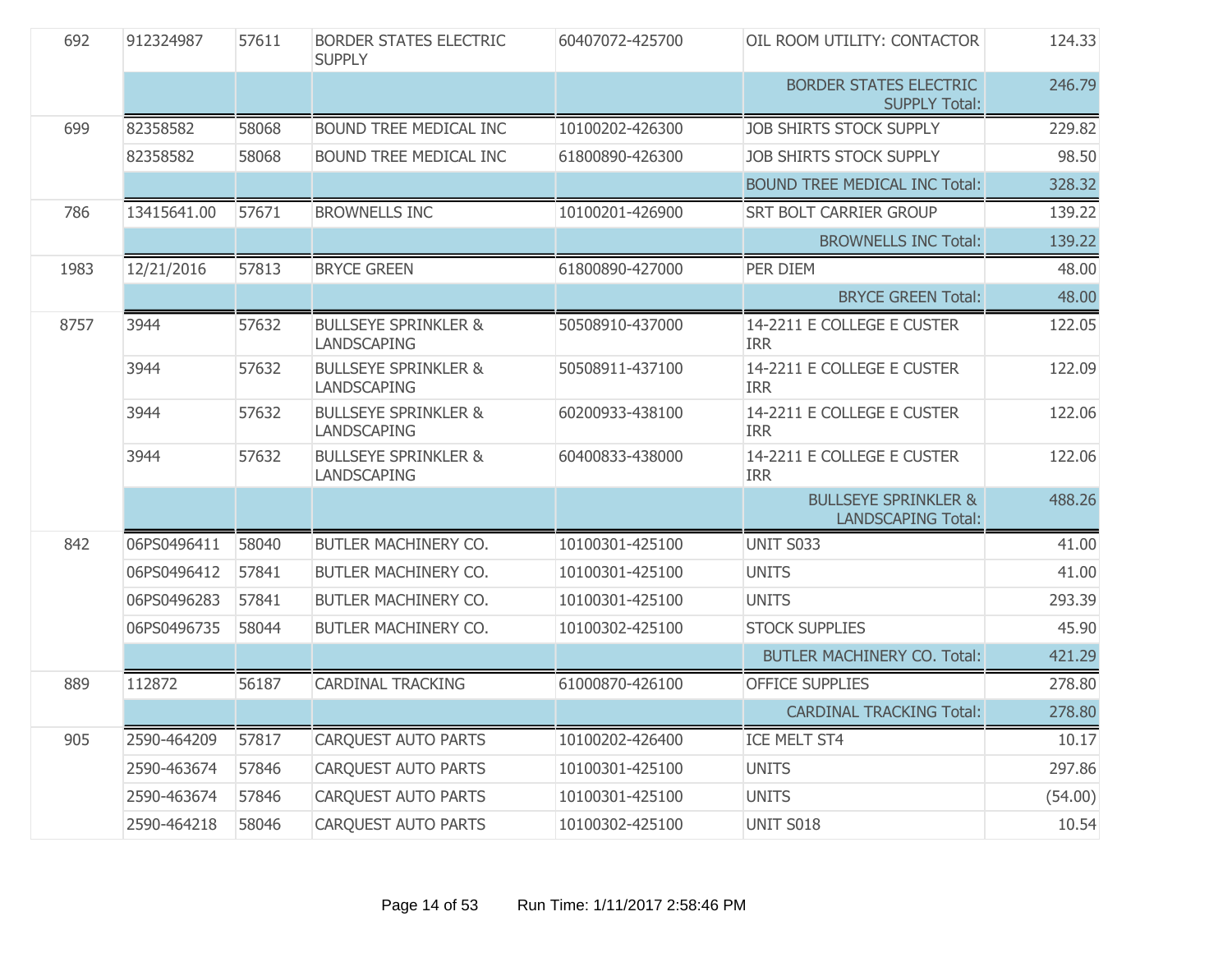| 905 | 2590-463886 | 57846 | <b>CARQUEST AUTO PARTS</b> | 10100302-425100 | <b>UNITS</b>                             | 42.68   |
|-----|-------------|-------|----------------------------|-----------------|------------------------------------------|---------|
|     | 2590-463884 | 57846 | CARQUEST AUTO PARTS        | 10100302-425100 | <b>UNITS</b>                             | 17.36   |
|     | 2590-464035 | 57846 | CARQUEST AUTO PARTS        | 10100302-425100 | <b>UNITS</b>                             | 276.42  |
|     | 2590-464035 | 57846 | CARQUEST AUTO PARTS        | 10100302-425100 | <b>UNITS</b>                             | (54.00) |
|     | 2590-462756 | 57603 | <b>CARQUEST AUTO PARTS</b> | 60407072-425100 | VEH UNIT #826: VEHICLE<br><b>BATTERY</b> | 414.63  |
|     | 2590-462756 | 57603 | <b>CARQUEST AUTO PARTS</b> | 60407072-425100 | VEH UNIT #826: VEHICLE<br><b>BATTERY</b> | (27.00) |
|     | 2590-462756 | 57603 | <b>CARQUEST AUTO PARTS</b> | 60407072-425100 | VEH UNIT #826: VEHICLE<br><b>BATTERY</b> | (27.00) |
|     | 2590-462756 | 57603 | <b>CARQUEST AUTO PARTS</b> | 60407072-425100 | VEH UNIT #826: VEHICLE<br><b>BATTERY</b> | (27.00) |
|     | 2590-462788 | 57369 | <b>CARQUEST AUTO PARTS</b> | 60407072-426500 | ELECTRICAL TOOL: BATTERY<br><b>CHARG</b> | 60.48   |
|     | 2590-462837 | 57369 | <b>CARQUEST AUTO PARTS</b> | 60407072-426900 | ELECTRICAL TOOL: BATTERY<br><b>CHARG</b> | 52.80   |
|     | 2590-463393 | 57724 | <b>CARQUEST AUTO PARTS</b> | 61207101-426900 | DRAIN FUNNEL AND CREEPER                 | 99.73   |
|     | 2590-463398 | 57721 | <b>CARQUEST AUTO PARTS</b> | 61507102-425300 | <b>WHEEL CHARGER</b>                     | 349.99  |
|     | 2590-463831 | 57722 | <b>CARQUEST AUTO PARTS</b> | 61507102-425300 | <b>FILTERS AND LUBE</b>                  | 30.45   |
|     | 2590-463761 | 57723 | <b>CARQUEST AUTO PARTS</b> | 61507102-425300 | <b>AIR FILTER</b>                        | 81.20   |
|     | 2590-463885 | 57728 | <b>CARQUEST AUTO PARTS</b> | 61507102-425300 | <b>TRANS LINE</b>                        | 6.46    |
|     | 2590-463894 | 57729 | <b>CARQUEST AUTO PARTS</b> | 61507102-425300 | <b>AIR FILTER</b>                        | 46.90   |
|     | 2590-463875 | 57730 | <b>CARQUEST AUTO PARTS</b> | 61507102-425300 | <b>FILTER</b>                            | 28.55   |
|     | 2590-464205 | 58007 | <b>CARQUEST AUTO PARTS</b> | 61507102-425300 | <b>AIR FILTER</b>                        | 81.20   |
|     | 2590-463763 | 57738 | <b>CARQUEST AUTO PARTS</b> | 61507102-425300 | <b>FILTERS</b>                           | 60.37   |
|     | 2590-463762 | 57739 | <b>CARQUEST AUTO PARTS</b> | 61507102-425300 | <b>FILTER</b>                            | 49.38   |
|     | 2590-464226 | 58008 | <b>CARQUEST AUTO PARTS</b> | 61507102-426500 | <b>WINTER LINER</b>                      | 11.35   |
|     | 2590-463764 | 57720 | CARQUEST AUTO PARTS        | 61507102-426900 | OIL ABSORBENT                            | 17.66   |
|     | 2590-464208 | 58006 | <b>CARQUEST AUTO PARTS</b> | 61507102-426900 | <b>SOCKET</b>                            | 33.35   |
|     | 2590-463418 | 57725 | <b>CARQUEST AUTO PARTS</b> | 61507103-425300 | <b>BATTERY AND TESTER</b>                | 215.50  |
|     | 2590-463418 | 57725 | <b>CARQUEST AUTO PARTS</b> | 61507103-425300 | <b>BATTERY AND TESTER</b>                | 20.23   |
|     | 2590-463418 | 57725 | CARQUEST AUTO PARTS        | 61507103-425300 | <b>BATTERY AND TESTER</b>                | (44.00) |
|     | 2590-464227 | 57927 | <b>CARQUEST AUTO PARTS</b> | 61507103-425300 | <b>PRIMER</b>                            | 53.91   |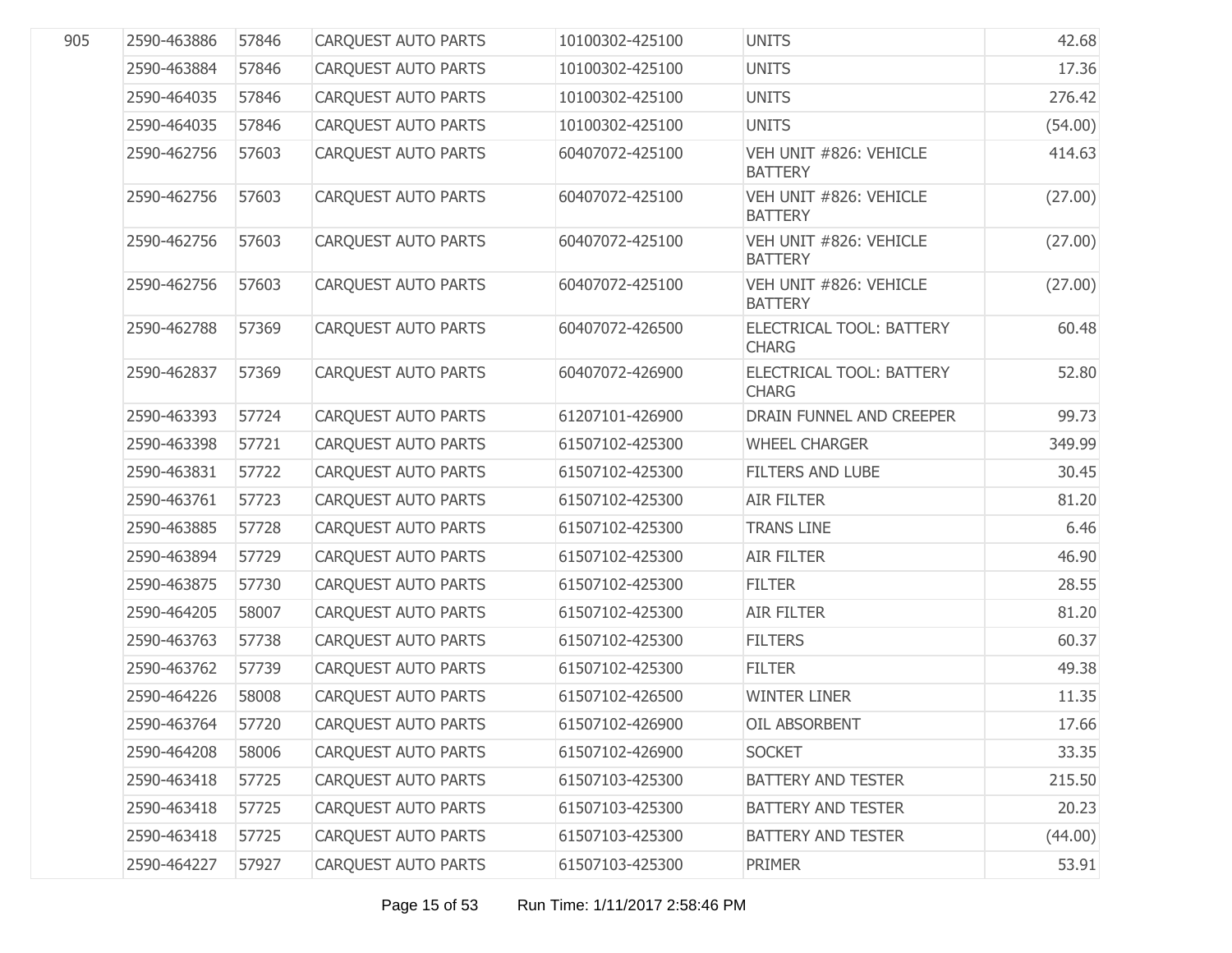| 905 | 2590-464209             | 57817 | <b>CARQUEST AUTO PARTS</b>            | 61800890-426400 | ICE MELT ST4                                    | 4.36     |
|-----|-------------------------|-------|---------------------------------------|-----------------|-------------------------------------------------|----------|
|     |                         |       |                                       |                 | <b>CARQUEST AUTO PARTS Total:</b>               | 2,140.53 |
| 916 | 128351                  | 58187 | <b>CASEY PETERSON &amp; ASSOC LTD</b> | 10100101-422500 | HUMAN SOCIETY AUDIT                             | 4,974.25 |
|     |                         |       |                                       |                 | <b>CASEY PETERSON &amp; ASSOC LTD</b><br>Total: | 4,974.25 |
| 931 | 164372                  | 57356 | <b>CBH COOPERATIVE</b>                | 10100302-426900 | <b>SUPPLIES</b>                                 | 52.50    |
|     | 28999                   | 57726 | <b>CBH COOPERATIVE</b>                | 61207101-426200 | <b>BULK OIL</b>                                 | 955.35   |
|     | 63791                   | 57764 | <b>CBH COOPERATIVE</b>                | 61207101-426200 | <b>DIESEL</b>                                   | 1,222.66 |
|     | 0004872                 | 57477 | <b>CBH COOPERATIVE</b>                | 61507102-426200 | <b>PROPANE</b>                                  | 101.60   |
|     | 28999                   | 57726 | <b>CBH COOPERATIVE</b>                | 61507102-426200 | <b>BULK OIL</b>                                 | 1,820.00 |
|     | 63634                   | 57740 | <b>CBH COOPERATIVE</b>                | 61507102-426200 | <b>DIESEL</b>                                   | 167.49   |
|     | 63632                   | 57742 | <b>CBH COOPERATIVE</b>                | 61507102-426200 | <b>DIESEL</b>                                   | 1,226.40 |
|     | 63814                   | 58082 | <b>CBH COOPERATIVE</b>                | 61507102-426200 | <b>DIESEL</b>                                   | 1,254.00 |
|     | 163955                  | 57342 | <b>CBH COOPERATIVE</b>                | 61507103-425300 | <b>LP CYLINDERS</b>                             | 14.00    |
|     | 63559                   | 57338 | <b>CBH COOPERATIVE</b>                | 61507103-426200 | <b>DIESEL</b>                                   | 471.49   |
|     | 63633                   | 57741 | <b>CBH COOPERATIVE</b>                | 61507103-426200 | <b>DIESEL</b>                                   | 743.68   |
|     | 63792                   | 57765 | <b>CBH COOPERATIVE</b>                | 61507103-426200 | <b>DIESEL</b>                                   | 355.49   |
|     | 0004885                 | 57894 | <b>CBH COOPERATIVE</b>                | 61507103-426200 | <b>PROPANE</b>                                  | 127.00   |
|     | 63813                   | 58081 | <b>CBH COOPERATIVE</b>                | 61507103-426200 | <b>DIESEL</b>                                   | 354.91   |
|     |                         |       |                                       |                 | <b>CBH COOPERATIVE Total:</b>                   | 8,866.57 |
| 948 | 605394-9300<br>12/13/16 | 57660 | <b>CENTURYLINK</b>                    | 10100111-428100 | 12/13 SVC CHARGES                               | 77.81    |
|     | 605Z22006499<br>012/22  |       | <b>CENTURYLINK</b>                    | 10100201-428100 |                                                 | 85.28    |
|     | 605Z22006499<br>012/22  |       | <b>CENTURYLINK</b>                    | 10100201-428100 |                                                 | 159.12   |
|     | 605Z22006499<br>012/22  |       | <b>CENTURYLINK</b>                    | 10100201-428100 |                                                 | 187.20   |
|     | 605Z22006499<br>012/22  |       | <b>CENTURYLINK</b>                    | 10100201-428100 |                                                 | 85.28    |
|     | 605Z22006499<br>012/22  |       | <b>CENTURYLINK</b>                    | 10100201-428100 |                                                 | 85.28    |
|     | 605Z22006499<br>012/22  |       | <b>CENTURYLINK</b>                    | 10100201-428100 |                                                 | 165.36   |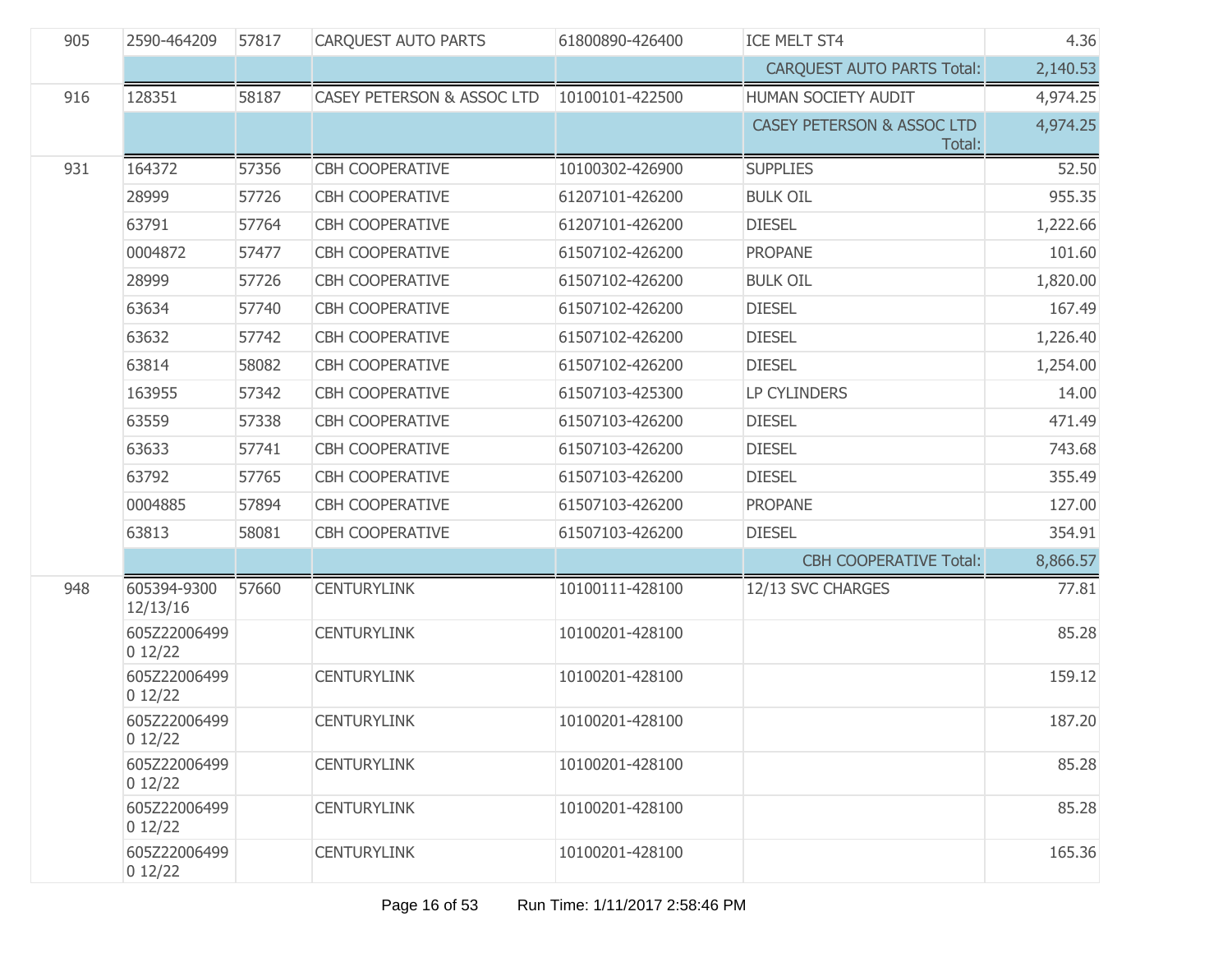| 948 | 605Z22006499<br>012/22 |       | <b>CENTURYLINK</b>      | 10100202-428100 |                                          | 165.36   |
|-----|------------------------|-------|-------------------------|-----------------|------------------------------------------|----------|
|     | 605Z22006499<br>012/22 |       | <b>CENTURYLINK</b>      | 10100603-428100 |                                          | 33.58    |
|     | 605Z22006499<br>012/22 |       | <b>CENTURYLINK</b>      | 10100610-428100 |                                          | 165.36   |
|     | 605Z22006499<br>012/22 |       | <b>CENTURYLINK</b>      | 60407071-428100 |                                          | 52.98    |
|     | 605Z22006499<br>012/22 |       | <b>CENTURYLINK</b>      | 60407071-428100 |                                          | 118.35   |
|     | 605Z22006499<br>012/22 |       | <b>CENTURYLINK</b>      | 60407071-428100 |                                          | 165.36   |
|     | 605Z22006499<br>012/22 |       | <b>CENTURYLINK</b>      | 60407071-428100 |                                          | 198.43   |
|     | 605Z22006499<br>012/22 |       | <b>CENTURYLINK</b>      | 60407071-428100 |                                          | 165.36   |
|     | 605Z22006499<br>012/22 |       | <b>CENTURYLINK</b>      | 60602073-428100 |                                          | 119.39   |
|     | 605Z22006499<br>012/22 |       | <b>CENTURYLINK</b>      | 60602073-428100 |                                          | 86.32    |
|     | 605Z22006499<br>012/22 |       | <b>CENTURYLINK</b>      | 60602073-428100 |                                          | 3.96     |
|     | 605Z22006499<br>012/22 |       | <b>CENTURYLINK</b>      | 60602073-428100 |                                          | 1.98     |
|     | 605Z22006499<br>012/22 |       | <b>CENTURYLINK</b>      | 60602073-428100 |                                          | 119.39   |
|     | 605Z22006499<br>012/22 |       | <b>CENTURYLINK</b>      | 60602073-428100 |                                          | 3.96     |
|     | 605Z22006499<br>012/22 |       | <b>CENTURYLINK</b>      | 60602076-428100 |                                          | 3.96     |
|     | 605Z22006499<br>012/22 |       | <b>CENTURYLINK</b>      | 60602079-428100 |                                          | 3.96     |
|     | 605Z22006499<br>012/22 |       | <b>CENTURYLINK</b>      | 60602079-428100 |                                          | 85.28    |
|     |                        |       |                         |                 | <b>CENTURYLINK Total:</b>                | 2,338.31 |
| 984 | $07/01 -$<br>12/31/16  | 58058 | CHILDREN'S HOME SOCIETY | 10100201-422500 | <b>FORENSIC INTERVIEWS</b>               | 3,000.00 |
|     |                        |       |                         |                 | <b>CHILDREN'S HOME SOCIETY</b><br>Total: | 3,000.00 |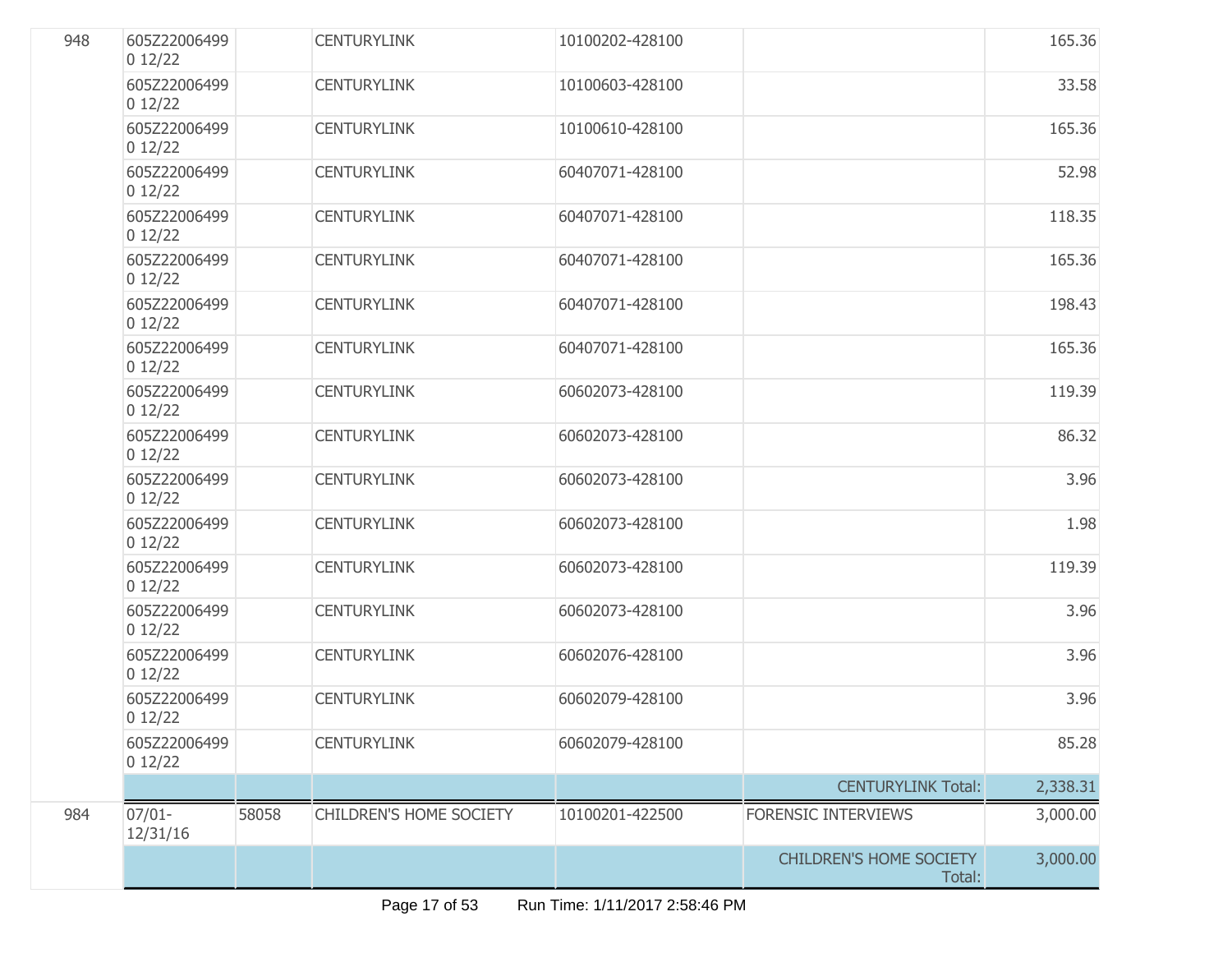| 988  | 827843                | 57631 | CHRIS SUPPLY COMPANY INC  | 10100205-426900 | Cable ties                               | 10.97     |
|------|-----------------------|-------|---------------------------|-----------------|------------------------------------------|-----------|
|      | 826871                | 57314 | CHRIS SUPPLY COMPANY INC  | 60407072-425700 | POTABLE WATER SYSTEM:<br><b>TOGGLE S</b> | 18.49     |
|      | 826871                | 57314 | CHRIS SUPPLY COMPANY INC  | 60407072-426900 | POTABLE WATER SYSTEM:<br><b>TOGGLE S</b> | 7.68      |
|      | 824483                | 57727 | CHRIS SUPPLY COMPANY INC  | 61507103-425700 | <b>THERMOSTAT</b>                        | 46.00     |
|      |                       |       |                           |                 | CHRIS SUPPLY COMPANY INC<br>Total:       | 83.14     |
| 1013 | $12/21 -$<br>12/23/16 |       | CITY OF RAPID CITY        | 10100101-426100 | POSTAGE 12/21-12/23/16                   | 36.16     |
|      | $01/03 -$<br>01/06/17 |       | <b>CITY OF RAPID CITY</b> | 10100101-426100 | POSTAGE 01/03-01/06/17                   | 16.60     |
|      | $12/27 -$<br>12/30/16 |       | <b>CITY OF RAPID CITY</b> | 10100101-426100 | POSTAGE 12/27-12/30/16                   | 4.07      |
|      | JAN17                 |       | <b>CITY OF RAPID CITY</b> | 10100106-415000 | JAN17 CITY PAID RETIREES INS             | 424.00    |
|      | $12/21 -$<br>12/23/16 |       | <b>CITY OF RAPID CITY</b> | 10100106-426100 | POSTAGE 12/21-12/23/16                   | 27.15     |
|      | $01/03 -$<br>01/06/17 |       | <b>CITY OF RAPID CITY</b> | 10100106-426100 | POSTAGE 01/03-01/06/17                   | 5.87      |
|      | $12/27 -$<br>12/30/16 |       | <b>CITY OF RAPID CITY</b> | 10100106-426100 | POSTAGE 12/27-12/30/16                   | 13.10     |
|      | $12/21 -$<br>12/23/16 |       | <b>CITY OF RAPID CITY</b> | 10100108-426100 | POSTAGE 12/21-12/23/16                   | 2.30      |
|      | $01/03 -$<br>01/06/17 |       | <b>CITY OF RAPID CITY</b> | 10100108-426100 | POSTAGE 01/03-01/06/17                   | 69.73     |
|      | $12/27 -$<br>12/30/16 |       | <b>CITY OF RAPID CITY</b> | 10100108-426100 | POSTAGE 12/27-12/30/16                   | 13.03     |
|      | JAN17                 |       | <b>CITY OF RAPID CITY</b> | 10100111-415000 | JAN17 CITY PAID RETIREES INS             | 424.00    |
|      | $12/21 -$<br>12/23/16 |       | <b>CITY OF RAPID CITY</b> | 10100111-426100 | POSTAGE 12/21-12/23/16                   | 0.45      |
|      | $01/03 -$<br>01/06/17 |       | CITY OF RAPID CITY        | 10100111-426100 | POSTAGE 01/03-01/06/17                   | 2.47      |
|      | $12/27 -$<br>12/30/16 |       | <b>CITY OF RAPID CITY</b> | 10100111-426100 | POSTAGE 12/27-12/30/16                   | 15.87     |
|      | JAN17                 |       | CITY OF RAPID CITY        | 10100201-415000 | JAN17 CITY PAID RETIREES INS             | 15,264.00 |
|      | $12/21 -$<br>12/23/16 |       | CITY OF RAPID CITY        | 10100201-426100 | POSTAGE 12/21-12/23/16                   | 29.25     |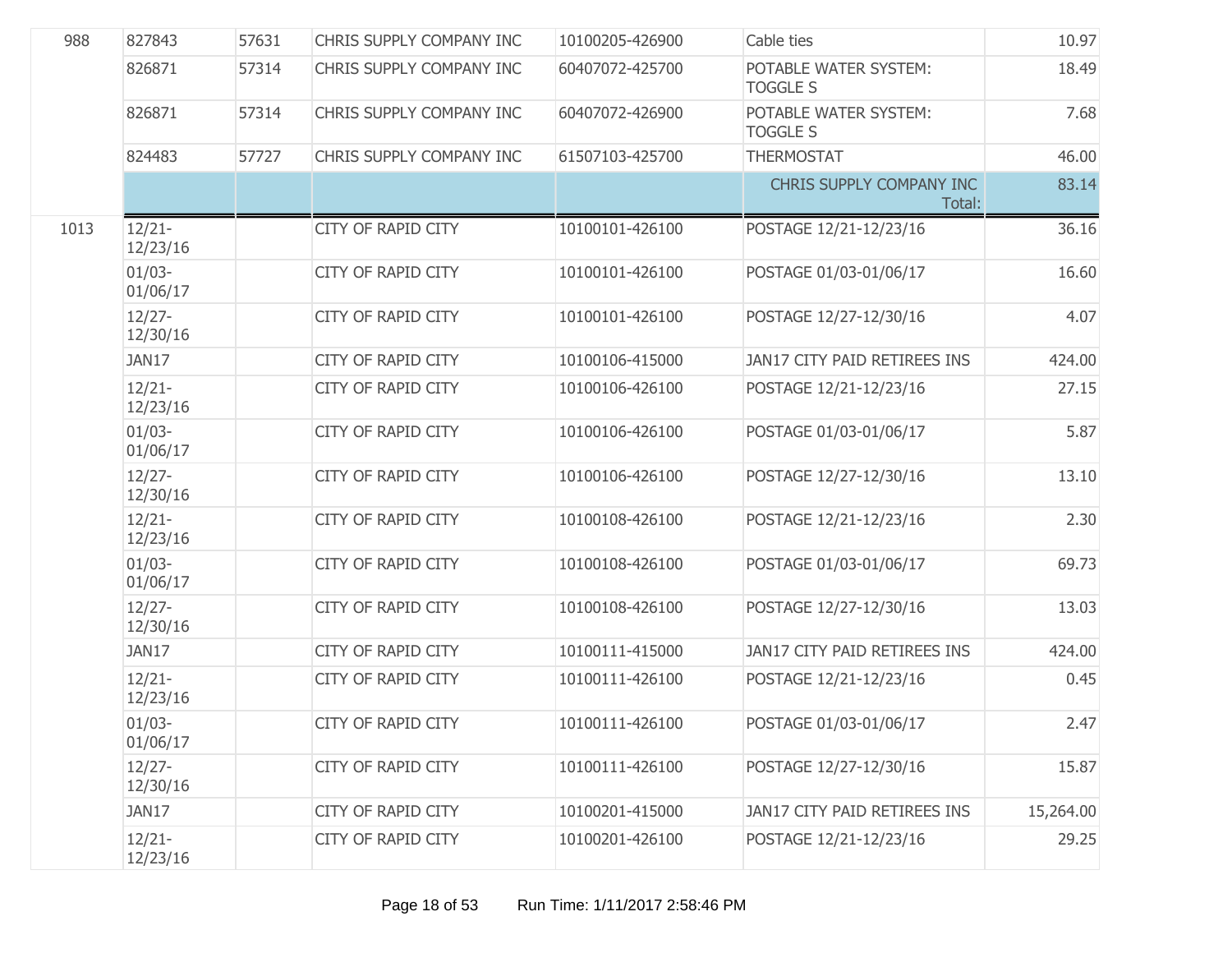| 1013 | $01/03 -$<br>01/06/17 |       | CITY OF RAPID CITY        | 10100201-426100 | POSTAGE 01/03-01/06/17       | 31.76     |
|------|-----------------------|-------|---------------------------|-----------------|------------------------------|-----------|
|      | $12/27 -$<br>12/30/16 |       | <b>CITY OF RAPID CITY</b> | 10100201-426100 | POSTAGE 12/27-12/30/16       | 22.15     |
|      | 41258                 | 55741 | CITY OF RAPID CITY        | 10100201-426700 | <b>TIRE DISPOSAL</b>         | 172.80    |
|      | 41243                 | 57537 | <b>CITY OF RAPID CITY</b> | 10100201-426700 | <b>TIRE DISPOSAL</b>         | 7.95      |
|      | 00280780<br>12/22/16  |       | <b>CITY OF RAPID CITY</b> | 10100201-428400 | 00280780 18                  | 39.97     |
|      | JAN17                 |       | <b>CITY OF RAPID CITY</b> | 10100202-415000 | JAN17 CITY PAID RETIREES INS | 13,144.00 |
|      | $01/03 -$<br>01/06/17 |       | <b>CITY OF RAPID CITY</b> | 10100202-426100 | POSTAGE 01/03-01/06/17       | 1.36      |
|      | $12/27 -$<br>12/30/16 |       | <b>CITY OF RAPID CITY</b> | 10100202-426100 | POSTAGE 12/27-12/30/16       | 1.36      |
|      | JAN17                 |       | <b>CITY OF RAPID CITY</b> | 10100204-415000 | JAN17 CITY PAID RETIREES INS | 424.00    |
|      | 12/06/16              | 57665 | <b>CITY OF RAPID CITY</b> | 10100204-422500 | PETTY CASH                   | 30.00     |
|      | $12/27 -$<br>12/30/16 |       | <b>CITY OF RAPID CITY</b> | 10100204-426100 | POSTAGE 12/27-12/30/16       | 1,265.61  |
|      | $01/03 -$<br>01/06/17 |       | <b>CITY OF RAPID CITY</b> | 10100204-426100 | POSTAGE 01/03-01/06/17       | 8.22      |
|      | 00280780<br>12/22/16  |       | <b>CITY OF RAPID CITY</b> | 10100205-428400 | 00280780 18                  | 39.97     |
|      | JAN17                 |       | <b>CITY OF RAPID CITY</b> | 10100301-415000 | JAN17 CITY PAID RETIREES INS | 424.00    |
|      | 41257                 | 56179 | <b>CITY OF RAPID CITY</b> | 10100301-422500 | <b>TIRE DISPOSAL</b>         | 20.25     |
|      | 41256                 | 56179 | <b>CITY OF RAPID CITY</b> | 10100301-422500 | <b>TIRE DISPOSAL</b>         | 21.00     |
|      | $12/27 -$<br>12/30/16 |       | <b>CITY OF RAPID CITY</b> | 10100305-426100 | POSTAGE 12/27-12/30/16       | 0.45      |
|      | $12/27 -$<br>12/30/16 |       | <b>CITY OF RAPID CITY</b> | 10100401-426100 | POSTAGE 12/27-12/30/16       | 0.45      |
|      | $01/03 -$<br>01/06/17 |       | <b>CITY OF RAPID CITY</b> | 10100601-426100 | POSTAGE 01/03-01/06/17       | 1.81      |
|      | $12/27 -$<br>12/30/16 |       | <b>CITY OF RAPID CITY</b> | 10100601-426100 | POSTAGE 12/27-12/30/16       | 4.52      |
|      | $12/21 -$<br>12/23/16 |       | <b>CITY OF RAPID CITY</b> | 10100603-426100 | POSTAGE 12/21-12/23/16       | 1.36      |
|      | $12/27 -$<br>12/30/16 |       | <b>CITY OF RAPID CITY</b> | 10100603-426100 | POSTAGE 12/27-12/30/16       | 9.46      |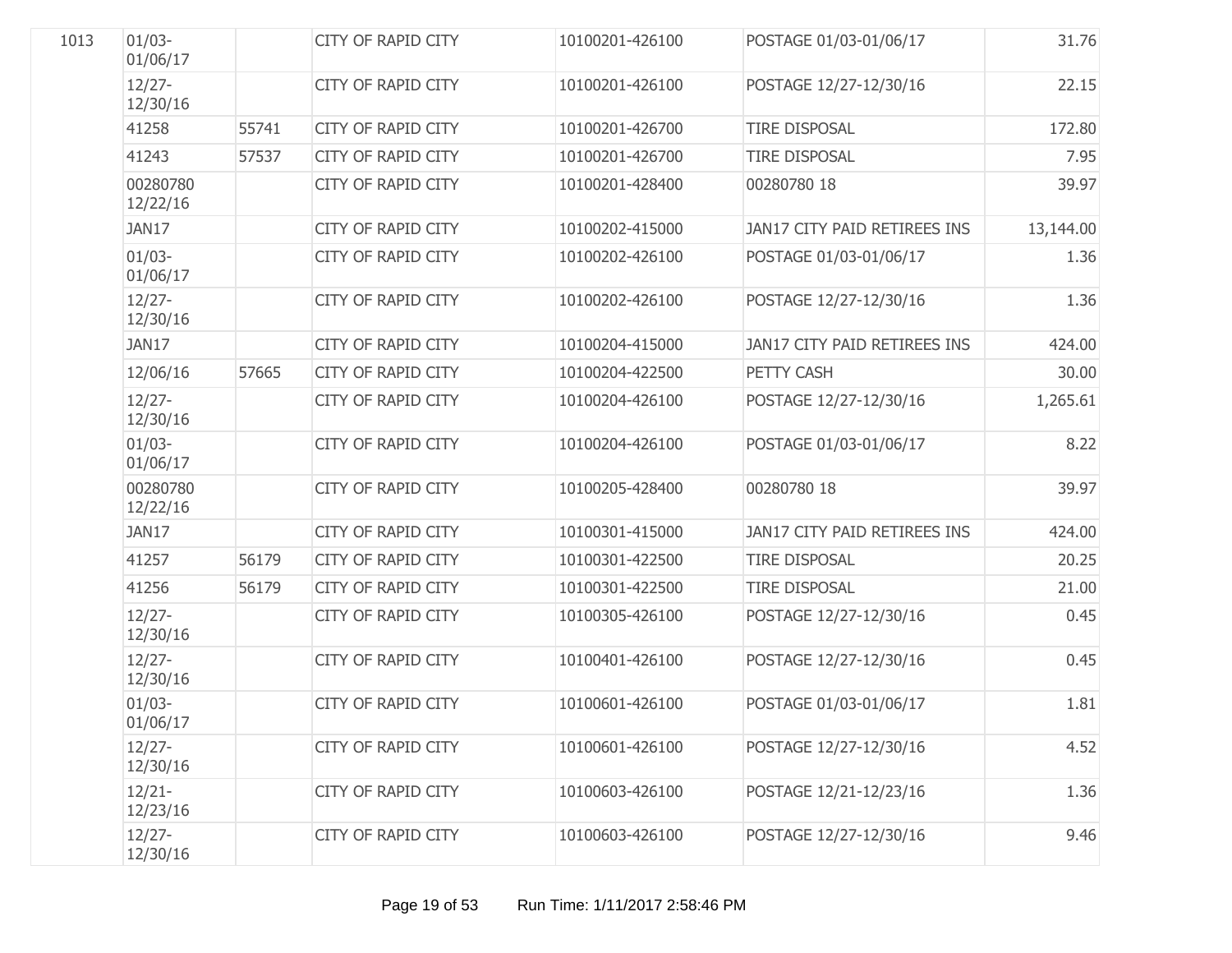| 1013 | 00293050<br>12/22/2016 | <b>CITY OF RAPID CITY</b> | 10100603-428400 | 00293050 106                 | 779.30   |
|------|------------------------|---------------------------|-----------------|------------------------------|----------|
|      | JAN17                  | <b>CITY OF RAPID CITY</b> | 10100607-415000 | JAN17 CITY PAID RETIREES INS | 2,544.00 |
|      | $12/27 -$<br>12/30/16  | <b>CITY OF RAPID CITY</b> | 10100607-426100 | POSTAGE 12/27-12/30/16       | 1.36     |
|      | 09005975<br>12/05/16   | <b>CITY OF RAPID CITY</b> | 10100607-428400 | 090059750                    | 119.67   |
|      | JAN17                  | <b>CITY OF RAPID CITY</b> | 10100609-415000 | JAN17 CITY PAID RETIREES INS | 848.00   |
|      | $12/27 -$<br>12/30/16  | <b>CITY OF RAPID CITY</b> | 10100612-426100 | POSTAGE 12/27-12/30/16       | 18.08    |
|      | JAN17                  | <b>CITY OF RAPID CITY</b> | 10100618-415000 | JAN17 CITY PAID RETIREES INS | 848.00   |
|      | $12/21 -$<br>12/23/16  | <b>CITY OF RAPID CITY</b> | 10100618-426100 | POSTAGE 12/21-12/23/16       | 0.45     |
|      | $01/03 -$<br>01/06/17  | <b>CITY OF RAPID CITY</b> | 10100618-426100 | POSTAGE 01/03-01/06/17       | 1.35     |
|      | $12/27 -$<br>12/30/16  | <b>CITY OF RAPID CITY</b> | 10100618-426100 | POSTAGE 12/27-12/30/16       | 10.40    |
|      | 00280780<br>12/22/16   | <b>CITY OF RAPID CITY</b> | 10100618-428400 | 00280780 18                  | 79.94    |
|      | $12/21 -$<br>12/23/16  | <b>CITY OF RAPID CITY</b> | 10100620-426100 | POSTAGE 12/21-12/23/16       | 5.42     |
|      | $01/03 -$<br>01/06/17  | <b>CITY OF RAPID CITY</b> | 10100620-426100 | POSTAGE 01/03-01/06/17       | 3.16     |
|      | $12/27 -$<br>12/30/16  | <b>CITY OF RAPID CITY</b> | 10100620-426100 | POSTAGE 12/27-12/30/16       | 3.41     |
|      | $12/27 -$<br>12/30/16  | <b>CITY OF RAPID CITY</b> | 10100706-426100 | POSTAGE 12/27-12/30/16       | 2.02     |
|      | $12/21 -$<br>12/23/16  | <b>CITY OF RAPID CITY</b> | 10100711-426100 | POSTAGE 12/21-12/23/16       | 2.26     |
|      | $01/03 -$<br>01/06/17  | <b>CITY OF RAPID CITY</b> | 10100711-426100 | POSTAGE 01/03-01/06/17       | 3.16     |
|      | $12/27 -$<br>12/30/16  | <b>CITY OF RAPID CITY</b> | 10100711-426100 | POSTAGE 12/27-12/30/16       | 0.45     |
|      | JAN17                  | <b>CITY OF RAPID CITY</b> | 10106021-415000 | JAN17 CITY PAID RETIREES INS | 848.00   |
|      | $12/21 -$<br>12/23/16  | CITY OF RAPID CITY        | 10106021-426100 | POSTAGE 12/21-12/23/16       | 74.13    |
|      | $01/03 -$<br>01/06/17  | <b>CITY OF RAPID CITY</b> | 10106021-426100 | POSTAGE 01/03-01/06/17       | 2.26     |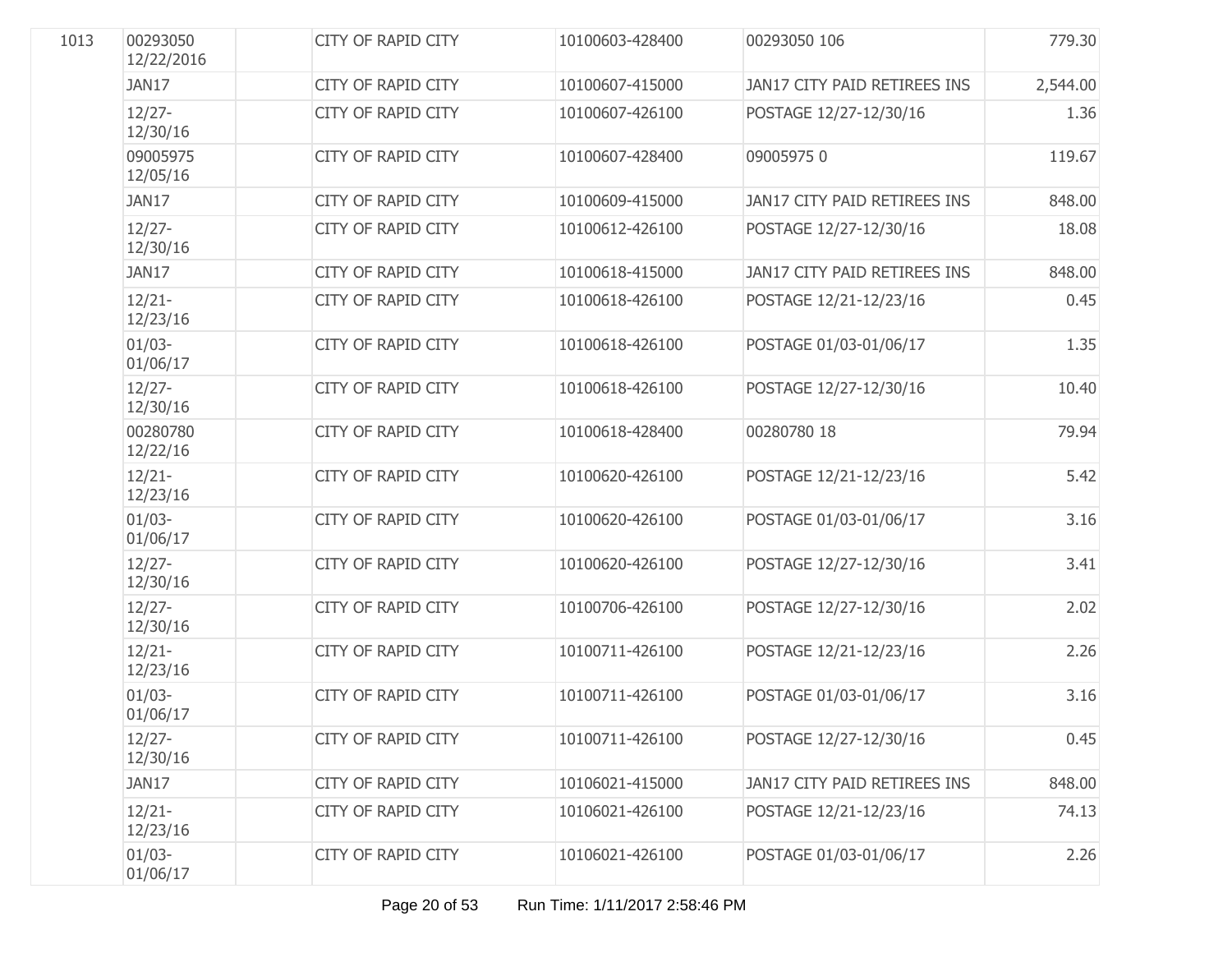| 1013 | $12/27 -$<br>12/30/16  |       | CITY OF RAPID CITY        | 10106021-426100 | POSTAGE 12/27-12/30/16       | 2.25     |
|------|------------------------|-------|---------------------------|-----------------|------------------------------|----------|
|      | $12/21 -$<br>12/23/16  |       | <b>CITY OF RAPID CITY</b> | 10106022-426100 | POSTAGE 12/21-12/23/16       | 24.40    |
|      | $01/03 -$<br>01/06/17  |       | <b>CITY OF RAPID CITY</b> | 10106022-426100 | POSTAGE 01/03-01/06/17       | 131.04   |
|      | $12/27 -$<br>12/30/16  |       | <b>CITY OF RAPID CITY</b> | 10106022-426100 | POSTAGE 12/27-12/30/16       | 93.25    |
|      | JAN17                  |       | <b>CITY OF RAPID CITY</b> | 60207011-415000 | JAN17 CITY PAID RETIREES INS | 424.00   |
|      | JAN17                  |       | <b>CITY OF RAPID CITY</b> | 60207012-415000 | JAN17 CITY PAID RETIREES INS | 1,272.00 |
|      | JAN17                  |       | <b>CITY OF RAPID CITY</b> | 60207014-415000 | JAN17 CITY PAID RETIREES INS | 424.00   |
|      | $12/21 -$<br>12/23/16  |       | <b>CITY OF RAPID CITY</b> | 60207014-426100 | POSTAGE 12/21-12/23/16       | 48.36    |
|      | $01/03 -$<br>01/06/17  |       | <b>CITY OF RAPID CITY</b> | 60207014-426100 | POSTAGE 01/03-01/06/17       | 237.30   |
|      | $12/27 -$<br>12/30/16  |       | <b>CITY OF RAPID CITY</b> | 60207014-426100 | POSTAGE 12/27-12/30/16       | 344.01   |
|      | JAN17                  |       | <b>CITY OF RAPID CITY</b> | 60407071-415000 | JAN17 CITY PAID RETIREES INS | 848.00   |
|      | $12/27 -$<br>12/30/16  |       | <b>CITY OF RAPID CITY</b> | 60407071-426100 | POSTAGE 12/27-12/30/16       | 0.45     |
|      | 0901013380<br>12/22/16 |       | <b>CITY OF RAPID CITY</b> | 60407071-428400 | 09013380 1                   | 29.10    |
|      | JAN17                  |       | <b>CITY OF RAPID CITY</b> | 60407072-415000 | JAN17 CITY PAID RETIREES INS | 848.00   |
|      | $12/21 -$<br>12/23/16  |       | <b>CITY OF RAPID CITY</b> | 60407072-426100 | POSTAGE 12/21-12/23/16       | 2.62     |
|      | $12/27 -$<br>12/30/16  |       | <b>CITY OF RAPID CITY</b> | 60407072-426100 | POSTAGE 12/27-12/30/16       | 0.45     |
|      | JAN17                  |       | CITY OF RAPID CITY        | 60407073-415000 | JAN17 CITY PAID RETIREES INS | 424.00   |
|      | $01/03 -$<br>01/06/17  |       | <b>CITY OF RAPID CITY</b> | 60407074-426100 | POSTAGE 01/03-01/06/17       | 12.66    |
|      | JAN17                  |       | <b>CITY OF RAPID CITY</b> | 60602074-415000 | JAN17 CITY PAID RETIREES INS | 2,120.00 |
|      | 12/08/16               | 57665 | <b>CITY OF RAPID CITY</b> | 60602074-422500 | PETTY CASH                   | 27.20    |
|      | $12/21 -$<br>12/23/16  |       | <b>CITY OF RAPID CITY</b> | 60602074-426100 | POSTAGE 12/21-12/23/16       | 1.80     |
|      | $01/03 -$<br>01/06/17  |       | <b>CITY OF RAPID CITY</b> | 60602074-426100 | POSTAGE 01/03-01/06/17       | 111.36   |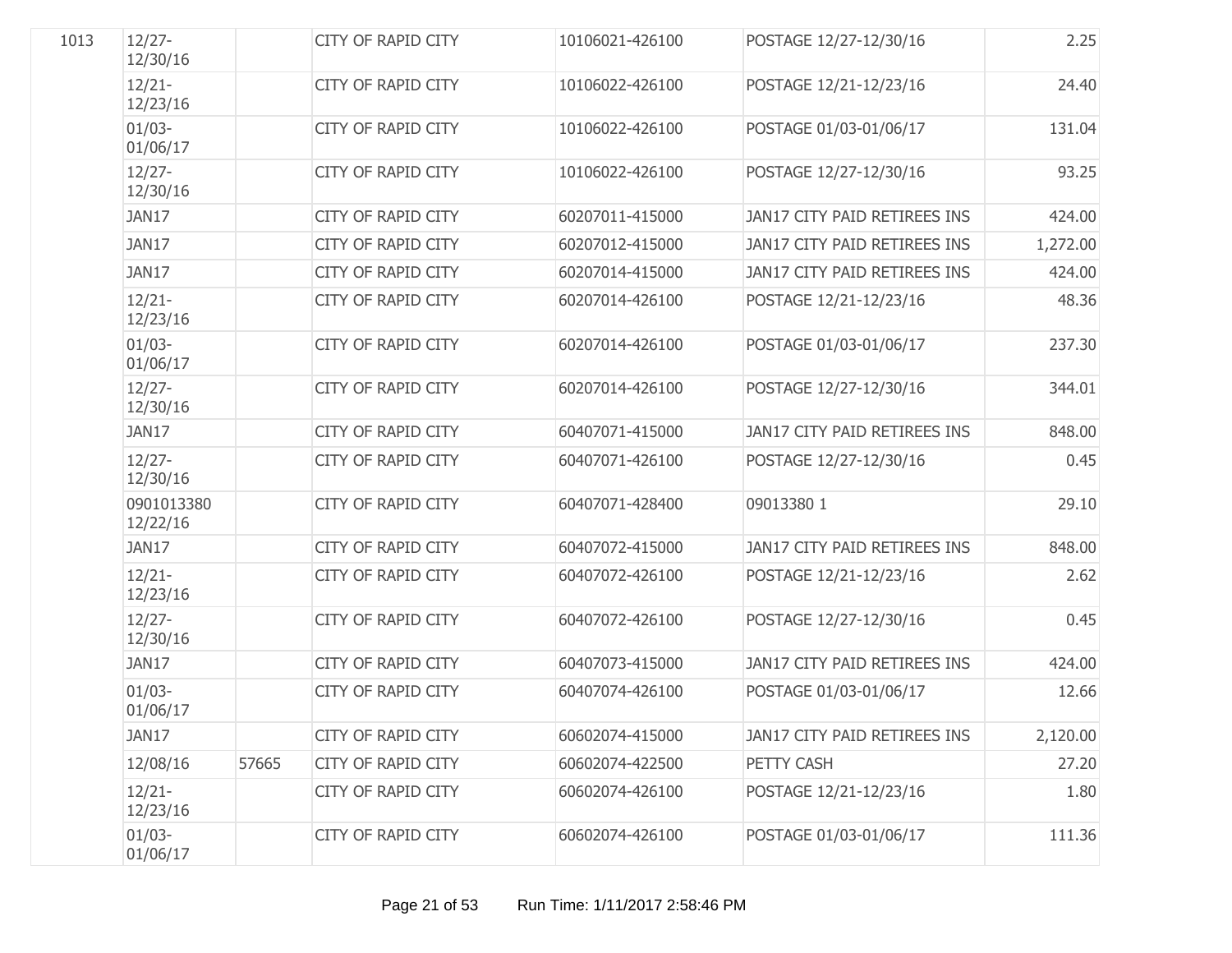| 1013 | $12/27 -$<br>12/30/16 |       | <b>CITY OF RAPID CITY</b>                    | 60602074-426100 | POSTAGE 12/27-12/30/16           | 11.03     |
|------|-----------------------|-------|----------------------------------------------|-----------------|----------------------------------|-----------|
|      | JAN17                 |       | <b>CITY OF RAPID CITY</b>                    | 60602079-415000 | JAN17 CITY PAID RETIREES INS     | 1,696.00  |
|      | $01/03 -$<br>01/06/17 |       | CITY OF RAPID CITY                           | 60700860-426100 | POSTAGE 01/03-01/06/17           | 0.90      |
|      | $12/27 -$<br>12/30/16 |       | <b>CITY OF RAPID CITY</b>                    | 60700860-426100 | POSTAGE 12/27-12/30/16           | 71.79     |
|      | $12/27 -$<br>12/30/16 |       | <b>CITY OF RAPID CITY</b>                    | 61000870-426100 | POSTAGE 12/27-12/30/16           | 14.91     |
|      | JAN17                 |       | <b>CITY OF RAPID CITY</b>                    | 61207101-415000 | JAN17 CITY PAID RETIREES INS     | 424.00    |
|      | $12/27 -$<br>12/30/16 |       | <b>CITY OF RAPID CITY</b>                    | 61300604-426100 | POSTAGE 12/27-12/30/16           | 0.45      |
|      | 01/22/17              |       | CITY OF RAPID CITY                           | 61300604-441000 | CART BARN PRINC & INT            | 1,559.62  |
|      | 01/22/17              |       | <b>CITY OF RAPID CITY</b>                    | 61300604-442000 | CART BARN PRINC & INT            | 35.45     |
|      | 11/30/16B             |       | <b>CITY OF RAPID CITY</b>                    | 61300604-453000 | <b>CREDIT CARD FEES</b>          | 29.40     |
|      | 00046350<br>12/22/16  |       | <b>CITY OF RAPID CITY</b>                    | 61400665-428400 | 000463500                        | 28.88     |
|      | $01/03 -$<br>01/06/17 |       | CITY OF RAPID CITY                           | 61507103-426100 | POSTAGE 01/03-01/06/17           | 0.45      |
|      | $12/27 -$<br>12/30/16 |       | <b>CITY OF RAPID CITY</b>                    | 61507104-426100 | POSTAGE 12/27-12/30/16           | 3.61      |
|      | JAN17                 |       | <b>CITY OF RAPID CITY</b>                    | 61800890-415000 | JAN17 CITY PAID RETIREES INS     | 1,272.00  |
|      | $12/21 -$<br>12/23/16 |       | CITY OF RAPID CITY                           | 61800890-426100 | POSTAGE 12/21-12/23/16           | 231.74    |
|      | $01/03 -$<br>01/06/17 |       | <b>CITY OF RAPID CITY</b>                    | 61800890-426100 | POSTAGE 01/03-01/06/17           | 344.02    |
|      | $12/27 -$<br>12/30/16 |       | <b>CITY OF RAPID CITY</b>                    | 61800890-426100 | POSTAGE 12/27-12/30/16           | 260.28    |
|      | JAN17                 |       | <b>CITY OF RAPID CITY</b>                    | 77504132-415000 | JAN17 CITY PAID RETIREES INS     | 424.00    |
|      | JAN17                 |       | <b>CITY OF RAPID CITY</b>                    | 77504134-415000 | JAN17 CITY PAID RETIREES INS     | 848.00    |
|      | JAN17                 |       | <b>CITY OF RAPID CITY</b>                    | 77700914-415000 | JAN17 CITY PAID RETIREES INS     | 424.00    |
|      | 00306656<br>12/22/16  |       | <b>CITY OF RAPID CITY</b>                    | 77700914-428400 | 003066561                        | 83.95     |
|      |                       |       |                                              |                 | <b>CITY OF RAPID CITY Total:</b> | 53,406.05 |
| 1053 | 2045031               | 57319 | COCA-COLA OF THE BLACK HILLS 60407072-428400 |                 | <b>BOTTLED WATER, 12/19/2016</b> | 88.40     |
|      | 2045031               | 57319 | COCA-COLA OF THE BLACK HILLS 60407072-428400 |                 | BOTTLED WATER, 12/19/2016        | (40.00)   |

Page 22 of 53 Run Time: 1/11/2017 2:58:46 PM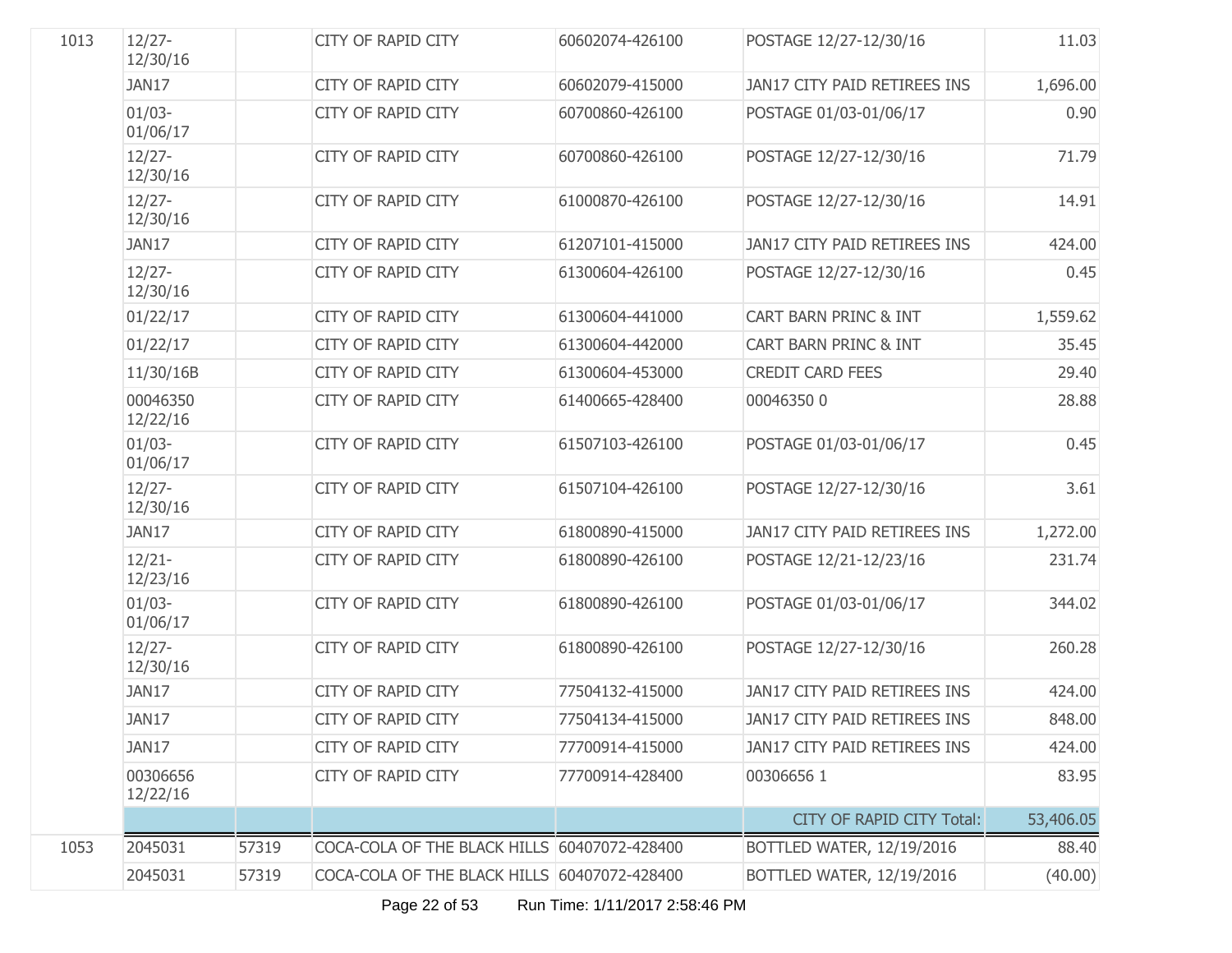| 1053 |                          |       |                                            |                 | COCA-COLA OF THE BLACK HILLS<br>Total:            | 48.40      |
|------|--------------------------|-------|--------------------------------------------|-----------------|---------------------------------------------------|------------|
| 1093 | 2051 2                   | 57496 | COMPLETE CONCRETE                          | 10700132-437000 | 15-2051 MT RUSHMOR RD<br>UTILITY                  | 15,266.54  |
|      | 2051 2                   | 57496 | COMPLETE CONCRETE                          | 60200933-438100 | 15-2051 MT RUSHMOR RD<br>UTILITY                  | 62,024.16  |
|      | 2051 2                   | 57496 | COMPLETE CONCRETE                          | 60400833-438000 | 15-2051 MT RUSHMOR RD<br><b>UTILITY</b>           | 22,899.83  |
|      |                          |       |                                            |                 | <b>COMPLETE CONCRETE Total:</b>                   | 100,190.53 |
| 1103 | 12/31/16                 |       | CONNECTIONS INC                            | 10100111-422500 | DEC16 EAP                                         | 1,263.60   |
|      |                          |       |                                            |                 | <b>CONNECTIONS INC Total:</b>                     | 1,263.60   |
| 1132 | 01/31/17                 |       | CORNERSTONE RESCUE MISSION 10100621-459500 |                 | <b>JAN17 CORNERSTONE RESCUE</b><br><b>MISSION</b> | 20,833.33  |
|      |                          |       |                                            |                 | <b>CORNERSTONE RESCUE MISSION</b><br>Total:       | 20,833.33  |
| 1164 | S503006025.0 57774<br>01 |       | CRESCENT ELECTRIC SUPPLY CO                | 61507103-425700 | <b>EATON AND TURNLOCK</b>                         | 138.16     |
|      | S503006060.0<br>01       | 57775 | CRESCENT ELECTRIC SUPPLY CO                | 61507103-425700 | <b>SLIME LINE</b>                                 | 139.32     |
|      |                          |       |                                            |                 | <b>CRESCENT ELECTRIC SUPPLY CO</b><br>Total:      | 277.48     |
| 1167 | 9370                     | 55281 | <b>CRICKET LAWN SERVICE</b>                | 26000927-422500 | 12 E SIGNAL DRIVE - TIRES, APP                    | 285.00     |
|      | 9371                     | 56551 | <b>CRICKET LAWN SERVICE</b>                | 26000927-422500 | 1065 E OHIO STREET - DEBRIS<br><b>TO</b>          | 140.00     |
|      |                          |       |                                            |                 | <b>CRICKET LAWN SERVICE Total:</b>                | 425.00     |
| 1179 | 1840459-00               | 57595 | <b>CRUM ELECTRIC</b>                       | 60407072-425700 | <b>WATER BUILDING UTILITY:</b><br><b>THERMO</b>   | 16.80      |
|      | 1840458-00               | 57596 | <b>CRUM ELECTRIC</b>                       | 60407072-425700 | <b>BUILDINGS: LIGHT FIXTURES</b>                  | 410.96     |
|      | 1841014-00               | 57596 | <b>CRUM ELECTRIC</b>                       | 60407072-425700 | <b>BUILDINGS: LIGHT FIXTURES</b>                  | 410.96     |
|      |                          |       |                                            |                 | <b>CRUM ELECTRIC Total:</b>                       | 838.72     |
| 1218 | 01/31/17                 |       | DAHL FINE ARTS CENTER                      | 10106062-456000 | <b>JAN17 DAHL</b>                                 | 8,041.67   |
|      |                          |       |                                            |                 | DAHL FINE ARTS CENTER Total:                      | 8,041.67   |
| 1234 | IN311656                 | 57985 | <b>DAKOTA BUSINESS CENTER</b>              | 10100101-425300 | <b>COPIER MAINTENANCE</b><br><b>CONTRACT</b>      | 840.00     |
|      | IN311591                 | 58116 | <b>DAKOTA BUSINESS CENTER</b>              | 10100101-425300 | KONICA COPIERS                                    | 29.31      |
|      | IN311591                 | 58116 | DAKOTA BUSINESS CENTER                     | 10100105-425300 | KONICA COPIERS                                    | 1.45       |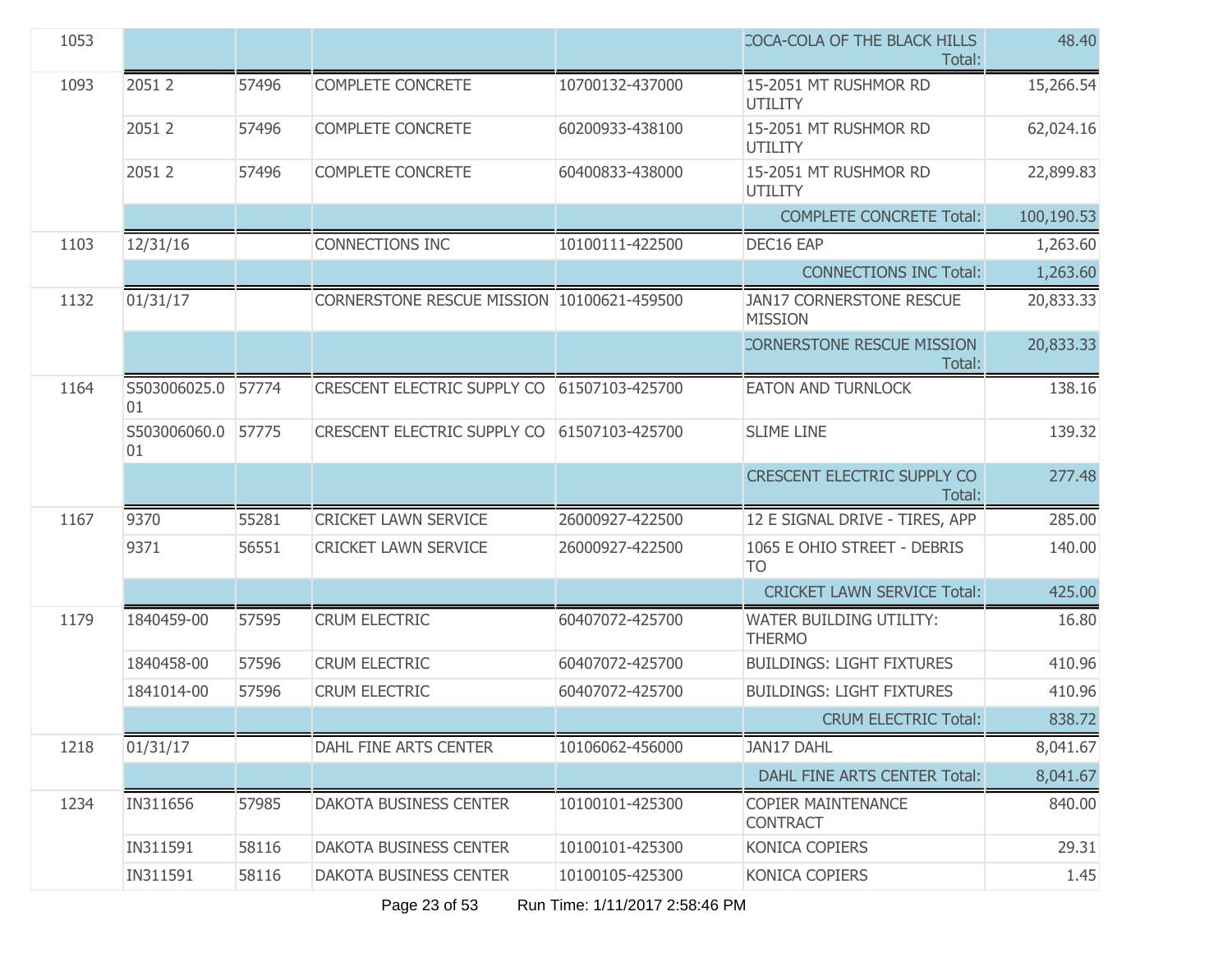| 1234 | IN311591                | 58116 | <b>DAKOTA BUSINESS CENTER</b>            | 10100106-425300 | KONICA COPIERS                                  | 0.07     |
|------|-------------------------|-------|------------------------------------------|-----------------|-------------------------------------------------|----------|
|      | IN311593                | 57624 | <b>DAKOTA BUSINESS CENTER</b>            | 10100108-425300 | <b>EPSON COPIER</b>                             | 93.18    |
|      | IN311873                | 58049 | <b>DAKOTA BUSINESS CENTER</b>            | 10100108-425300 | KONICA BIZHUB MAINTENANCE<br><b>CONT</b>        | 217.50   |
|      | IN311591                | 58116 | <b>DAKOTA BUSINESS CENTER</b>            | 10100108-425300 | <b>KONICA COPIERS</b>                           | 269.77   |
|      | IN311593                | 57624 | <b>DAKOTA BUSINESS CENTER</b>            | 10100204-425300 | <b>EPSON COPIER</b>                             | 93.18    |
|      | IN311591                | 58116 | <b>DAKOTA BUSINESS CENTER</b>            | 10100204-425300 | <b>KONICA COPIERS</b>                           | 353.88   |
|      | IN311593                | 57624 | <b>DAKOTA BUSINESS CENTER</b>            | 10100706-425300 | <b>EPSON COPIER</b>                             | 93.18    |
|      | IN311591                | 58116 | <b>DAKOTA BUSINESS CENTER</b>            | 10100706-425300 | <b>KONICA COPIERS</b>                           | 246.47   |
|      | IN311591                | 58116 | <b>DAKOTA BUSINESS CENTER</b>            | 10100707-425300 | KONICA COPIERS                                  | 0.27     |
|      | IN311743<br><b>CODE</b> | 58198 | <b>DAKOTA BUSINESS CENTER</b>            | 10100711-425300 | CONTRACT RATE 12/22/16-<br>3/21/17              | 60.09    |
|      | IN311740<br><b>CODE</b> |       | DAKOTA BUSINESS CENTER                   | 10100711-425300 | <b>CREDIT FOR EARLY REMOVAL</b>                 | (72.48)  |
|      | IN311591                | 58116 | <b>DAKOTA BUSINESS CENTER</b>            | 27000270-425300 | KONICA COPIERS                                  | 158.85   |
|      |                         |       |                                          |                 | <b>DAKOTA BUSINESS CENTER</b><br>Total:         | 2,384.72 |
| 1239 | 6491106                 | 57837 | DAKOTA FLUID POWER                       | 10100301-425100 | <b>UNITS</b>                                    | 31.39    |
|      |                         |       |                                          |                 |                                                 |          |
|      | 6490516                 | 57837 | DAKOTA FLUID POWER                       | 10100301-425100 | <b>UNITS</b>                                    | 146.60   |
|      | 6490668                 | 57837 | DAKOTA FLUID POWER                       | 10100302-425100 | <b>UNITS</b>                                    | 29.07    |
|      | 6488833                 | 57743 | DAKOTA FLUID POWER                       | 61507103-425100 | PUMP REPAIR                                     | 471.68   |
|      |                         |       |                                          |                 | <b>DAKOTA FLUID POWER Total:</b>                | 678.74   |
| 5570 | 2652                    | 57495 | DAKOTA HILLS PEST SERVICE                | 61507102-422500 | PEST CONTROL                                    | 50.00    |
|      |                         |       |                                          |                 | DAKOTA HILLS PEST SERVICE<br>Total:             | 50.00    |
| 1241 | 486803                  | 58192 | DAKOTA HILLS VETERINARY<br><b>CLINIC</b> | 10100202-429800 | <b>VETERINARY CARE - CISCO</b>                  | 297.50   |
|      |                         |       |                                          |                 | DAKOTA HILLS VETERINARY<br><b>CLINIC Total:</b> | 297.50   |
| 1248 | 100416726               | 57368 | <b>DAKOTA PARTY</b>                      | 10100620-426300 | MINTS, TABLECLOTH, FORKS -<br><b>LON</b>        | 41.19    |
|      |                         |       |                                          |                 | <b>DAKOTA PARTY Total:</b>                      | 41.19    |
| 1260 | C712456                 | 57832 | <b>DAKOTA SUPPLY GROUP</b>               | 61507103-425700 | <b>ELECTRICAL MODS</b>                          | 80.77    |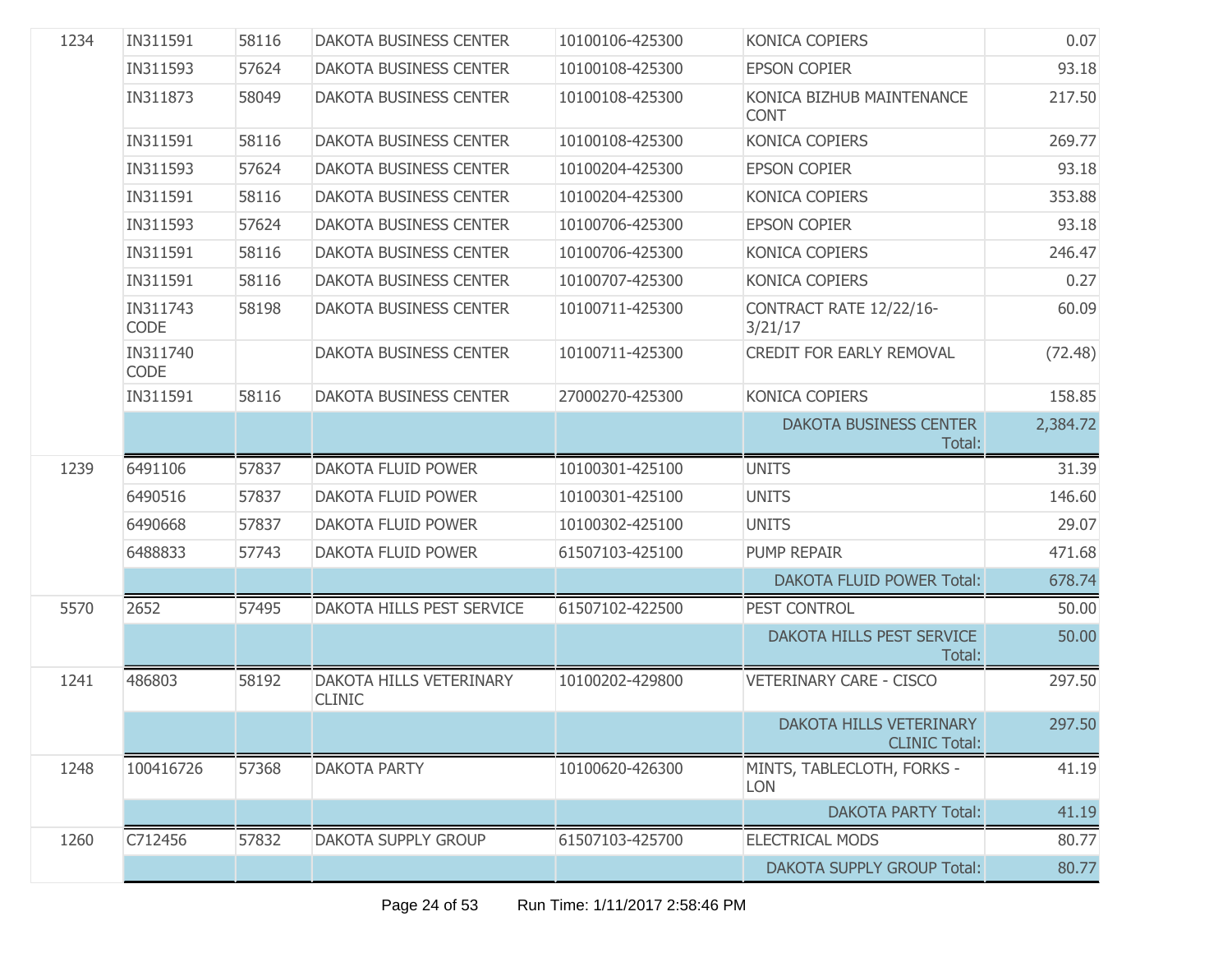| 1267 | 2-9801                  | 57548 | DALE'S TIRE & RETREADING INC   10100202-426700 |                 | FLAT REPAIR: VALVE STEM<br><b>RESCU</b>             | 8.00     |
|------|-------------------------|-------|------------------------------------------------|-----------------|-----------------------------------------------------|----------|
|      | 2-9983                  | 57656 | DALE'S TIRE & RETREADING INC   10100202-426700 |                 | FLAT REPAIR ON E1                                   | 33.00    |
|      |                         |       |                                                |                 | DALE'S TIRE & RETREADING INC<br>Total:              | 41.00    |
| 1335 | RC00582528-<br>001      | 57336 | <b>DENNIS SUPPLY</b>                           | 60407072-425700 | OIL STORAGE BLDG UTILITY:<br><b>HEAT</b>            | 25.07    |
|      |                         |       |                                                |                 | <b>DENNIS SUPPLY Total:</b>                         | 25.07    |
| 2983 | 01/31/17                |       | DR. NATHAN LONG                                | 61800890-422500 | <b>JAN17 CONTRACTED SVCS</b>                        | 1,400.00 |
|      |                         |       |                                                |                 | DR. NATHAN LONG Total:                              | 1,400.00 |
| 1454 | 5754-00002-<br>003      | 57929 | DUHAMEL BROADCASTING ENT                       | 61507103-422900 | KOTA NOV-DEC ADVERTISING                            | 465.00   |
|      | 5754-00003-<br>0003     | 57930 | DUHAMEL BROADCASTING ENT                       | 61507103-422900 | KORQ NOV-DEC ADVERTISING                            | 480.00   |
|      |                         |       |                                                |                 | DUHAMEL BROADCASTING ENT<br>Total:                  | 945.00   |
| 1475 | 01/31/17                |       | <b>EARLY CHILDHOOD</b><br><b>CONNECTIONS</b>   | 10100621-621200 | <b>JAN17 EARLY CHILDHOOD</b><br><b>CONNECTIONS</b>  | 4,166.67 |
|      |                         |       |                                                |                 | <b>EARLY CHILDHOOD</b><br><b>CONNECTIONS Total:</b> | 4,166.67 |
| 1491 | X201029033:0 57834      |       | EDDIES TRUCK SALES & SERVICE 10100301-425100   |                 | <b>UNITS</b>                                        | 20.92    |
|      | X201029211:0 57834      |       | EDDIES TRUCK SALES & SERVICE 10100301-425100   |                 | <b>UNITS</b>                                        | 76.20    |
|      | X201029350:0 57834      |       | EDDIES TRUCK SALES & SERVICE 10100301-425100   |                 | <b>UNITS</b>                                        | 23.27    |
|      | X201029396:0 57836      |       | EDDIES TRUCK SALES & SERVICE 10100302-425100   |                 | <b>UNITS</b>                                        | 72.99    |
|      | X201029217:0 57836      |       | EDDIES TRUCK SALES & SERVICE 10100302-425100   |                 | <b>UNITS</b>                                        | 8.90     |
|      | X201029337:0 57836      |       | EDDIES TRUCK SALES & SERVICE 10100302-425100   |                 | <b>UNITS</b>                                        | 49.29    |
|      | X201029231:0 57836      |       | EDDIES TRUCK SALES & SERVICE 10100302-425100   |                 | <b>UNITS</b>                                        | 59.80    |
|      | X201029234:0 57836<br>1 |       | EDDIES TRUCK SALES & SERVICE 10100302-425100   |                 | <b>UNITS</b>                                        | 33.92    |
|      | X201029364:0 57836      |       | EDDIES TRUCK SALES & SERVICE 10100302-425100   |                 | <b>UNITS</b>                                        | 255.90   |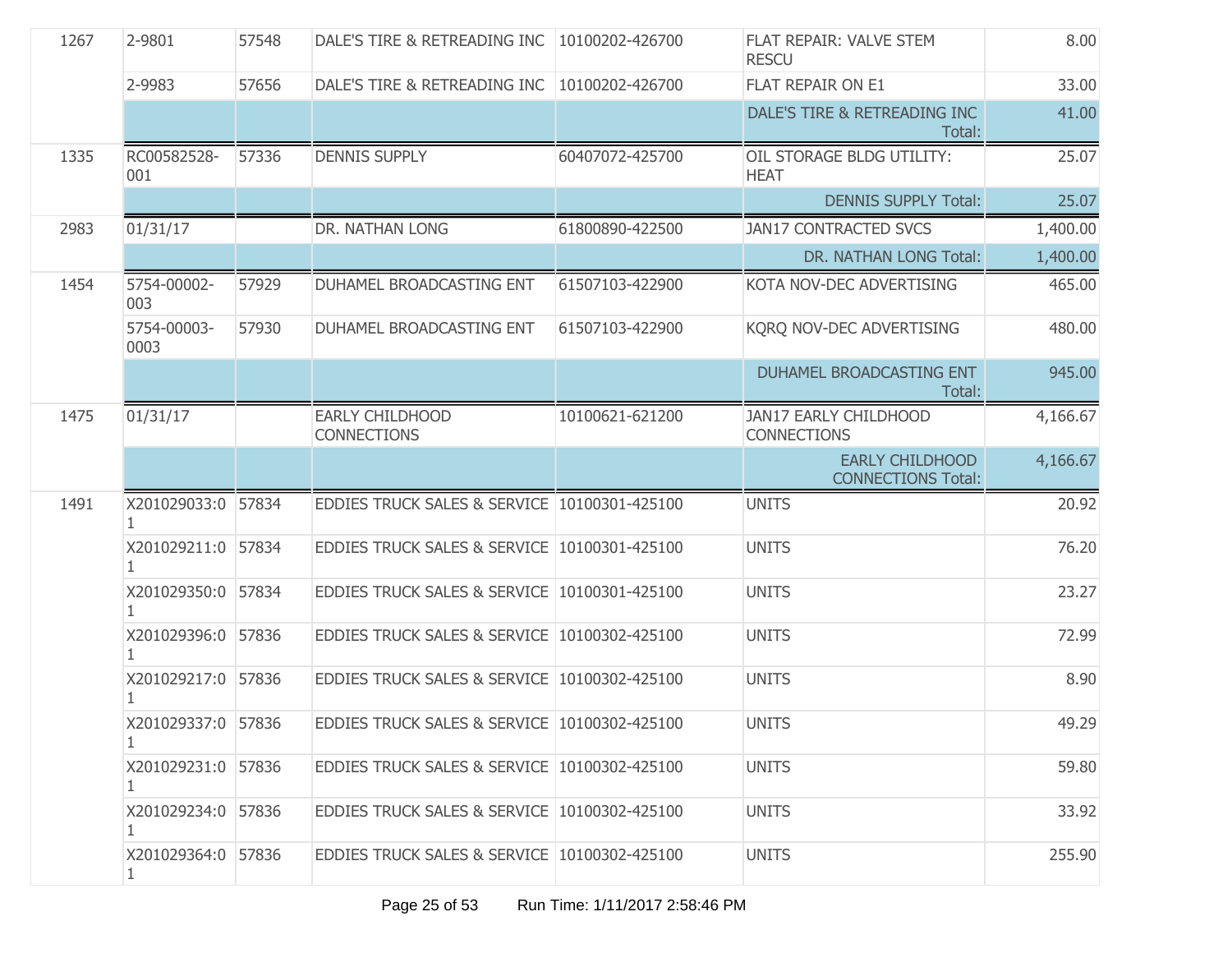| 1491 | X201029339:0 58048 |       | EDDIES TRUCK SALES & SERVICE 10100302-425100   |                 | UNIT S019                                             | 62.63    |
|------|--------------------|-------|------------------------------------------------|-----------------|-------------------------------------------------------|----------|
|      | X201029456:0       |       | EDDIES TRUCK SALES & SERVICE 10100302-425100   |                 | CREDIT EXCHANGED DOOR ASSY                            | 44.69    |
|      | X201029456:0       |       | EDDIES TRUCK SALES & SERVICE 10100302-425100   |                 | <b>CREDIT EXCHANGED DOOR ASSY</b>                     | (48.37)  |
|      | X201029341:0 57836 |       | EDDIES TRUCK SALES & SERVICE 10100302-425100   |                 | <b>UNITS</b>                                          | 26.10    |
|      | X201028803:0 57600 |       | EDDIES TRUCK SALES & SERVICE 60407072-425100   |                 | VEH UNIT #826: REPAIR BLOCK<br>HE.                    | 227.62   |
|      | R201011146:0 57749 |       | EDDIES TRUCK SALES & SERVICE 61207101-425100   |                 | <b>SERVICE PARTS</b>                                  | 1,281.30 |
|      | R201011439:0 58086 |       | EDDIES TRUCK SALES & SERVICE 61207101-425100   |                 | <b>CRANKCASE REPAIR</b>                               | 630.66   |
|      | X201029267:0 57748 |       | EDDIES TRUCK SALES & SERVICE 61507102-425300   |                 | PUMP AND FASTENERS                                    | 100.37   |
|      |                    |       |                                                |                 | <b>EDDIES TRUCK SALES &amp; SERVICE</b><br>Total:     | 2,926.19 |
| 6343 | IN26356            | 57335 | <b>EKAHAU</b>                                  | 10106024-422500 | <b>EKAHAU SITE SURVEY RENEWAL</b>                     | 809.00   |
|      |                    |       |                                                |                 | <b>EKAHAU</b><br>Total:                               | 809.00   |
| 8758 | 12/23/16           | 57675 | ESTATE OF JOE JAGODZINSKI                      | 78900963-453000 | <b>RFD PREM</b>                                       | 399.00   |
|      |                    |       |                                                |                 | <b>ESTATE OF JOE JAGODZINSKI</b><br>Total:            | 399.00   |
| 1592 | 033936-00          | 57928 | <b>EVERGREEN OFFICE PRODUCTS</b><br><b>INC</b> | 10100108-426100 | <b>OFFICE SUPPLIES</b>                                | 39.99    |
|      | 537142             | 57674 | <b>EVERGREEN OFFICE PRODUCTS</b><br><b>INC</b> | 10100201-426900 | <b>CID FURNITURE</b>                                  | 4,443.00 |
|      | 034016-00          | 57825 | EVERGREEN OFFICE PRODUCTS<br><b>INC</b>        | 10106021-426100 | <b>OFFICE SUPPLIES</b>                                | 9.52     |
|      | 034016-00          | 57825 | <b>EVERGREEN OFFICE PRODUCTS</b><br>INC        | 10106022-426100 | <b>OFFICE SUPPLIES</b>                                | 9.52     |
|      | 034016-00          | 57825 | <b>EVERGREEN OFFICE PRODUCTS</b><br><b>INC</b> | 10106026-426100 | <b>OFFICE SUPPLIES</b>                                | 9.52     |
|      | 1228RCMEAD         | 58119 | <b>EVERGREEN OFFICE PRODUCTS</b><br><b>INC</b> | 61300604-425300 | <b>DEC COPIER MAINT</b>                               | 27.50    |
|      |                    |       |                                                |                 | <b>EVERGREEN OFFICE PRODUCTS</b><br><b>INC Total:</b> | 4,539.05 |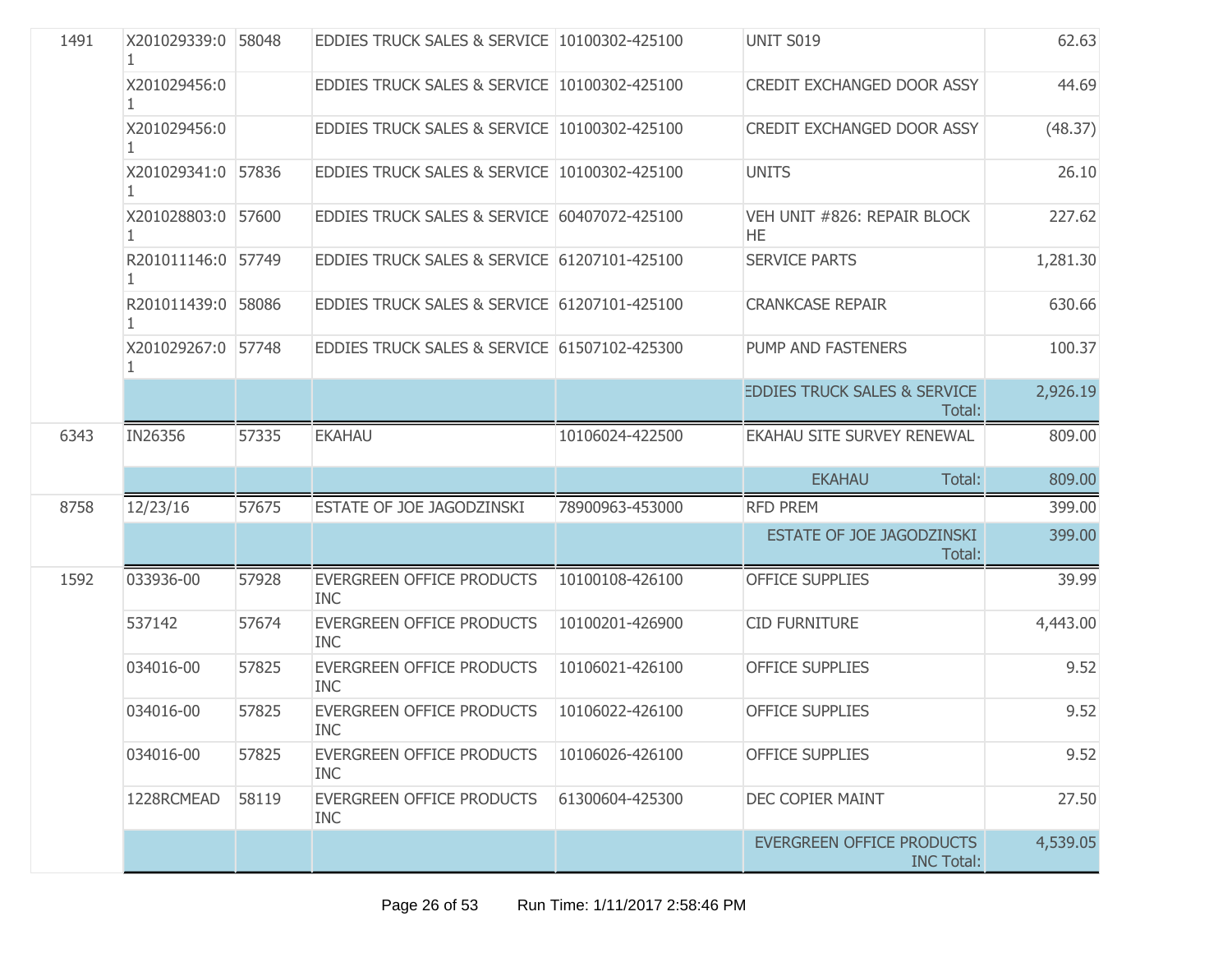| 1619 | 64877208 SO | 58055 | <b>FARMER BROTHERS CO</b>                                     | 10100204-426300 | <b>COFFEE</b>                                       | 201.71   |
|------|-------------|-------|---------------------------------------------------------------|-----------------|-----------------------------------------------------|----------|
|      | 64860367 SO | 57826 | <b>FARMER BROTHERS CO</b>                                     | 60407072-426300 | COFFEE, 12/27/2016                                  | 120.66   |
|      |             |       |                                                               |                 | <b>FARMER BROTHERS CO Total:</b>                    | 322.37   |
| 1627 | SDRA160001  | 57843 | <b>FASTENAL COMPANY</b>                                       | 10100302-425100 | <b>STOCK</b>                                        | 236.50   |
|      | SDRA160071  | 58043 | <b>FASTENAL COMPANY</b>                                       | 10100305-425100 | <b>STOCK SUPPLIES</b>                               | 56.85    |
|      | SDRA159767  | 57750 | <b>FASTENAL COMPANY</b>                                       | 61507103-425300 | <b>AIRLINE RPRS</b>                                 | 4.24     |
|      | SDRA159950  | 57751 | <b>FASTENAL COMPANY</b>                                       | 61507103-425300 | <b>FASTENERS</b>                                    | 146.84   |
|      | SDRA159848  | 57753 | <b>FASTENAL COMPANY</b>                                       | 61507103-425300 | <b>CORD AND BTTRY</b>                               | 95.21    |
|      |             |       |                                                               |                 | <b>FASTENAL COMPANY Total:</b>                      | 539.64   |
| 1633 | 5-650-83584 | 57982 | <b>FEDERAL EXPRESS</b><br><b>CORPORATION</b>                  | 10100201-426100 | <b>SHIPPING</b>                                     | 162.32   |
|      | 5-650-77515 | 57850 | <b>FEDERAL EXPRESS</b><br>CORPORATION                         | 10100607-426100 | <b>SHIPPING</b>                                     | 13.61    |
|      | 5-641-94947 | 57645 | <b>FEDERAL EXPRESS</b><br><b>CORPORATION</b>                  | 60207011-426100 | <b>SHIPPING</b>                                     | 13.36    |
|      | 5-657-57594 | 58195 | <b>FEDERAL EXPRESS</b><br><b>CORPORATION</b>                  | 60207011-426100 | <b>SHIPPING</b>                                     | 56.78    |
|      | 5-641-94947 | 57645 | <b>FEDERAL EXPRESS</b><br><b>CORPORATION</b>                  | 60407073-426100 | <b>SHIPPING</b>                                     | 48.05    |
|      | 5-650-77515 | 57850 | <b>FEDERAL EXPRESS</b><br>CORPORATION                         | 60407073-426100 | <b>SHIPPING</b>                                     | 238.60   |
|      | 5-641-94947 | 57645 | <b>FEDERAL EXPRESS</b><br>CORPORATION                         | 60602074-426100 | <b>SHIPPING</b>                                     | 29.70    |
|      | 5-650-77515 | 57850 | <b>FEDERAL EXPRESS</b><br><b>CORPORATION</b>                  | 60602074-426100 | <b>SHIPPING</b>                                     | 37.40    |
|      | 5-619-96000 | 56816 | <b>FEDERAL EXPRESS</b><br>CORPORATION                         | 61800890-426100 | FED EX / SD BOARD OF<br>MEDICINE                    | 19.37    |
|      |             |       |                                                               |                 | <b>FEDERAL EXPRESS</b><br><b>CORPORATION Total:</b> | 619.19   |
| 6452 | 160         | 57876 | FENCE CRAFTERS OF THE BLACK   50508915-425200<br><b>HILLS</b> |                 | PD EVIDENCE STORAGE PROJ                            | 3,223.20 |
|      |             |       |                                                               |                 | FENCE CRAFTERS OF THE BLACK<br><b>HILLS Total:</b>  | 3,223.20 |
| 1661 | 34292       | 57866 | <b>FINANCIAL FORMS &amp; SUPPLIES</b><br><b>INC</b>           | 61800890-426100 | <b>WINDOW ENVELOPES - EMS</b><br><b>BILLING</b>     | 595.92   |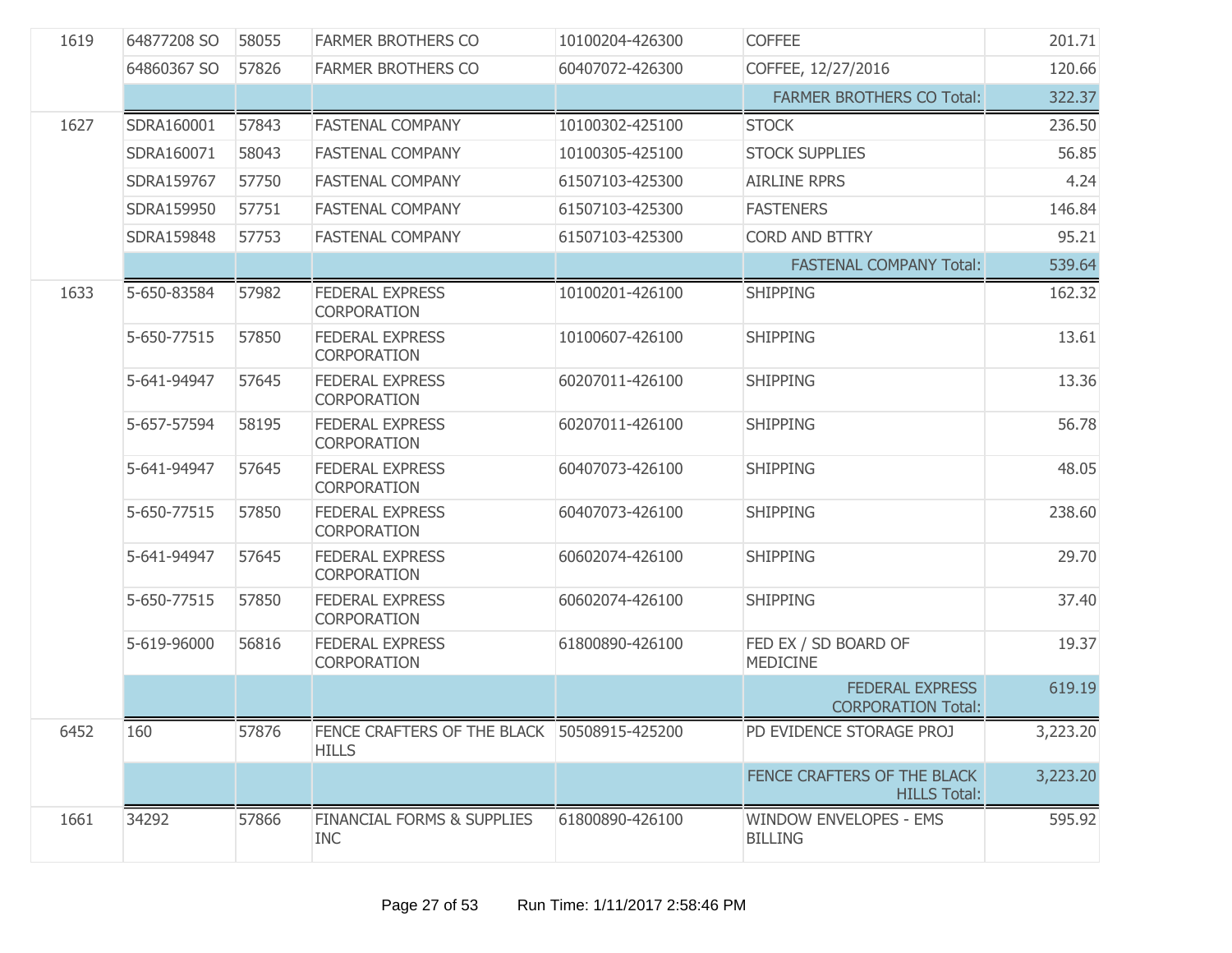| 1661 | 34293     | 57959 | <b>FINANCIAL FORMS &amp; SUPPLIES</b><br><b>INC</b>     | 61800890-426100 | REMITTANCE ENVELOPES - EMS<br><b>BIL</b>                       | 451.85   |
|------|-----------|-------|---------------------------------------------------------|-----------------|----------------------------------------------------------------|----------|
|      |           |       |                                                         |                 | <b>FINANCIAL FORMS &amp; SUPPLIES</b><br><b>INC Total:</b>     | 1,047.77 |
| 1799 | 7540      | 57315 | FRONTIER WATER SERVICE                                  | 60407072-428400 | WATER, 12/16/2016                                              | 73.00    |
|      | 7549      | 57435 | FRONTIER WATER SERVICE                                  | 60407072-428400 | WATER, 12/20/2016                                              | 73.00    |
|      | 6281      | 57612 | FRONTIER WATER SERVICE                                  | 60407072-428400 | WATER, 12/23/2016                                              | 146.00   |
|      | 6286      | 57823 | FRONTIER WATER SERVICE                                  | 60407072-428400 | WATER, 12/27/2016                                              | 73.00    |
|      |           |       |                                                         |                 | FRONTIER WATER SERVICE<br>Total:                               | 365.00   |
| 1820 | 00153148  | 58002 | <b>G&amp;H DISTRIBUTING INC.</b>                        | 61507102-425300 | HOSE, O-RINGS SWIVELS                                          | 107.85   |
|      | 00153066  | 57757 | G&H DISTRIBUTING INC.                                   | 61507103-425300 | <b>HOSE</b>                                                    | 514.63   |
|      | 00152933  | 57756 | <b>G&amp;H DISTRIBUTING INC.</b>                        | 61507103-426300 | <b>STOCK RESPIRATOR VALVES</b>                                 | 14.72    |
|      |           |       |                                                         |                 | G&H DISTRIBUTING INC. Total:                                   | 637.20   |
| 1922 | 263550027 | 58089 | <b>GODFREY BRAKE SERVICE &amp;</b><br><b>SUPPLY INC</b> | 10100205-425100 | T702 Spring Leaf                                               | 440.06   |
|      | 263570013 | 57835 | <b>GODFREY BRAKE SERVICE &amp;</b><br><b>SUPPLY INC</b> | 10100301-425100 | <b>UNIT S092</b>                                               | 548.08   |
|      |           |       |                                                         |                 | <b>GODFREY BRAKE SERVICE &amp;</b><br><b>SUPPLY INC Total:</b> | 988.14   |
| 1924 | 312182    | 57806 | <b>GOLDEN WEST TECHNOLOGIES</b><br><b>INC</b>           | 10100202-425200 | <b>INSTALLATION OF PHONES &amp;</b><br><b>USER</b>             | 1,647.24 |
|      | 312204    | 57754 | <b>GOLDEN WEST TECHNOLOGIES</b><br><b>INC</b>           | 61507103-425300 | <b>SERVICE LINE</b>                                            | 110.00   |
|      | 312182    | 57806 | <b>GOLDEN WEST TECHNOLOGIES</b><br><b>INC</b>           | 61800890-425200 | <b>INSTALLATION OF PHONES &amp;</b><br><b>USER</b>             | 705.96   |
|      |           |       |                                                         |                 | <b>GOLDEN WEST TECHNOLOGIES</b><br><b>INC Total:</b>           | 2,463.20 |
| 1960 | 83167     | 57333 | <b>GRANICUS INC</b>                                     | 10106024-429500 | <b>MANAGED SERVICE</b>                                         | 1,519.07 |
|      |           |       |                                                         |                 | <b>GRANICUS INC Total:</b>                                     | 1,519.07 |
| 6157 | 1352      | 57593 | <b>GREAT NORTHERN</b><br><b>ENVIRONMENTAL</b>           | 60407072-425300 | <b>CLARIFLOCCULATOR SCUM</b><br>PUMP: ME                       | 720.50   |
|      |           |       |                                                         |                 | <b>GREAT NORTHERN</b><br><b>ENVIRONMENTAL Total:</b>           | 720.50   |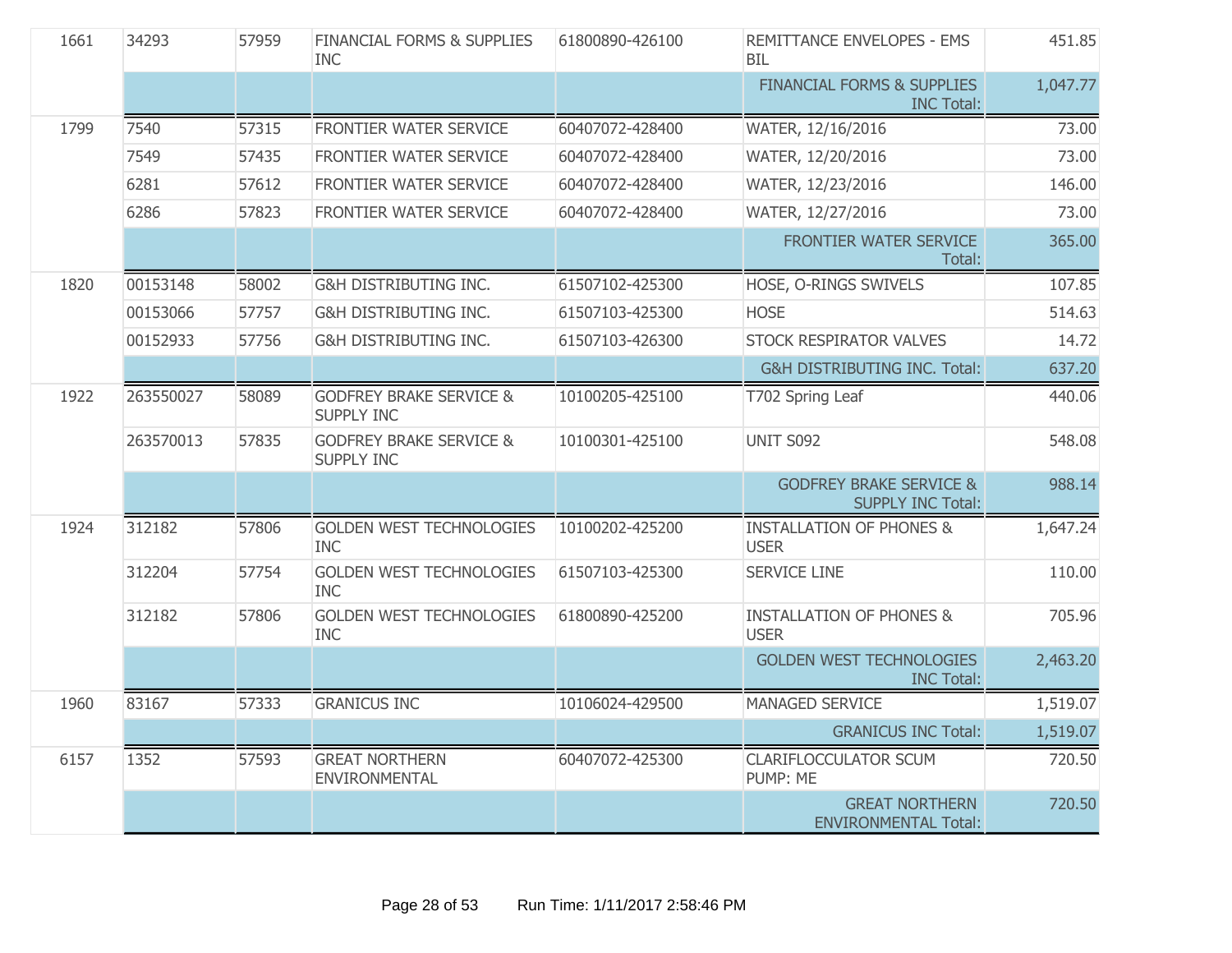| 1979 | 1-492077    | 57380 | <b>GREAT WESTERN TIRE INC.</b>  | 10100607-426700 | <b>TIRE REPAIR</b>                              | 199.20   |
|------|-------------|-------|---------------------------------|-----------------|-------------------------------------------------|----------|
|      | 1-GS493717  | 57858 | <b>GREAT WESTERN TIRE INC.</b>  | 10100607-426700 | <b>TIRES #45</b>                                | 627.52   |
|      | 1-493247    | 57907 | <b>GREAT WESTERN TIRE INC.</b>  | 61207101-426700 | <b>TIRES</b>                                    | 378.95   |
|      | 1-493280    | 57909 | <b>GREAT WESTERN TIRE INC.</b>  | 61207101-426700 | <b>TIRE FLAT REPAIR</b>                         | 28.00    |
|      | 1-493823    | 57914 | <b>GREAT WESTERN TIRE INC.</b>  | 61207101-426700 | <b>TIRE FLAT REPAIR</b>                         | 130.40   |
|      | 1-493528    | 57911 | <b>GREAT WESTERN TIRE INC.</b>  | 61507102-426700 | <b>TIRE FLAT REPAIR</b>                         | 299.00   |
|      | 1-493740    | 57912 | <b>GREAT WESTERN TIRE INC.</b>  | 61507102-426700 | <b>TIRE FLAT REPAIR</b>                         | 159.00   |
|      | 1-493278    | 57916 | <b>GREAT WESTERN TIRE INC.</b>  | 61507102-426700 | <b>TIRE FLAT REPAIR</b>                         | 24.95    |
|      | 1-493275    | 57918 | <b>GREAT WESTERN TIRE INC.</b>  | 61507102-426700 | <b>TIRE FLAT REPAIR</b>                         | 82.00    |
|      | 1-493381    | 57919 | <b>GREAT WESTERN TIRE INC.</b>  | 61507102-426700 | <b>TIRE FLAT REPAIR</b>                         | 198.00   |
|      | 1-493475    | 57901 | <b>GREAT WESTERN TIRE INC.</b>  | 61507103-426700 | <b>TIRE FLAT REPAIR</b>                         | 69.25    |
|      | 1-493279    | 57902 | <b>GREAT WESTERN TIRE INC.</b>  | 61507103-426700 | <b>TIRE FLAT REPAIR</b>                         | 28.00    |
|      | 1-493356    | 57903 | <b>GREAT WESTERN TIRE INC.</b>  | 61507103-426700 | <b>TIRE FLAT REPAIR</b>                         | 162.00   |
|      | 1-492963    | 57905 | <b>GREAT WESTERN TIRE INC.</b>  | 61507103-426700 | <b>TIRE FLAT REPAIR</b>                         | 183.00   |
|      | 1-492669    | 57906 | <b>GREAT WESTERN TIRE INC.</b>  | 61507103-426700 | <b>TIRE FLAT REPAIR</b>                         | 31.00    |
|      | 1-492538    | 57921 | <b>GREAT WESTERN TIRE INC.</b>  | 61507103-426700 | <b>TIRE FLAT REPAIR</b>                         | 52.00    |
|      | 1-492869    | 57924 | <b>GREAT WESTERN TIRE INC.</b>  | 61507103-426700 | <b>TIRE FLAT REPAIR</b>                         | 66.00    |
|      | 1-493380    |       | <b>GREAT WESTERN TIRE INC.</b>  | 61507103-426700 | CR REVERSE CHGS                                 | (183.00) |
|      |             |       |                                 |                 | <b>GREAT WESTERN TIRE INC.</b><br>Total:        | 2,535.27 |
| 2000 | 972         | 57845 | <b>GRIMM'S PUMP SERVICE INC</b> | 10100401-425100 | <b>STOCK</b>                                    | 136.67   |
|      | 1034        | 57809 | <b>GRIMM'S PUMP SERVICE INC</b> | 60407072-425300 | DIESEL TRAILER TANK: NOZZLE                     | 97.90    |
|      | 966         | 57598 | <b>GRIMM'S PUMP SERVICE INC</b> | 60407072-426900 | <b>DIESEL FUEL: WATER</b><br><b>DETECTION P</b> | 4.65     |
|      |             |       |                                 |                 | <b>GRIMM'S PUMP SERVICE INC</b><br>Total:       | 239.22   |
| 8774 | 3716326002b | 58231 | HALVORSON, NAN                  | 10500115-453000 | STATE SHARE 4011 STARLITE DR<br>H               | 2,675.00 |
|      | 3716326002  | 58232 | HALVORSON, NAN                  | 10500115-453000 | CITY SHARE 4011 STARLITE DR<br>HA               | 1,500.00 |
|      |             |       |                                 |                 | HALVORSON, NAN Total:                           | 4,175.00 |
| 2132 | T60998      | 57509 | HARVEYS LOCK SHOP INC           | 10100607-426900 | <b>DUPLICATE KEY</b>                            | 2.00     |
|      |             |       |                                 |                 | HARVEYS LOCK SHOP INC Total:                    | 2.00     |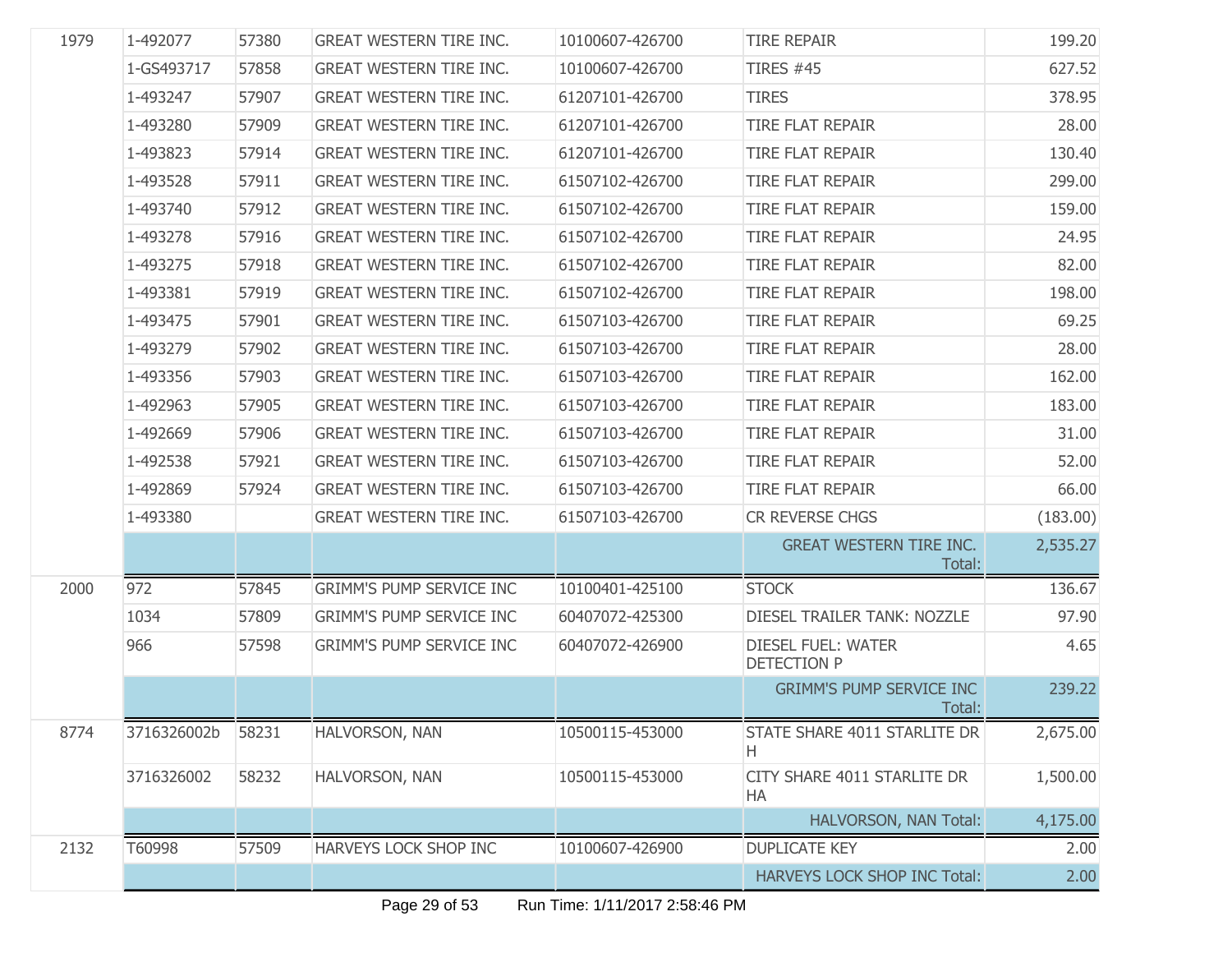| 8751 | 10/17/16                | 57543 | <b>HEBERLEIN, THOMAS &amp; SALLY</b> | 60200933-431000 | 14-2196 AGREEMENT WITH<br><b>EBERLEI</b>       | 10,048.83  |
|------|-------------------------|-------|--------------------------------------|-----------------|------------------------------------------------|------------|
|      |                         |       |                                      |                 | <b>HEBERLEIN, THOMAS &amp; SALLY</b><br>Total: | 10,048.83  |
| 2262 | 2299 1F                 | 56293 | <b>HILLS MATERIALS CO</b>            | 50508910-437000 | 15-2299 PAVEMENT REHAB<br><b>NORTH P</b>       | 290,459.17 |
|      | 2324 1F                 | 57321 | <b>HILLS MATERIALS CO</b>            | 50508910-437000 | 15-2324 PAVEMENT REHAB<br><b>STEAMBO</b>       | 194,428.89 |
|      | 854223                  | 58004 | <b>HILLS MATERIALS CO</b>            | 61507102-426600 | <b>CONCRETE SAND</b>                           | 1,373.24   |
|      |                         |       |                                      |                 | <b>HILLS MATERIALS CO Total:</b>               | 486,261.30 |
| 2409 | 2895576                 | 57904 | <b>INDOFF INC</b>                    | 10100108-426100 | <b>OFFICE SUPPLIES</b>                         | 228.96     |
|      | 2895577                 | 57908 | <b>INDOFF INC</b>                    | 10100108-426100 | <b>OFFICE SUPPLIES</b>                         | 71.98      |
|      | 2896049                 | 57670 | <b>INDOFF INC</b>                    | 10106026-426100 | <b>OFFICE SUPPLIES</b>                         | 19.90      |
|      | 2897419                 | 57434 | <b>INDOFF INC</b>                    | 60207011-426100 | PAPER 11X17, STORAGE BOXES<br> 2)              | 14.99      |
|      | 2897419                 | 57434 | <b>INDOFF INC</b>                    | 60207013-426100 | PAPER 11X17, STORAGE BOXES<br> 2)              | 79.98      |
|      | 2895875                 | 56620 | <b>INDOFF INC</b>                    | 60207014-426100 | PRINTER CARTRIDGES 4)                          | 716.00     |
|      | 2887961                 | 57525 | <b>INDOFF INC</b>                    | 60207014-426100 | <b>INDICATOR LIGHT</b>                         | 37.50      |
|      | 2895148                 |       | <b>INDOFF INC</b>                    | 60207014-426100 | CR RTN HEWCE390XD                              | (479.00)   |
|      |                         |       |                                      |                 | <b>INDOFF INC Total:</b>                       | 690.31     |
| 2424 | 14-54787                | 57758 | <b>INLAND TRUCK PARTS CO.</b>        | 61507102-425300 | <b>STEERING GEAR</b>                           | 619.56     |
|      |                         |       |                                      |                 | <b>INLAND TRUCK PARTS CO. Total:</b>           | 619.56     |
| 2453 | 190100100762 57940<br>7 |       | <b>INTERSTATE BATTERIES INC</b>      | 60207014-426900 | <b>BATTERY FOR HANDHELD</b>                    | 36.00      |
|      | 190100200802 58077<br>3 |       | <b>INTERSTATE BATTERIES INC</b>      | 61800890-425100 | <b>BATTERIES UNIT M4</b>                       | 338.85     |
|      |                         |       |                                      |                 | INTERSTATE BATTERIES INC<br>Total:             | 374.85     |
| 8696 | 3721477005b             | 57634 | <b>IVERSON, LEONARD</b>              | 10500115-453000 | STATE SHARE 6140 WILDWOOD<br>DR H              | 1,475.00   |
|      | 3721477005              | 57635 | <b>IVERSON, LEONARD</b>              | 10500115-453000 | CITY SHARE 6140 WILDWOOD<br>DR HA              | 1,106.00   |
|      |                         |       |                                      |                 | <b>IVERSON, LEONARD Total:</b>                 | 2,581.00   |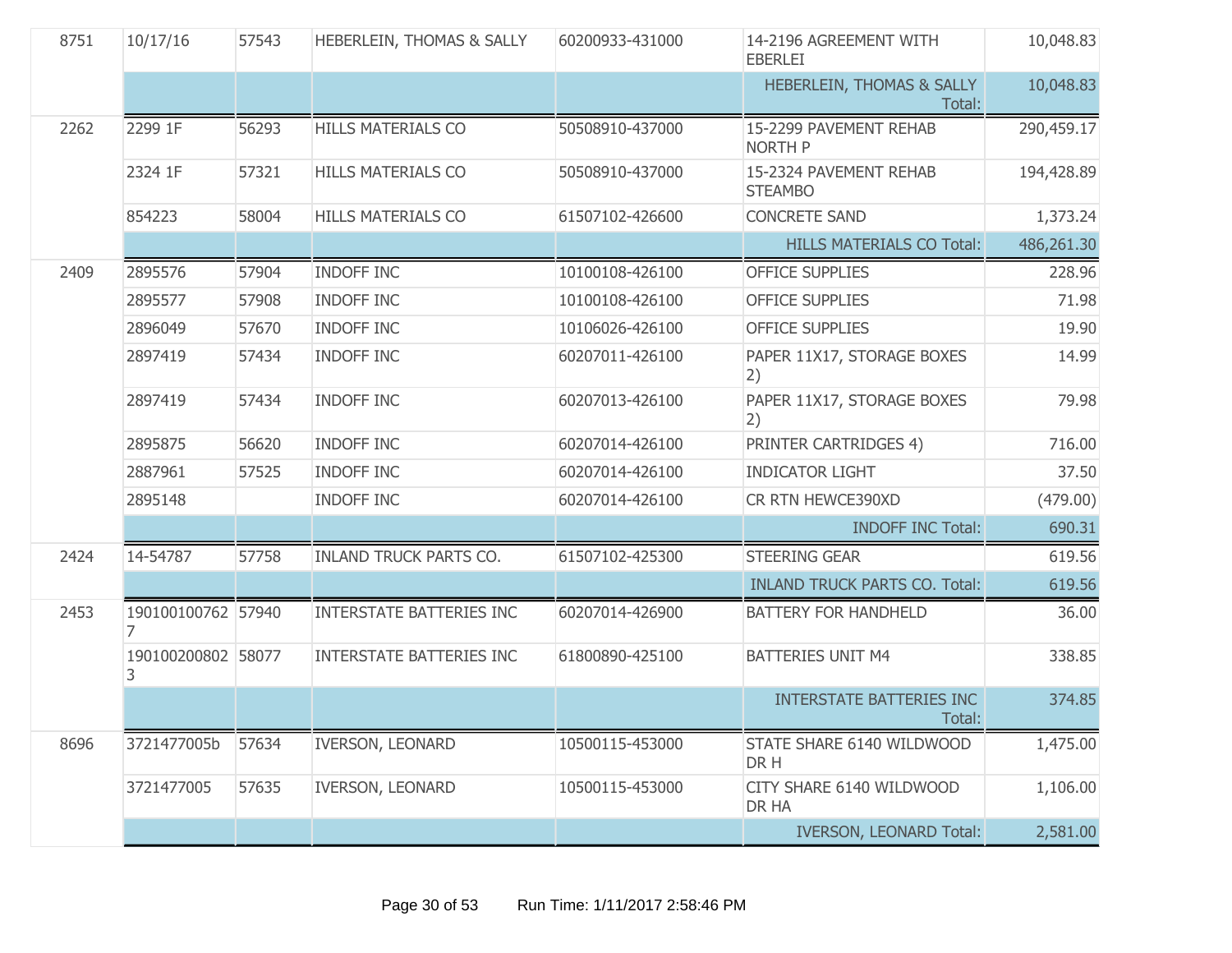| 4855 | $11/08/16$ -<br>11/23/16 | 56923 | <b>JOE TJADEN</b>    | 10400112-426200 | PER DIEM FOR MAPLE SPRINGS<br><b>FIR</b> | 219.97   |
|------|--------------------------|-------|----------------------|-----------------|------------------------------------------|----------|
|      | $11/04/16$ -<br>11/30/16 | 56924 | <b>JOE TJADEN</b>    | 10400112-426200 | PER DIEM 2017 SACC SUPPORT               | 12.49    |
|      | $11/08/16$ -<br>11/23/16 | 56923 | <b>JOE TJADEN</b>    | 10400112-427000 | PER DIEM FOR MAPLE SPRINGS<br><b>FIR</b> | 1,994.00 |
|      | $11/04/16$ -<br>11/30/16 | 56924 | <b>JOE TJADEN</b>    | 10400112-427000 | PER DIEM 2017 SACC SUPPORT               | 3,532.34 |
|      |                          |       |                      |                 | <b>JOE TJADEN Total:</b>                 | 5,758.80 |
| 4924 | 11/06/2016               | 57549 | <b>JOHN TSITRIAN</b> | 10500115-453000 | STATE SHARE 6144 WILDWOOD<br><b>HAZA</b> | 1,250.00 |
|      | 3721477006               | 57550 | <b>JOHN TSITRIAN</b> | 10500115-453000 | CITY SHARE 6144 WILDWOOD<br><b>HAZAR</b> | 937.00   |
|      |                          |       |                      |                 | <b>JOHN TSITRIAN Total:</b>              | 2,187.00 |
| 2554 | 100190                   | 58060 | JOHNSON MACHINE INC. | 10100201-425100 | <b>CAR PARTS</b>                         | 236.38   |
|      | 103251                   | 58064 | JOHNSON MACHINE INC. | 10100201-425100 | <b>CAR PARTS</b>                         | 22.71    |
|      | 102849                   | 58064 | JOHNSON MACHINE INC. | 10100201-425100 | <b>CAR PARTS</b>                         | 28.50    |
|      | 103238                   | 58064 | JOHNSON MACHINE INC. | 10100201-425100 | <b>CAR PARTS</b>                         | 33.39    |
|      | 102088                   | 58060 | JOHNSON MACHINE INC. | 10100201-425100 | <b>CAR PARTS</b>                         | 7.99     |
|      | 103482                   | 58122 | JOHNSON MACHINE INC. | 10100202-425100 | OXYGEN SENSOR FOR UNIT 14                | 109.62   |
|      | 103542                   | 58123 | JOHNSON MACHINE INC. | 10100202-425100 | OIL FILTER FOR UNIT 2123                 | 3.06     |
|      | 103540                   |       | JOHNSON MACHINE INC. | 10100202-425100 | CR RTN OXYGEN SENSOR                     | (54.81)  |
|      | 103134                   | 58092 | JOHNSON MACHINE INC. | 10100202-426400 | OIL, FILTER AND WASHER FLUID             | 10.46    |
|      | 101959                   | 58051 | JOHNSON MACHINE INC. | 10100204-425100 | <b>VEHICLE MAINTENANCE</b>               | 7.28     |
|      | 101742                   | 58053 | JOHNSON MACHINE INC. | 10100204-425100 | <b>VEHICLE MAINTENANCE</b>               | 15.63    |
|      | 101720                   | 58054 | JOHNSON MACHINE INC. | 10100204-425100 | <b>VEHICLE MAINTENANCE</b>               | 24.41    |
|      | 100921                   | 57581 | JOHNSON MACHINE INC. | 10100205-425100 | T706 engine chemicles                    | 7.99     |
|      | 100402                   | 57582 | JOHNSON MACHINE INC. | 10100205-425100 | T706 Brake Cleaner                       | 6.87     |
|      | 100430                   | 57623 | JOHNSON MACHINE INC. | 10100205-425100 | T706 Oil & Filter                        | 15.96    |
|      | 099717                   | 58066 | JOHNSON MACHINE INC. | 10100205-425100 | T702 coolant                             | 9.93     |
|      | 671011                   | 58091 | JOHNSON MACHINE INC. | 10100205-425100 | T702 Thermostat, Oil, & Filter           | 55.62    |
|      | 099770                   | 58102 | JOHNSON MACHINE INC. | 10100205-425100 | T702 Windshield Wipers & fluid           | 23.17    |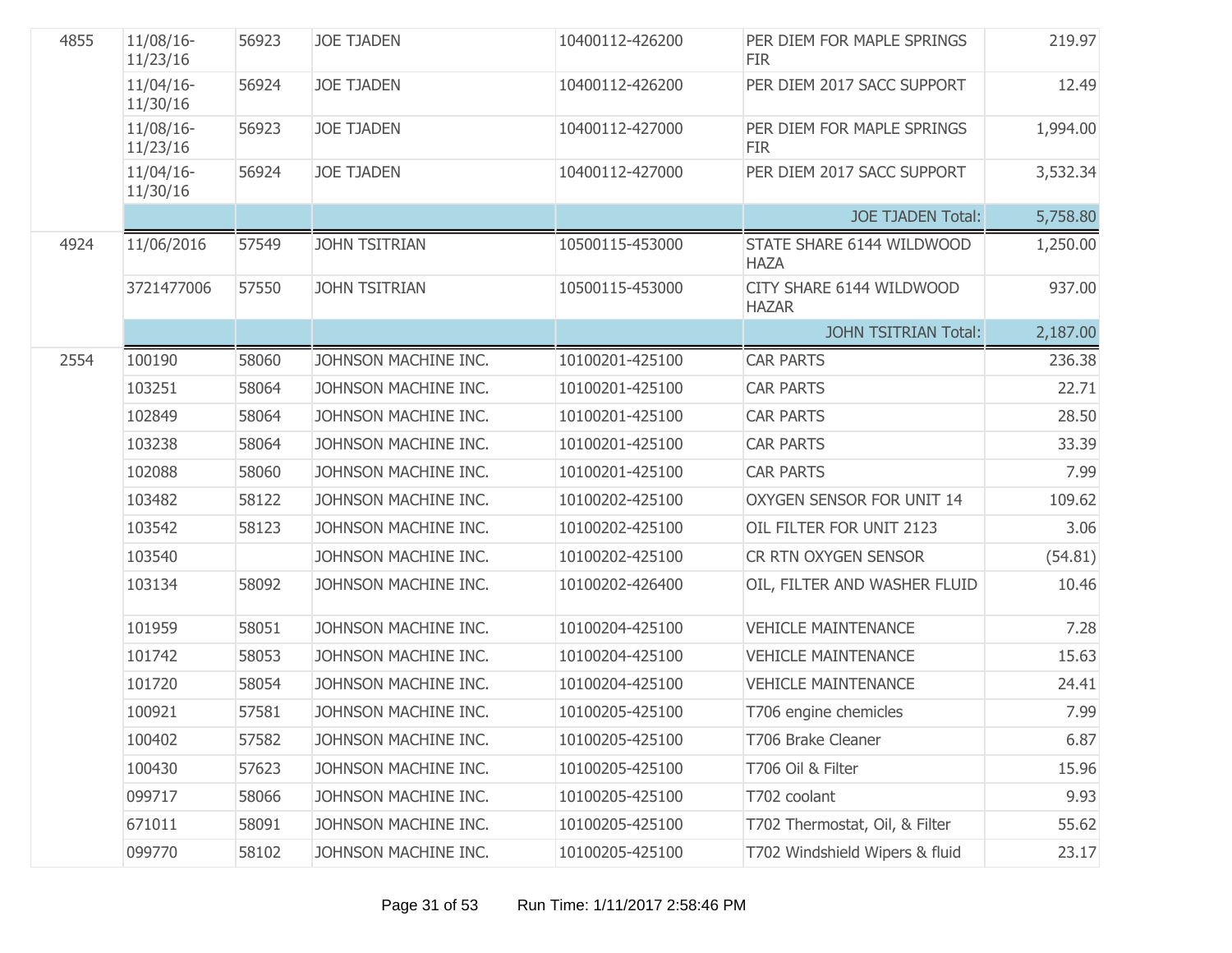| 2554 | 101305 |       | JOHNSON MACHINE INC. | 10100205-425100 | CR RTN NAPA QUART 5W30 OIL                      | (13.14) |
|------|--------|-------|----------------------|-----------------|-------------------------------------------------|---------|
|      | 102344 | 57847 | JOHNSON MACHINE INC. | 10100301-425100 | <b>UNITS</b>                                    | 17.68   |
|      | 102350 | 57847 | JOHNSON MACHINE INC. | 10100301-425100 | <b>UNITS</b>                                    | 17.68   |
|      | 101024 | 57847 | JOHNSON MACHINE INC. | 10100301-425100 | <b>UNITS</b>                                    | 51.59   |
|      | 102070 | 57847 | JOHNSON MACHINE INC. | 10100301-425100 | <b>UNITS</b>                                    | 27.72   |
|      | 102304 | 57847 | JOHNSON MACHINE INC. | 10100301-425100 | <b>UNITS</b>                                    | 22.26   |
|      | 101259 | 57847 | JOHNSON MACHINE INC. | 10100301-425100 | <b>UNITS</b>                                    | 6.01    |
|      | 101007 | 57847 | JOHNSON MACHINE INC. | 10100301-425100 | <b>UNITS</b>                                    | 6.90    |
|      | 672824 | 57848 | JOHNSON MACHINE INC. | 10100302-425100 | <b>UNITS</b>                                    | 29.99   |
|      | 101479 | 57848 | JOHNSON MACHINE INC. | 10100302-425100 | <b>UNITS</b>                                    | 19.98   |
|      | 103231 | 58045 | JOHNSON MACHINE INC. | 10100302-425100 | <b>UNIT S029</b>                                | 28.99   |
|      | 102301 | 57848 | JOHNSON MACHINE INC. | 10100305-425100 | <b>UNITS</b>                                    | 8.00    |
|      | 671625 | 57372 | JOHNSON MACHINE INC. | 10100607-425100 | BLOWER MOTOR, AC, RESISTOR<br>#53               | 79.14   |
|      | 672073 | 57381 | JOHNSON MACHINE INC. | 10100607-425100 | EC HOSE                                         | 15.11   |
|      | 672155 | 57381 | JOHNSON MACHINE INC. | 10100607-425300 | EC HOSE                                         | 4.50    |
|      | 101231 | 58209 | JOHNSON MACHINE INC. | 10100711-425100 | <b>VEHICLE MAINTENANCE -</b><br><b>TRAVERSE</b> | 22.77   |
|      | 101268 | 58210 | JOHNSON MACHINE INC. | 10100711-425100 | <b>VEHICLE MAINTENANCE -</b><br><b>TRAVERSE</b> | 17.94   |
|      | 101311 | 58211 | JOHNSON MACHINE INC. | 10100711-425100 | <b>VEHICLE MAINTENANCE -</b><br><b>TRAVERSE</b> | 11.21   |
|      | 100938 | 57579 | JOHNSON MACHINE INC. | 60207014-425100 | WIPER BLADES 2) W312                            | 36.98   |
|      | 097836 | 57602 | JOHNSON MACHINE INC. | 60407072-425100 | VEH UNIT #826: AIR FILTER,<br><b>WIP</b>        | 29.45   |
|      | 102325 | 57803 | JOHNSON MACHINE INC. | 60407072-425300 | <b>GENERATOR: V-BELT, MARKER</b><br><b>PAIN</b> | 21.20   |
|      | 102325 | 57803 | JOHNSON MACHINE INC. | 60407072-425300 | <b>GENERATOR: V-BELT, MARKER</b><br>PAIN        | (8.18)  |
|      | 101984 | 57803 | JOHNSON MACHINE INC. | 60407072-425300 | <b>GENERATOR: V-BELT, MARKER</b><br>PAIN        | 8.18    |
|      | 102325 | 57803 | JOHNSON MACHINE INC. | 60407072-426900 | <b>GENERATOR: V-BELT, MARKER</b><br>PAIN        | 5.69    |
|      | 101683 | 57803 | JOHNSON MACHINE INC. | 60407072-426900 | <b>GENERATOR: V-BELT, MARKER</b><br>PAIN        | 13.71   |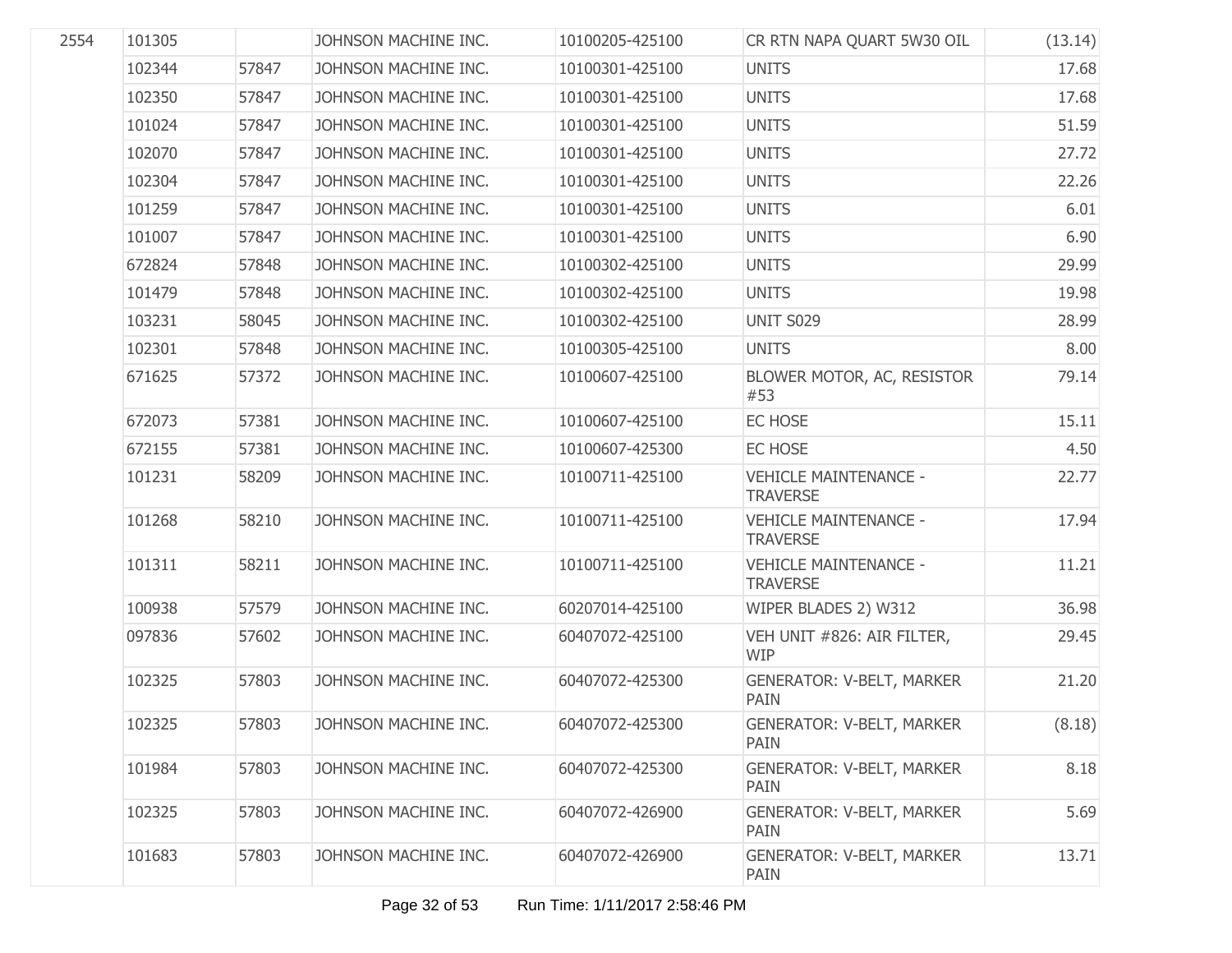| 2554 | 103250                   | 58078 | JOHNSON MACHINE INC.             | 61800890-425100 | OIL FILTER UNIT 8148                       | 3.87     |
|------|--------------------------|-------|----------------------------------|-----------------|--------------------------------------------|----------|
|      | 103134                   | 58092 | JOHNSON MACHINE INC.             | 61800890-425100 | OIL, FILTER AND WASHER FLUID               | 37.53    |
|      | 103134                   | 58092 | JOHNSON MACHINE INC.             | 61800890-426400 | OIL, FILTER AND WASHER FLUID               | 4.48     |
|      |                          |       |                                  |                 | JOHNSON MACHINE INC. Total:                | 1,091.40 |
| 848  | 12/21/2016               | 57814 | <b>JON BUXTON</b>                | 61800890-427000 | PER DIEM                                   | 48.00    |
|      | 12/27/2016               | 57960 | <b>JON BUXTON</b>                | 61800890-427000 | PER DIEM                                   | 45.00    |
|      |                          |       |                                  |                 | <b>JON BUXTON Total:</b>                   | 93.00    |
| 2607 | 82906                    | 57633 | K & D APPLIANCE SERVICE INC      | 10100202-425300 | REPAIR FREEZER ST7                         | 108.50   |
|      | 82906                    | 57633 | K & D APPLIANCE SERVICE INC      | 61800890-425300 | REPAIR FREEZER ST7                         | 46.50    |
|      |                          |       |                                  |                 | K & D APPLIANCE SERVICE INC<br>Total:      | 155.00   |
| 2630 | 051586530                | 58070 | <b>KARL'S TV AUDIO APPLIANCE</b> | 10100202-426900 | <b>WASHING MACHINE ST4</b>                 | 528.50   |
|      | 051589515                | 58128 | <b>KARL'S TV AUDIO APPLIANCE</b> | 10100202-426900 | DRYER FOR ST 1                             | 755.00   |
|      | 051586530                | 58070 | <b>KARL'S TV AUDIO APPLIANCE</b> | 61800890-426900 | <b>WASHING MACHINE ST4</b>                 | 226.50   |
|      |                          |       |                                  |                 | KARL'S TV AUDIO APPLIANCE<br>Total:        | 1,510.00 |
| 806  | $12/19/16$ -<br>12/21/16 | 58224 | <b>KELLY BUCHOLZ</b>             | 10100108-427000 | CONCRETE PAVING COURSE                     | 192.32   |
|      |                          |       |                                  |                 | <b>KELLY BUCHOLZ Total:</b>                | 192.32   |
| 2677 | 478146-1                 | 57759 | <b>KEVN</b>                      | 61507103-422900 | COMMERCIAL EDITING                         | 582.50   |
|      | 303211-10                | 58084 | <b>KEVN</b>                      | 61507103-422900 | DECEMBER ADVERTISING                       | 500.00   |
|      |                          |       |                                  |                 | <b>KEVN Total:</b>                         | 1,082.50 |
| 2719 | 54187                    | 57168 | <b>KNECHT HOME CENTER</b>        | 60700860-425200 | <b>4X8 INSULATION</b>                      | 18.39    |
|      | 72576                    | 57524 | <b>KNECHT HOME CENTER</b>        | 60700860-425200 | PINE, CORNER BEAD                          | 20.34    |
|      | 63581                    | 57524 | <b>KNECHT HOME CENTER</b>        | 60700860-425200 | PINE, CORNER BEAD                          | 5.49     |
|      | 63571                    | 57524 | <b>KNECHT HOME CENTER</b>        | 60700860-425700 | PINE, CORNER BEAD                          | 30.78    |
|      | 60211                    | 57524 | <b>KNECHT HOME CENTER</b>        | 60700860-425700 | PINE, CORNER BEAD                          | 56.41    |
|      | 5336                     |       | KNECHT HOME CENTER               | 60700860-425700 | CR RTN RECEPTACLE AND ANGLE<br><b>PLUG</b> | (22.06)  |
|      |                          |       |                                  |                 | <b>KNECHT HOME CENTER Total:</b>           | 109.35   |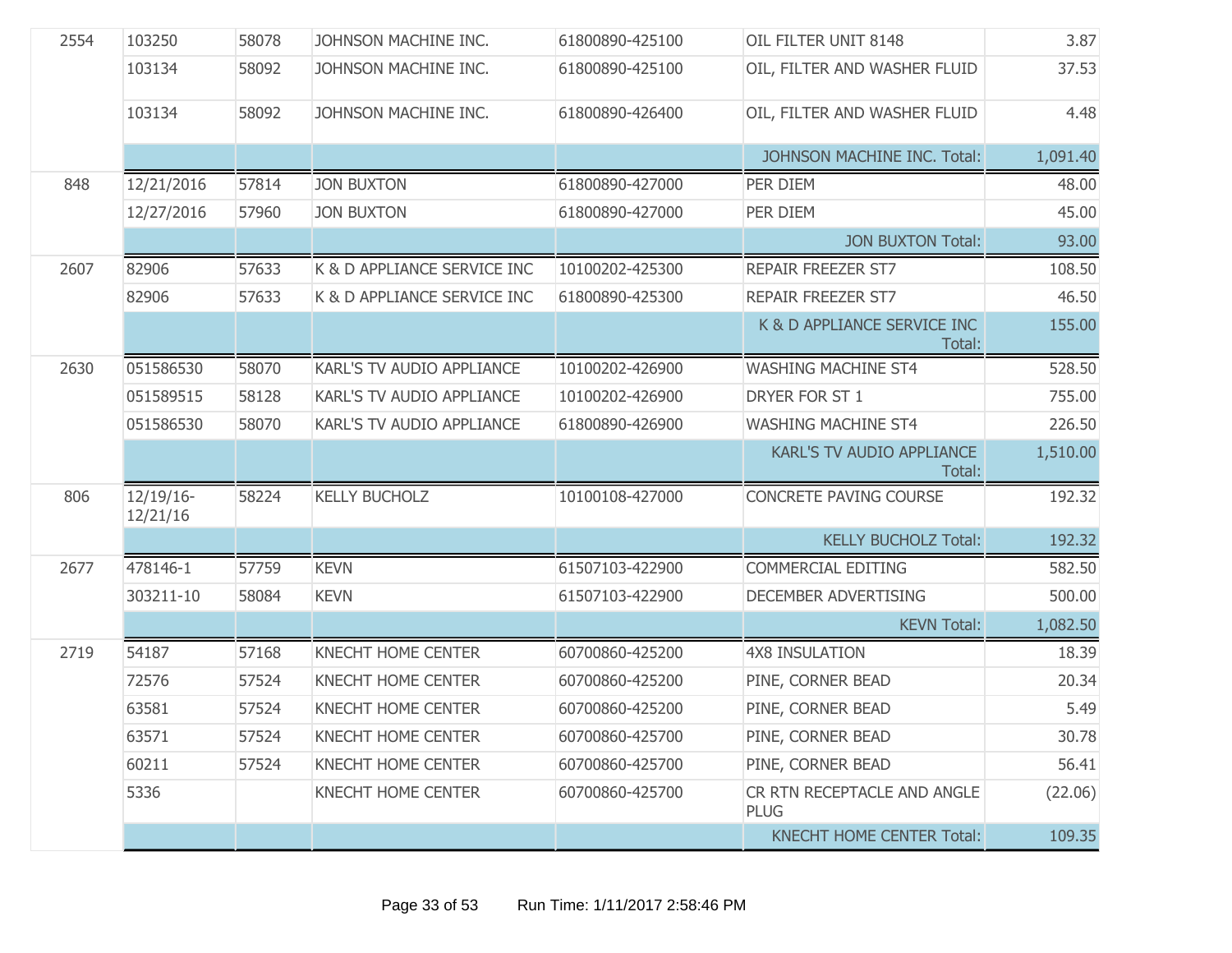| 2722 | R 16972               | 49873 | KNIGHT SECURITY SYSTEMS INC 10100603-422500 |                 | BASIC MONITORING OCT 1, 2016            | 129.00    |
|------|-----------------------|-------|---------------------------------------------|-----------------|-----------------------------------------|-----------|
|      |                       |       |                                             |                 | KNIGHT SECURITY SYSTEMS INC<br>Total:   | 129.00    |
| 2739 | 949449091             | 57941 | <b>KONE INC</b>                             | 60207011-425300 | PACT ELEVATOR MAINT NOV<br>2016         | 83.51     |
|      |                       |       |                                             |                 | <b>KONE INC Total:</b>                  | 83.51     |
| 7820 | KTM-161257            | 58229 | KTM DESIGN SOLUTIONS                        | 60400833-422300 | 13-2076 RAPID VALLEY<br><b>SANITARY</b> | 20,515.00 |
|      |                       |       |                                             |                 | KTM DESIGN SOLUTIONS Total:             | 20,515.00 |
| 7350 | 1633957-<br>20171231P | 56272 | <b>LEXISNEXIS</b>                           | 10100201-422500 | <b>VIRTUAL CRIME FEE</b>                | 15,600.00 |
|      |                       |       |                                             |                 | <b>LEXISNEXIS</b><br>Total:             | 15,600.00 |
| 6816 | 137660                | 58062 | <b>LIBERTY SUPERSTORES</b>                  | 10100201-425100 | FILTERS UNIT 165                        | 70.56     |
|      |                       |       |                                             |                 | <b>LIBERTY SUPERSTORES Total:</b>       | 70.56     |
| 2938 | 78116                 | 57893 | LIGHTING MAINTENANCE CO                     | 10100304-422500 | Dec'16 Monthly Maint. Contract          | 4,074.40  |
|      | 78147                 | 57875 | LIGHTING MAINTENANCE CO                     | 50508915-425200 | PD EVIDENCE STORAGE PROJ                | 8,064.64  |
|      |                       |       |                                             |                 | LIGHTING MAINTENANCE CO<br>Total:       | 12,139.04 |
| 3004 | 901290                | 56334 | LOWE'S                                      | 10100301-425200 | <b>INSULATION</b>                       | 698.10    |
|      | 902278                | 56015 | LOWE'S                                      | 10100301-426500 | <b>SMALL TOOL</b>                       | 235.60    |
|      | 901128                | 55533 | LOWE'S                                      | 10100301-426900 | LUNCH/BREAKROOM                         | 600.33    |
|      | 981167                | 57132 | LOWE'S                                      | 10100301-426900 | <b>SUPPLIES</b>                         | 390.90    |
|      | 910897                | 57132 | LOWE'S                                      | 10100301-426900 | <b>SUPPLIES</b>                         | 93.86     |
|      | 910246                | 56327 | LOWE'S                                      | 10100620-425900 | KICKPLATES - ADMIN OFFICE               | 103.56    |
|      | 911830                | 56327 | LOWE'S                                      | 10100620-425900 | KICKPLATES - ADMIN OFFICE               | 37.02     |
|      | 901527                | 56413 | LOWE'S                                      | 60700860-425200 | <b>REMODEL MATERIALS</b>                | 180.99    |
|      | 901934                | 55692 | LOWE'S                                      | 60700860-425900 | <b>BLD REPAIR MATERIALS</b>             | 578.91    |
|      | 917081                |       | LOWE'S                                      | 60700860-425900 | CR RTN HALO 6-IN                        | (16.13)   |
|      |                       |       |                                             |                 | <b>LOWE'S Total:</b>                    | 2,903.14  |
| 3036 | IN-312672             | 58065 | M G OIL CO                                  | 10100201-425100 | <b>WIPER FLUID</b>                      | 91.42     |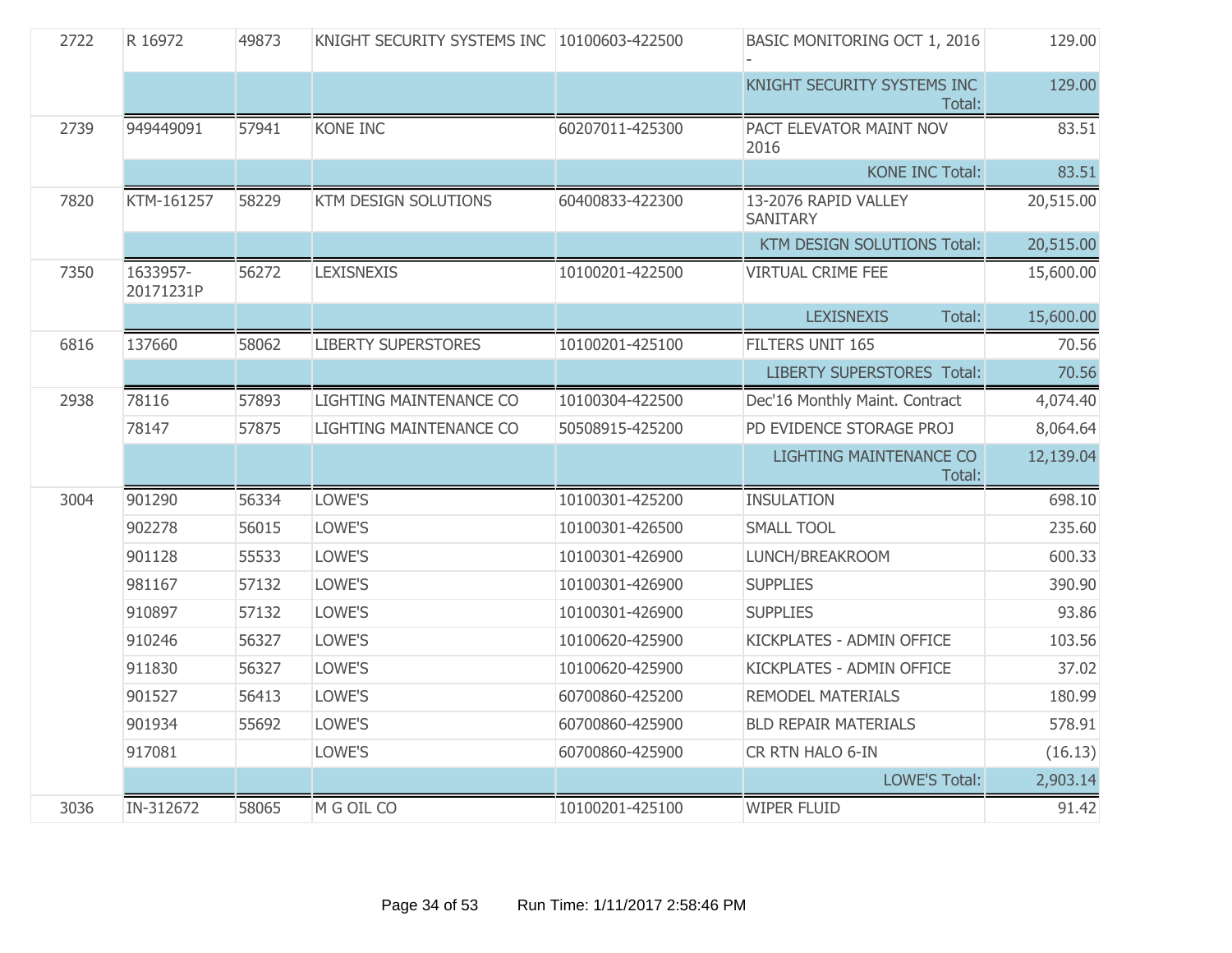| 3036 | IN-312683                | 58047 | M G OIL CO               | 10100302-426200 | <b>FLUIDS</b>                                  | 28.57    |
|------|--------------------------|-------|--------------------------|-----------------|------------------------------------------------|----------|
|      | IN-312708                | 58047 | M G OIL CO               | 10100302-426200 | <b>FLUIDS</b>                                  | 329.20   |
|      | IN-312190                | 57510 | M G OIL CO               | 10100607-426200 | <b>FUEL</b>                                    | 571.79   |
|      | IN-312679                | 57811 | M G OIL CO               | 60407072-426200 | GASOLINE, DIESEL FUEL OIL<br>(DYE              | 902.25   |
|      | IN-312570                | 57811 | M G OIL CO               | 60407072-426200 | GASOLINE, DIESEL FUEL OIL<br>(DYE              | 22.50    |
|      | IN-312679                | 57811 | M G OIL CO               | 60407072-428500 | GASOLINE, DIESEL FUEL OIL<br>(DYE              | 478.35   |
|      |                          |       |                          |                 | M G OIL CO Total:                              | 2,424.08 |
| 3115 | 51108770                 | 58057 | MATHESON TRI-GAS INC     | 10100201-424600 | <b>EVD TANK RENTAL</b>                         | 45.00    |
|      | 14602649                 | 58087 | MATHESON TRI-GAS INC     | 61507103-425300 | <b>WELDING GAS</b>                             | 93.97    |
|      |                          |       |                          |                 | MATHESON TRI-GAS INC Total:                    | 138.97   |
| 2684 | 12/06/16-<br>12/10/16    | 56884 | MATT KIMBALL'S GOLF SHOP | 61300604-422500 | DEC 6-10, 2016 CONTRACT                        | 149.45   |
|      | $12/21/16$ -<br>12/26/16 | 57717 | MATT KIMBALL'S GOLF SHOP | 61300604-422500 | DEC 21-26, 2016 CONTRACT                       | 585.36   |
|      | 9079                     | 58216 | MATT KIMBALL'S GOLF SHOP | 61300604-422500 | JANUARY 2017 MANAGEMENT<br><b>CONTRA</b>       | 3,500.00 |
|      | $12/27/16$ -<br>12/31/16 | 58217 | MATT KIMBALL'S GOLF SHOP | 61300604-422500 | DEC 27-31, 2016 CONTRACT                       | 25.32    |
|      |                          |       |                          |                 | MATT KIMBALL'S GOLF SHOP<br>Total:             | 4,260.13 |
| 3164 | 15038812                 | 57230 | MCKIE FORD INC           | 10100201-425100 | <b>CAR PARTS</b>                               | 1.02     |
|      | 15038803                 | 57230 | MCKIE FORD INC           | 10100201-425100 | <b>CAR PARTS</b>                               | 257.01   |
|      | 15038818                 | 57230 | MCKIE FORD INC           | 10100201-425100 | <b>CAR PARTS</b>                               | 71.60    |
|      | 16043807                 | 57230 | MCKIE FORD INC           | 10100201-425100 | <b>CAR PARTS</b>                               | 652.12   |
|      | 15039563                 | 58063 | MCKIE FORD INC           | 10100201-425100 | <b>CAR PARTS</b>                               | 30.16    |
|      | 15039488                 | 58063 | MCKIE FORD INC           | 10100201-425100 | <b>CAR PARTS</b>                               | 72.62    |
|      | 15039549                 | 58063 | MCKIE FORD INC           | 10100201-425100 | <b>CAR PARTS</b>                               | 72.62    |
|      | 15039141                 | 58063 | MCKIE FORD INC           | 10100201-425100 | <b>CAR PARTS</b>                               | 286.82   |
|      | 15039405                 | 57816 | MCKIE FORD INC           | 10100202-425100 | WASHER NOZEL REPAIR UNIT B4                    | 6.72     |
|      | 15039335                 | 58212 | MCKIE FORD INC           | 10100711-425100 | <b>VEHICLE MAINTENANCE -</b><br><b>VEHICLE</b> | 72.62    |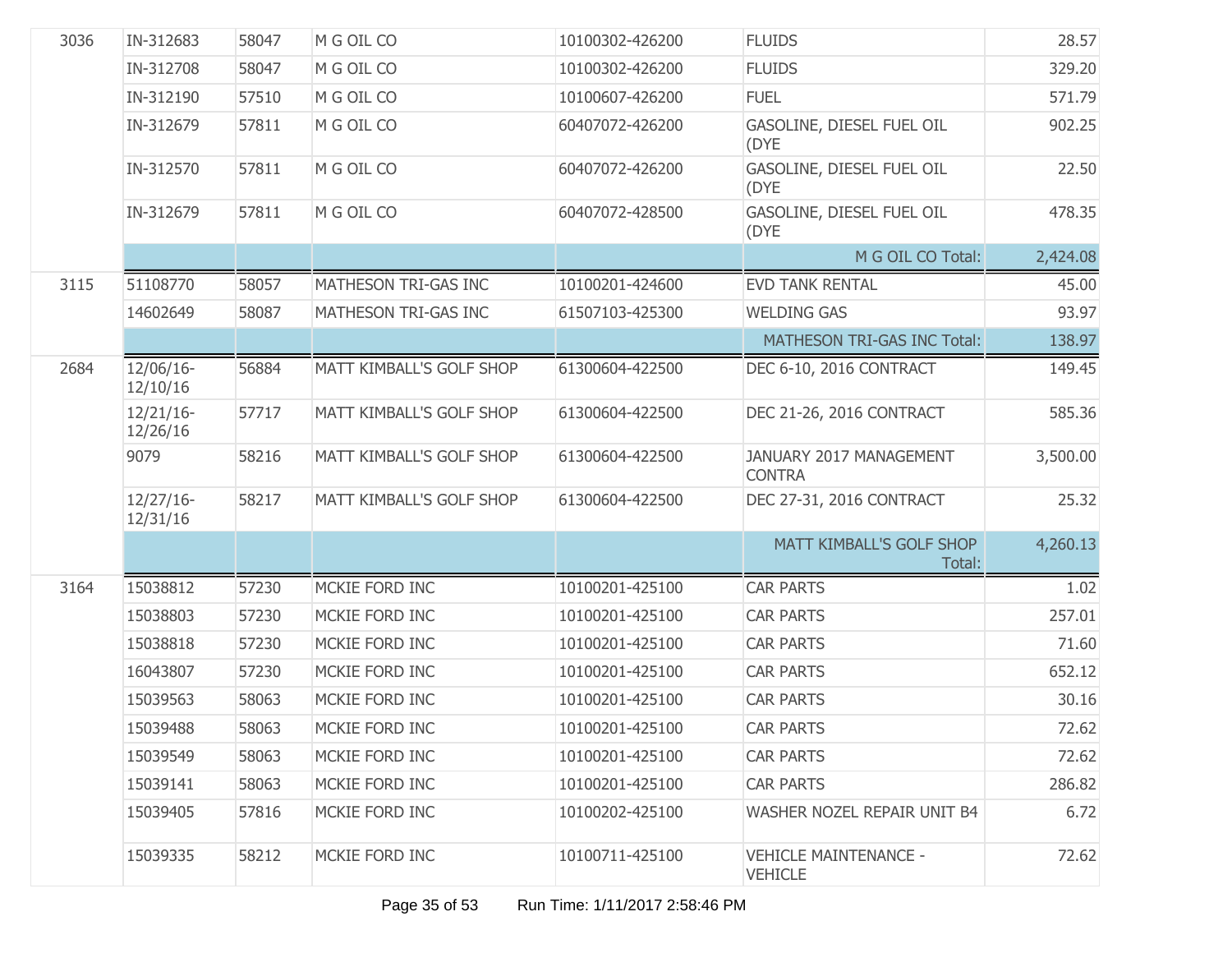| 3164 |            |       |                                                               |                 | <b>MCKIE FORD INC Total:</b>                           | 1,523.31 |
|------|------------|-------|---------------------------------------------------------------|-----------------|--------------------------------------------------------|----------|
| 3208 | 8592       | 57256 | <b>MENARDS</b>                                                | 10100201-426100 | <b>EVD BAGS</b>                                        | 78.17    |
|      | 10013      | 58127 | <b>MENARDS</b>                                                | 10100202-426900 | TARPS, STORAGE BOXES, AND<br><b>LADD</b>               | 206.58   |
|      | 8626       | 57450 | <b>MENARDS</b>                                                | 10100618-426900 | <b>MISC SUPPLIES</b>                                   | 39.96    |
|      | 9456       | 57942 | <b>MENARDS</b>                                                | 60207011-426900 | ICE MELT 5), MDF PANEL 2), CLE                         | 90.41    |
|      | 9169       | 57597 | <b>MENARDS</b>                                                | 60407072-425300 | OIL STORAGE BLDG: SPRAY<br>PAINT,                      | 52.11    |
|      | 9441       | 57810 | <b>MENARDS</b>                                                | 60407072-426500 | <b>UTILITY HEATER</b>                                  | 16.94    |
|      | 8075       | 57594 | <b>MENARDS</b>                                                | 60407072-429600 | SHELVING UNIT, 5-SHELF METAL                           | 269.97   |
|      |            |       |                                                               |                 | <b>MENARDS Total:</b>                                  | 754.14   |
| 3225 | 00078      |       | METROPOLITAN LIFE INSURANCE 70200922-454200<br><b>COMPANY</b> |                 | FEB17 LIFE                                             | 5,704.05 |
|      |            |       |                                                               |                 | METROPOLITAN LIFE INSURANCE<br><b>COMPANY Total:</b>   | 5,704.05 |
| 3239 | 0596572-IN | 57844 | MID-AMERICAN RESEARCH<br><b>CHEMICAL CORP</b>                 | 10100305-426900 | <b>SHOP SUPPLIES</b>                                   | 630.92   |
|      | 0596227-IN | 57861 | MID-AMERICAN RESEARCH<br><b>CHEMICAL CORP</b>                 | 10100607-426900 | SHOP GLOVES - STOCK SUPPLY                             | 115.73   |
|      |            |       |                                                               |                 | MID-AMERICAN RESEARCH<br><b>CHEMICAL CORP Total:</b>   | 746.65   |
| 3243 | 87823      | 57763 | MIDCONTINENT TESTING LABS<br><b>INC</b>                       | 61207101-422500 | <b>OIL ANALYSIS</b>                                    | 276.00   |
|      | 87832      | 57761 | MIDCONTINENT TESTING LABS<br><b>INC</b>                       | 61507102-422500 | YARDWASTE TESTING                                      | 211.75   |
|      |            |       |                                                               |                 | MIDCONTINENT TESTING LABS<br><b>INC Total:</b>         | 487.75   |
| 8729 | 34212      | 57839 | MURPHY PETROLEUM<br><b>TRANSPORT LLC</b>                      | 10100305-426200 | OIL FOR WASTE HEATERS                                  | 1,800.00 |
|      |            |       |                                                               |                 | <b>MURPHY PETROLEUM</b><br><b>TRANSPORT LLC Total:</b> | 1,800.00 |
| 8761 | 11/21/16   | 57877 | MURPHY SHED OF SOUTH<br><b>DAKOTA LLC</b>                     | 50508915-425200 | PD EVIDENCE STORAGE PROJ                               | 4,275.00 |
|      |            |       |                                                               |                 | MURPHY SHED OF SOUTH<br><b>DAKOTA LLC Total:</b>       | 4,275.00 |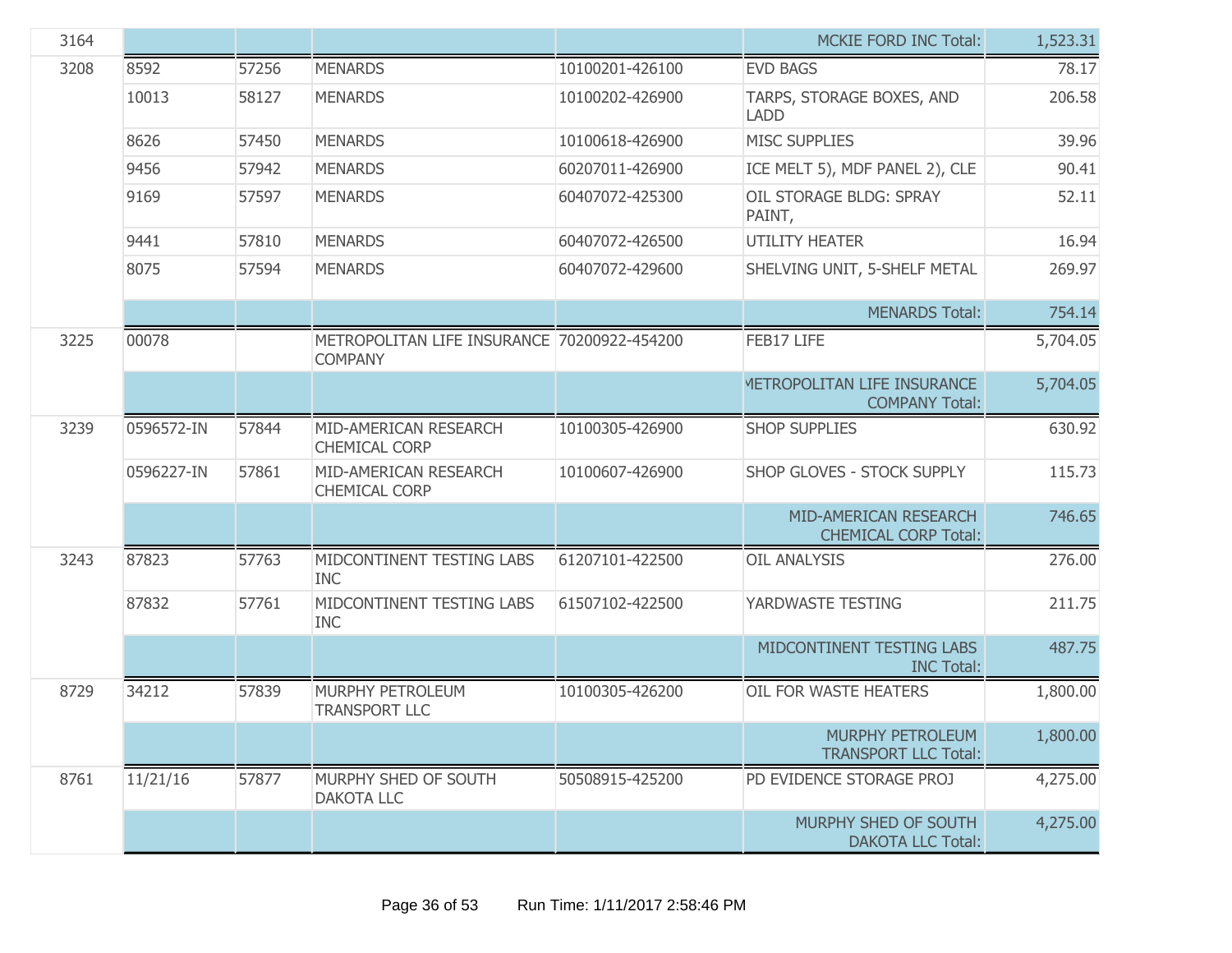| 3395 | 12/31/16   |       | MUSEUM ALLIANCE OF RC                               | 10106064-460600 | <b>DEC16 JOURNEY MUSEUM</b>                                   | 3,991.37  |
|------|------------|-------|-----------------------------------------------------|-----------------|---------------------------------------------------------------|-----------|
|      | 01/31/17   |       | MUSEUM ALLIANCE OF RC                               | 10106064-460600 | <b>JAN17 JOURNEY MUSUEM</b>                                   | 36,000.00 |
|      |            |       |                                                     |                 | <b>MUSEUM ALLIANCE OF RC Total:</b>                           | 39,991.37 |
| 3427 | INV-129597 | 57570 | <b>NAVEX GLOBAL INC</b>                             | 10100111-422500 | AlertLine Recurring per J.Barb                                | 1,740.00  |
|      |            |       |                                                     |                 | <b>NAVEX GLOBAL INC Total:</b>                                | 1,740.00  |
| 3429 | 121600290  | 58243 | NBS GOVERNMENT FINANCE<br><b>GROUP</b>              | 10106023-422500 | DFAST ANNUAL LICENSE FEE                                      | 9,576.00  |
|      |            |       |                                                     |                 | NBS GOVERNMENT FINANCE<br><b>GROUP Total:</b>                 | 9,576.00  |
| 3445 | 101        | 57986 | NEIGHBORHOOD HOUSING<br>SERVICES OF THE BLACK HILLS | 10100201-427000 | <b>REGISTRATION-</b><br>ANDERSON/BAXTER                       | 220.00    |
|      |            |       |                                                     |                 | NEIGHBORHOOD HOUSING<br>SERVICES OF THE BLACK HILLS<br>Total: | 220.00    |
| 3464 | 160770     | 55655 | NETWORK CONSULTING<br>SERVICES INC                  | 10106024-429500 | HARDWARE AND SOFTWARE<br><b>SUPPORT</b>                       | 13,921.83 |
|      |            |       |                                                     |                 | NETWORK CONSULTING<br><b>SERVICES INC Total:</b>              | 13,921.83 |
|      |            |       |                                                     |                 |                                                               |           |
| 3469 | RP-039197  | 57263 | NEVE'S UNIFORM INC                                  | 10100201-426300 | OFFICER UNIFORMS                                              | 34.95     |
|      | RP-039153  | 57263 | NEVE'S UNIFORM INC                                  | 10100201-426300 | OFFICER UNIFORMS                                              | 701.55    |
|      | RP-039241  | 57422 | NEVE'S UNIFORM INC                                  | 10100201-426300 | FLASH LIGHT REPAIR KITS<br><b>STOCK</b>                       | 184.60    |
|      | RP-039251  | 57539 | NEVE'S UNIFORM INC                                  | 10100201-426300 | HOLSTER BLOOMENRADER                                          | 49.95     |
|      | RP-039266  | 57627 | NEVE'S UNIFORM INC                                  | 10100201-426300 | <b>HONOR GUARD UNIFORMS</b><br><b>STOCK</b>                   | 1,411.85  |
|      | RP-039250  | 57657 | NEVE'S UNIFORM INC                                  | 10100202-426300 | <b>BUGLE PINS HEROS PRIDE</b>                                 | 45.85     |
|      | RP-039240  | 57658 | NEVE'S UNIFORM INC                                  | 10100202-426300 | <b>BADGES FOR PROMOTIONS</b>                                  | 759.30    |
|      | RP-039301  | 58072 | <b>NEVE'S UNIFORM INC</b>                           | 10100202-426300 | <b>UNIFORM SHIRTS: SHAWN</b><br><b>BARROWS</b>                | 93.90     |
|      | RP-039209  | 57171 | NEVE'S UNIFORM INC                                  | 10100301-426300 | <b>JEFF STERTZ</b>                                            | 240.70    |
|      | RP-039203  | 57520 | NEVE'S UNIFORM INC                                  | 10100305-426300 | <b>KEVIN TIFFT</b>                                            | 50.95     |
|      | RP-039185  | 56516 | NEVE'S UNIFORM INC                                  | 10100618-426300 | <b>UNIFORMS</b>                                               | 80.85     |
|      | RP-039238  | 57445 | NEVE'S UNIFORM INC                                  | 10100618-426300 | <b>UNIFORMS</b>                                               | 80.85     |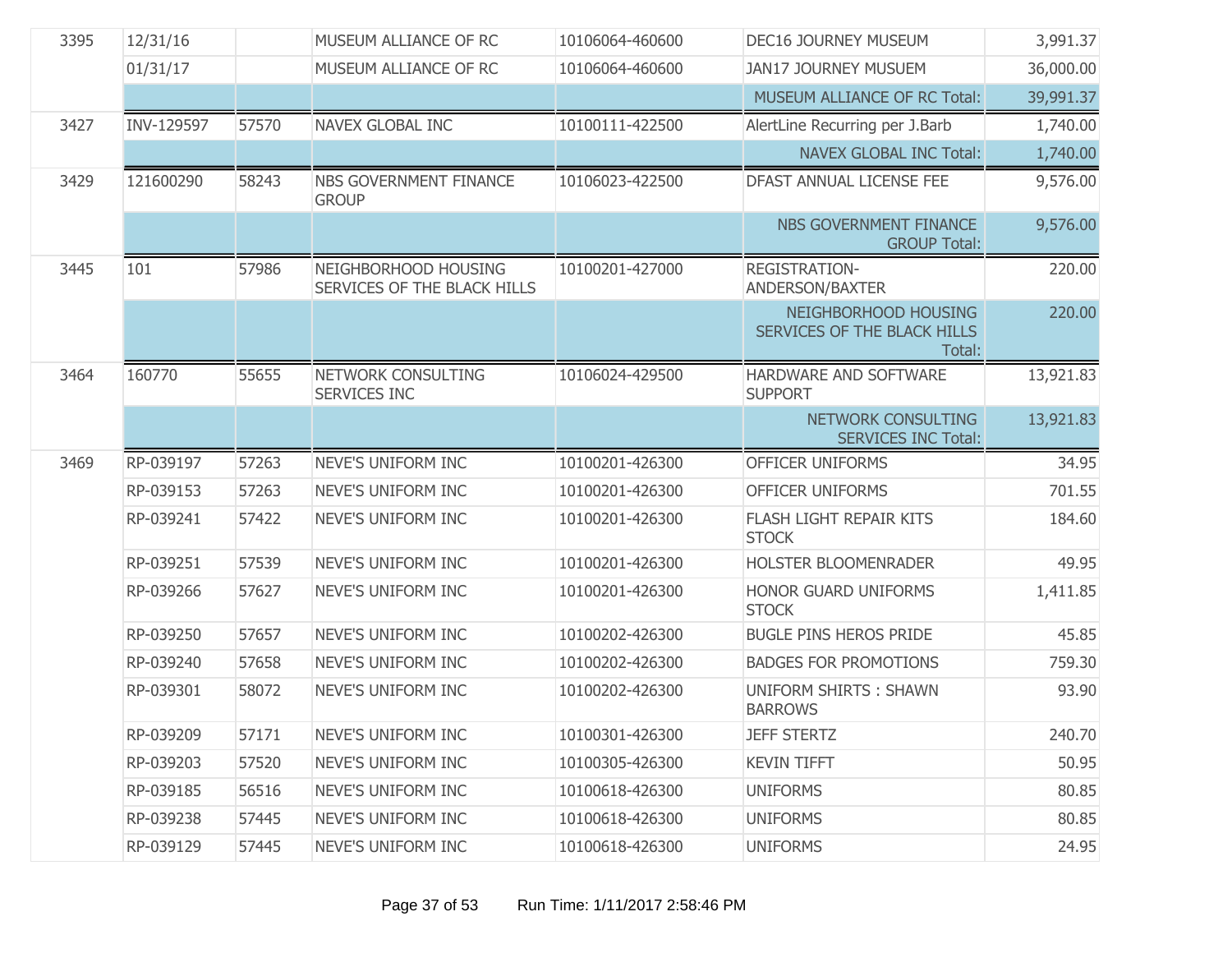| 3469 | RP-039207  | 56783 | NEVE'S UNIFORM INC                            | 60407072-426300 | DOUG CRAWFORD: UNIFORM<br><b>SHIRTS</b>            | 66.75     |
|------|------------|-------|-----------------------------------------------|-----------------|----------------------------------------------------|-----------|
|      |            |       |                                               |                 | <b>NEVE'S UNIFORM INC Total:</b>                   | 3,827.00  |
| 3525 | 15315      | 57815 | NORTHERN TRUCK EQUIPMENT<br><b>CORP</b>       | 10100202-425100 | <b>BLADE GUIDES FOR PLOW UNIT</b>                  | 25.50     |
|      | 15311      | 57838 | NORTHERN TRUCK EQUIPMENT<br><b>CORP</b>       | 10100301-425100 | <b>UNITS</b>                                       | 990.00    |
|      | 15299      | 57838 | NORTHERN TRUCK EQUIPMENT<br><b>CORP</b>       | 10100302-425100 | <b>UNITS</b>                                       | 806.25    |
|      |            |       |                                               |                 | NORTHERN TRUCK EQUIPMENT<br><b>CORP Total:</b>     | 1,821.75  |
| 3530 | 1128022    | 57373 | NORTHWEST PIPE FITTINGS INC 10100607-425500   |                 | <b>REPAIR LID - PRESSLER</b><br><b>JUNCTION</b>    | 25.28     |
|      | 1127927    | 57943 | NORTHWEST PIPE FITTINGS INC                   | 60207011-425900 | ORIFICE ASSY FOR REDROCKS<br><b>PRV</b>            | 247.80    |
|      | 1128574    | 57590 | NORTHWEST PIPE FITTINGS INC                   | 60207012-425500 | 3601 CAMBELL TAP                                   | 365.34    |
|      | 1127179    | 57762 | NORTHWEST PIPE FITTINGS INC                   | 61507103-426500 | PIPE THREAD                                        | 59.80     |
|      |            |       |                                               |                 | NORTHWEST PIPE FITTINGS INC<br>Total:              | 698.22    |
| 3566 | 889761     | 57583 | OFFICEMAX INCORPORATED                        | 10100205-426100 | office supplies                                    | 23.60     |
|      |            |       |                                               |                 | OFFICEMAX INCORPORATED<br>Total:                   | 23.60     |
| 3618 | 69812      | 58096 | OVERHEAD DOOR CO. OF RC                       | 10100202-425200 | OVERHEAD DOOR SERVICE                              | 61.23     |
|      | 69811      | 58097 | OVERHEAD DOOR CO. OF RC                       | 10100202-425200 | OVERHEAD DOOR REPAIR ST4                           | 393.30    |
|      | 69812      | 58096 | OVERHEAD DOOR CO. OF RC                       | 61800890-425200 | OVERHEAD DOOR SERVICE                              | 26.24     |
|      | 69811      | 58097 | OVERHEAD DOOR CO. OF RC                       | 61800890-425200 | OVERHEAD DOOR REPAIR ST4                           | 168.56    |
|      |            |       |                                               |                 | OVERHEAD DOOR CO. OF RC<br>Total:                  | 649.33    |
| 3625 | 605614     | 57767 | PACIFIC STEEL & RECYCLING INC 61507103-422500 |                 | FREON REMOVAL                                      | 1,220.44  |
|      | 605847     | 57831 | PACIFIC STEEL & RECYCLING INC 61507103-425300 |                 | <b>SQUARE TUBE</b>                                 | 66.79     |
|      |            |       |                                               |                 | <b>PACIFIC STEEL &amp; RECYCLING INC</b><br>Total: | 1,287.23  |
| 3601 | 12-31-2016 |       | PENNINGTON COUNTY                             | 10100501-456600 | ADD'L 2016 DETOX                                   | 16,000.00 |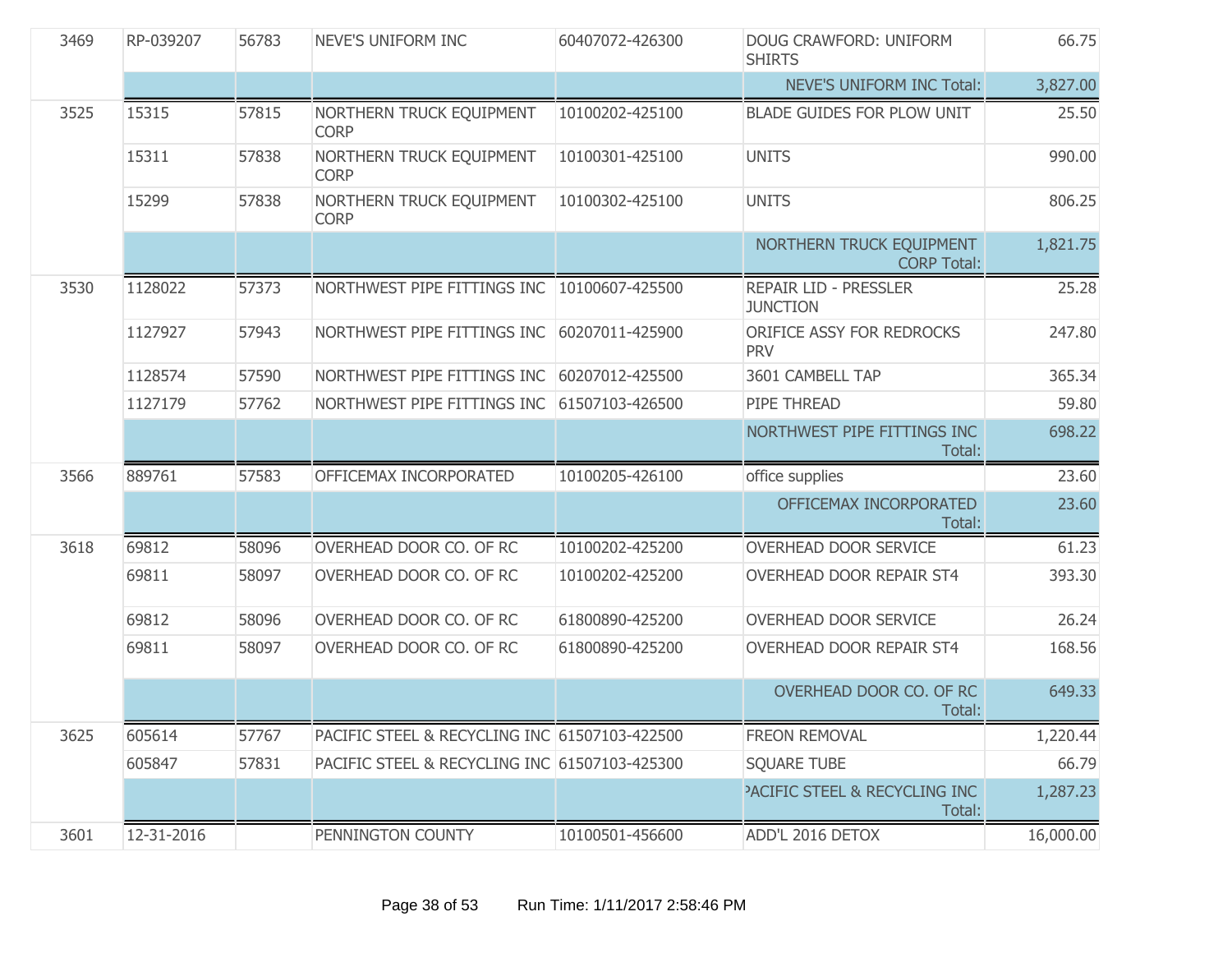| 3601 | 1/31/17            |       | PENNINGTON COUNTY                            | 10100621-456600 | <b>JAN17 DETOX</b>                                        | 42,791.17  |
|------|--------------------|-------|----------------------------------------------|-----------------|-----------------------------------------------------------|------------|
|      | 01/31/17           |       | PENNINGTON COUNTY                            | 10100621-458200 | <b>JAN17 DISPATCH</b>                                     | 113,042.00 |
|      | 01/31/2017         |       | PENNINGTON COUNTY                            | 10100621-459600 | JAN17 EMERG MGMT                                          | 9,245.42   |
|      | $01 - 31 - 17$     |       | PENNINGTON COUNTY                            | 10100621-459700 | <b>JAN17 SEARCH/RESCUE</b>                                | 1,833.33   |
|      |                    |       |                                              |                 | PENNINGTON COUNTY Total:                                  | 182,911.92 |
| 5432 | 01/31/17           |       | PERFORMING ARTS CENTER OF<br>RAPID CITY INC  | 10100621-462000 | <b>JAN17 PERFORMING ARTS</b><br><b>CENTER</b>             | 3,008.33   |
|      |                    |       |                                              |                 | PERFORMING ARTS CENTER OF<br><b>RAPID CITY INC Total:</b> | 3,008.33   |
| 2928 | 16POS/155255 57760 |       | PETE LIEN & SONS INC                         | 61507102-425200 | <b>ROAD SAND</b>                                          | 213.30     |
|      |                    |       |                                              |                 | PETE LIEN & SONS INC Total:                               | 213.30     |
| 8723 | 12/27/16           | 58042 | PETERSON, JAMES                              | 10100301-422500 | <b>JAMES PETERSON</b>                                     | 95.85      |
|      |                    |       |                                              |                 | PETERSON, JAMES Total:                                    | 95.85      |
| 5497 | 10/04/16           | 57833 | PIONEER BANK & TRUST                         | 10106022-422500 | POSTAGE METER ANNUAL FEE                                  | 50.00      |
|      | 02/05/17           |       | PIONEER BANK & TRUST                         | 50508919-441000 | FINANCIAL SOFTWARE PRINC &<br><b>INT</b>                  | 27,616.19  |
|      | 02/05/17           |       | PIONEER BANK & TRUST                         | 50508919-442000 | FINANCIAL SOFTWARE PRINC &<br><b>INT</b>                  | 2,575.84   |
|      | 02/03/17           |       | PIONEER BANK & TRUST                         | 73000904-441000 | <b>GOLF EQUIP PRINC &amp; INT</b>                         | 4,104.43   |
|      | 02/03/17           |       | PIONEER BANK & TRUST                         | 73000904-442000 | <b>GOLF EQUIP PRINC &amp; INT</b>                         | 461.83     |
|      |                    |       |                                              |                 | PIONEER BANK & TRUST Total:                               | 34,808.29  |
| 3704 | E 39772            | 57609 | PONDEROSA SPORTSWEAR                         | 60407072-426900 | UNIFORM EMBROIDERY                                        | 135.10     |
|      |                    |       |                                              |                 | PONDEROSA SPORTSWEAR Total:                               | 135.10     |
| 3739 | 2312               | 57718 | PRECISION PRINTING INC                       | 61300604-426900 | 2017 SEASON PASS CARDS                                    | 550.00     |
|      |                    |       |                                              |                 | PRECISION PRINTING INC Total:                             | 550.00     |
| 3742 | 106175             | 57862 | PRESSURE SERVICE INC.                        | 10100607-425300 | QC PLUG, BUSHING                                          | 3.90       |
|      |                    |       |                                              |                 | PRESSURE SERVICE INC. Total:                              | 3.90       |
| 3761 | 258185             | 58083 | PROMOTION REHABILITATION                     | 61507103-422500 | 110190 PRE-EMPLOYMENT<br><b>SCREEN</b>                    | 60.00      |
|      |                    |       |                                              |                 | PROMOTION REHABILITATION<br>Total:                        | 60.00      |
| 8766 | 12/27/2016         | 58000 | R AND K VENTURES LIMITED INC 50508910-431000 |                 | 15-2316 OMAHA STREE<br><b>RECONSTRUC</b>                  | 208.61     |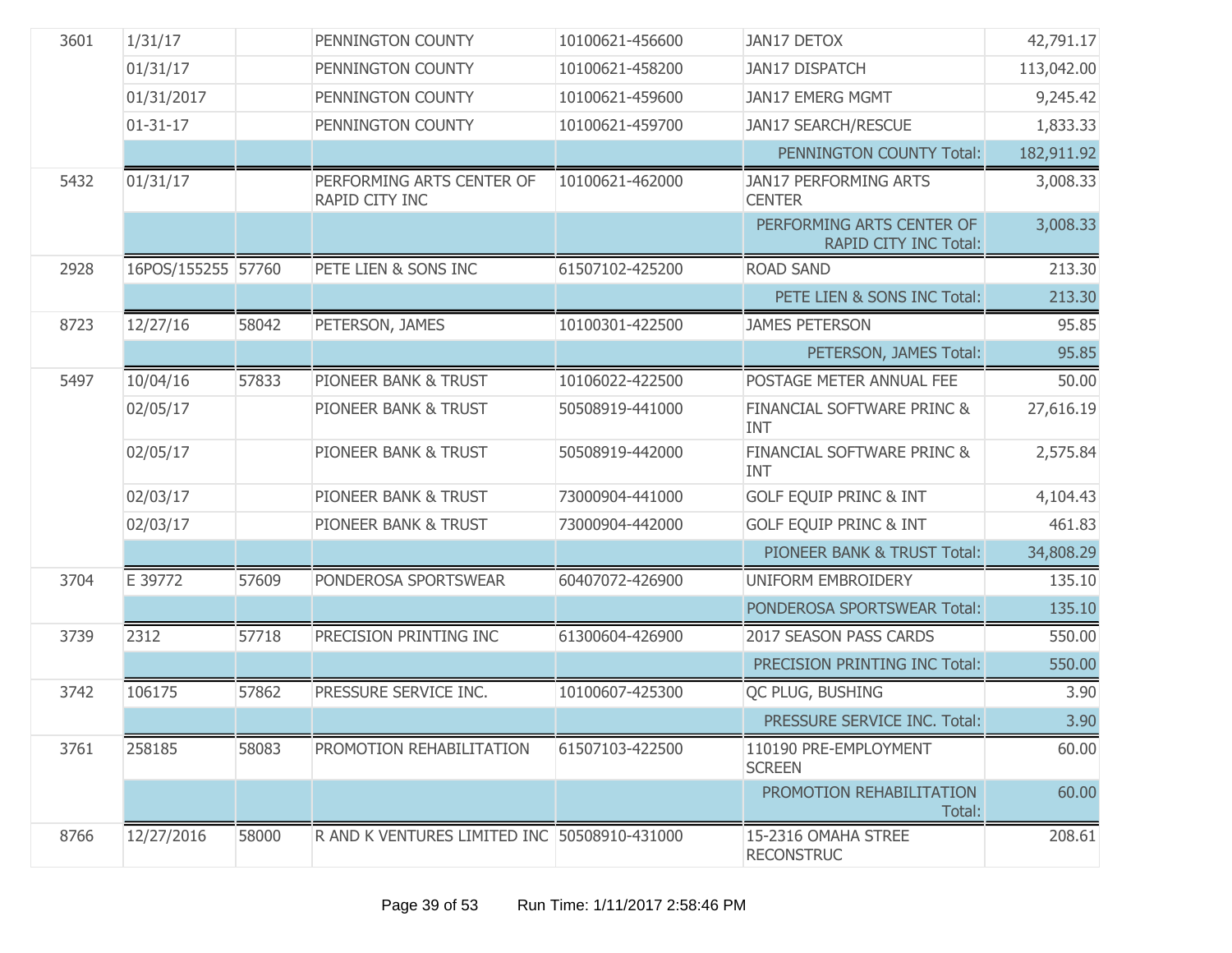| 8766 | 12/27/16   | 58001 | R AND K VENTURES LIMITED INC 50508910-431000   |                 | 15-2316 OMAHA STREE<br><b>RECONSTRUC</b>              | 79.66     |
|------|------------|-------|------------------------------------------------|-----------------|-------------------------------------------------------|-----------|
|      | 12/27/2016 | 58000 | R AND K VENTURES LIMITED INC 50508911-431000   |                 | 15-2316 OMAHA STREE<br><b>RECONSTRUC</b>              | 2,503.32  |
|      | 12/27/16   | 58001 | R AND K VENTURES LIMITED INC 50508911-431000   |                 | 15-2316 OMAHA STREE<br><b>RECONSTRUC</b>              | 955.92    |
|      | 12/27/2016 | 58000 | R AND K VENTURES LIMITED INC 60200933-431000   |                 | 15-2316 OMAHA STREE<br><b>RECONSTRUC</b>              | 1,043.05  |
|      | 12/27/16   | 58001 | R AND K VENTURES LIMITED INC 60200933-431000   |                 | 15-2316 OMAHA STREE<br><b>RECONSTRUC</b>              | 398.29    |
|      | 12/27/2016 | 58000 | R AND K VENTURES LIMITED INC 60400833-431000   |                 | 15-2316 OMAHA STREE<br><b>RECONSTRUC</b>              | 1,095.20  |
|      | 12/27/16   | 58001 | R AND K VENTURES LIMITED INC 60400833-431000   |                 | 15-2316 OMAHA STREE<br><b>RECONSTRUC</b>              | 418.21    |
|      | 12/27/2016 | 58000 | R AND K VENTURES LIMITED INC 60907402-431000   |                 | 15-2316 OMAHA STREE<br><b>RECONSTRUC</b>              | 365.08    |
|      | 12/27/16   | 58001 | R AND K VENTURES LIMITED INC 60907402-431000   |                 | 15-2316 OMAHA STREE<br><b>RECONSTRUC</b>              | 139.41    |
|      |            |       |                                                |                 | R AND K VENTURES LIMITED INC<br>Total:                | 7,206.75  |
| 3829 | 297187     | 58225 | RAMKOTA HOTEL                                  | 10100108-427000 | <b>CONCRETE PAVING COURSE</b>                         | 279.00    |
|      |            |       |                                                |                 | <b>RAMKOTA HOTEL Total:</b>                           | 279.00    |
| 3843 | CTCS753076 | 56869 | RAPID CHEVROLET CO INC.                        | 10100202-425100 | TAIL LIGHT REPAIR TO 2161                             | 150.00    |
|      |            |       |                                                |                 | RAPID CHEVROLET CO INC.<br>Total:                     | 150.00    |
| 3845 | 01/31/17   |       | RAPID CITY AREA CHAMBER OF<br><b>COMMERCE</b>  | 10100621-460800 | <b>JAN17 CHAMBER</b>                                  | 2,833.33  |
|      |            |       |                                                |                 | RAPID CITY AREA CHAMBER OF<br><b>COMMERCE Total:</b>  | 2,833.33  |
| 3846 | 01/31/17   |       | RAPID CITY AREA ECONOMIC<br><b>DEVELOPMENT</b> | 10100621-457600 | <b>JAN17 ECON DEV</b>                                 | 33,333.33 |
|      |            |       |                                                |                 | RAPID CITY AREA ECONOMIC<br><b>DEVELOPMENT Total:</b> | 33,333.33 |
| 3848 | 3600050552 | 58003 | RAPID CITY AREA SCHOOL DIST<br>$51 - 4$        | 10106061-422500 | <b>CUSTODIAL SALARIES</b>                             | 4,068.41  |
|      | 3600050551 | 58005 | RAPID CITY AREA SCHOOL DIST<br>$51 - 4$        | 10106061-428100 | <b>CSAC UTILITIES</b>                                 | 4.06      |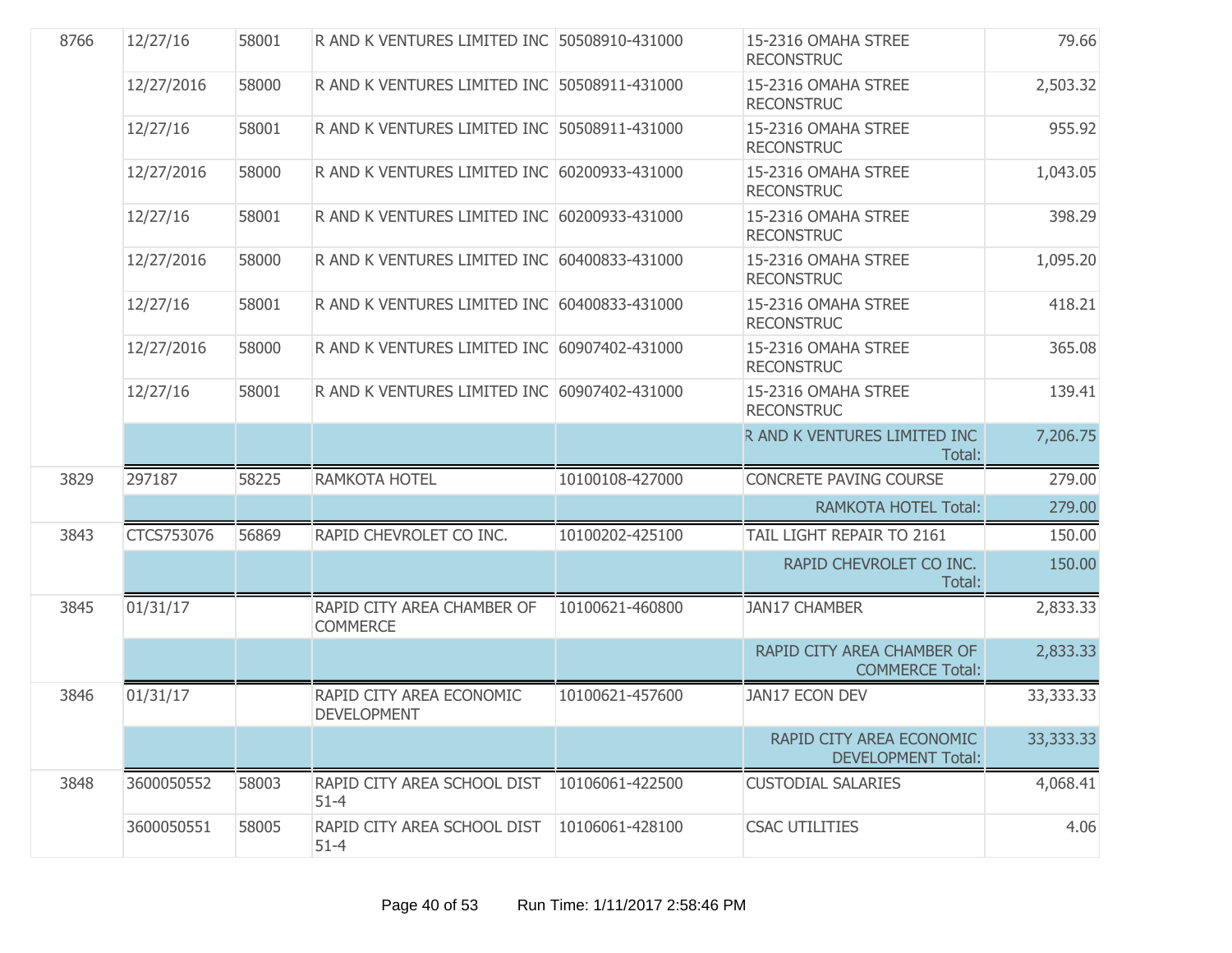| 3848 | 3600050551 | 58005 | RAPID CITY AREA SCHOOL DIST<br>$51 - 4$    | 10106061-428200 | <b>CSAC UTILITIES</b>                             | 213.50    |
|------|------------|-------|--------------------------------------------|-----------------|---------------------------------------------------|-----------|
|      | 3600050551 | 58005 | RAPID CITY AREA SCHOOL DIST<br>$51 - 4$    | 10106061-428300 | <b>CSAC UTILITIES</b>                             | 13,317.63 |
|      | 3600050551 | 58005 | RAPID CITY AREA SCHOOL DIST<br>$51 - 4$    | 10106061-428400 | <b>CSAC UTILITIES</b>                             | 1,383.50  |
|      |            |       |                                            |                 | RAPID CITY AREA SCHOOL DIST<br>51-4 Total:        | 18,987.10 |
| 3863 | 21024294   | 58136 | RAPID CITY JOURNAL -<br><b>ADVERTISING</b> | 10100204-423000 | <b>LEGAL AD</b>                                   | 135.37    |
|      | 21023766   | 57616 | RAPID CITY JOURNAL -<br><b>ADVERTISING</b> | 10106021-423000 | Publishing                                        | 3,796.48  |
|      | 21024429   | 58134 | RAPID CITY JOURNAL -<br><b>ADVERTISING</b> | 10106021-423000 | Publishing                                        | 93.82     |
|      | 21024416   | 58134 | RAPID CITY JOURNAL -<br><b>ADVERTISING</b> | 10106021-423000 | Publishing                                        | 100.67    |
|      | 21024418   | 58134 | RAPID CITY JOURNAL -<br><b>ADVERTISING</b> | 10106021-423000 | Publishing                                        | 100.67    |
|      | 21024423   | 58134 | RAPID CITY JOURNAL -<br><b>ADVERTISING</b> | 10106021-423000 | Publishing                                        | 32.13     |
|      | 21024414   | 58134 | RAPID CITY JOURNAL -<br><b>ADVERTISING</b> | 10106021-423000 | Publishing                                        | 32.13     |
|      | 21021324   | 57934 | RAPID CITY JOURNAL -<br><b>ADVERTISING</b> | 61207101-423000 | <b>MECHANIC</b>                                   | 313.50    |
|      | 21024441   | 57931 | RAPID CITY JOURNAL -<br><b>ADVERTISING</b> | 61507103-423000 | SWO 1 AD                                          | 313.50    |
|      |            |       |                                            |                 | RAPID CITY JOURNAL -<br><b>ADVERTISING Total:</b> | 4,918.27  |
| 3883 | 1288       | 57625 | RAPID COLLISION                            | 10100201-425100 | REPAIR 2013 TOWNCAR                               | 1,063.00  |
|      |            |       |                                            |                 | <b>RAPID COLLISION Total:</b>                     | 1,063.00  |
| 3895 | 65948      | 57829 | <b>RAPID ROOTER</b>                        | 10100301-422500 | <b>LOCKER ROOM</b>                                | 125.00    |
|      |            |       |                                            |                 | <b>RAPID ROOTER Total:</b>                        | 125.00    |
| 3958 | 40636      | 57830 | RED WING SHOE STORE                        | 10100301-426300 | <b>TODD FURCHNER</b>                              | 169.96    |
|      |            |       |                                            |                 | RED WING SHOE STORE Total:                        | 169.96    |
| 6322 | 20539      | 57268 | REEDE CONSTRUCTION INC                     | 50508910-437000 | 12-2053 SILVER STREET<br><b>INTERCHA</b>          | 1,122.09  |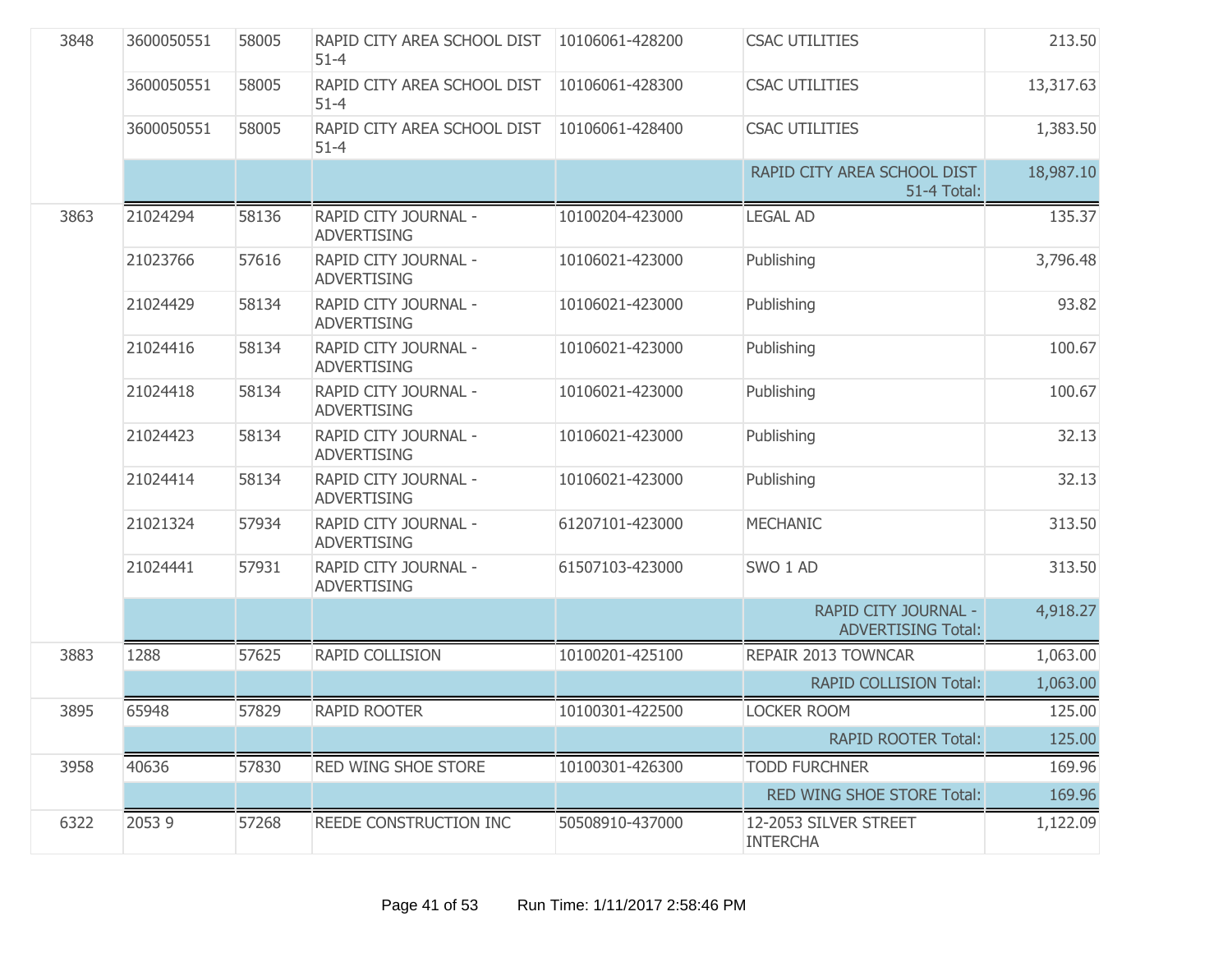| 6322 | 20539                       | 57268 | REEDE CONSTRUCTION INC                      | 50508911-437100 | 12-2053 SILVER STREET<br><b>INTERCHA</b>        | 762.31    |
|------|-----------------------------|-------|---------------------------------------------|-----------------|-------------------------------------------------|-----------|
|      | 20539                       | 57268 | REEDE CONSTRUCTION INC                      | 60200933-438100 | 12-2053 SILVER STREET<br><b>INTERCHA</b>        | 762.32    |
|      | 20539                       | 57268 | REEDE CONSTRUCTION INC                      | 60400833-438000 | 12-2053 SILVER STREET<br><b>INTERCHA</b>        | 49,445.98 |
|      |                             |       |                                             |                 | REEDE CONSTRUCTION INC<br>Total:                | 52,092.70 |
| 8773 | 3721103010                  | 58233 | ROLL, ROSS                                  | 10500115-453000 | STATE SHARE 4070 CORRAL DR<br><b>HAZ</b>        | 2,800.00  |
|      | 3721103010b                 | 58234 | ROLL, ROSS                                  | 10500115-453000 | CITY SHARE 4070 CORRAL DR<br><b>HAZA</b>        | 1,500.00  |
|      |                             |       |                                             |                 | ROLL, ROSS Total:                               | 4,300.00  |
| 4125 | 4383847                     | 58098 | RUNNINGS SUPPLY INC                         | 10100202-426900 | <b>CANVAS TARP TRUCK 3</b>                      | 149.99    |
|      | 4356812                     | 57374 | RUNNINGS SUPPLY INC                         | 10100608-426300 | APRIO, HELMET, WAIST EXTER<br><b>FOR</b>        | 166.97    |
|      |                             |       |                                             |                 | <b>RUNNINGS SUPPLY INC Total:</b>               | 316.96    |
| 4137 | INV000000014 57615<br>17021 |       | RUSHMORE PLAZA CIVIC CENTER 79300968-417000 |                 | Spencer Beach / facility renta                  | 2,381.66  |
|      |                             |       |                                             |                 | <b>RUSHMORE PLAZA CIVIC CENTER</b><br>Total:    | 2,381.66  |
| 4163 | 72085831                    | 56788 | <b>SAFETY KLEEN CORP</b>                    | 60407072-422500 | PARTS WASHER SERVICE,<br>12/14/20               | 598.10    |
|      |                             |       |                                             |                 | <b>SAFETY KLEEN CORP Total:</b>                 | 598.10    |
| 4182 | 999999<br>12/01/16          | 57746 | <b>SAM'S CLUB</b>                           | 10100301-429200 | MEMBERSHIP-MILLER G                             | 15.97     |
|      | 005968                      | 57773 | <b>SAM'S CLUB</b>                           | 61507103-426300 | <b>EMPLOYEE APPRECIATION</b><br><b>LUNCH AN</b> | 138.58    |
|      |                             |       |                                             |                 | <b>SAM'S CLUB Total:</b>                        | 154.55    |
| 4292 | 01/27/17                    | 57247 | <b>SDIAEI</b>                               | 10100204-427000 | REGISTRATION IAEI CODE CLASS                    | 50.00     |
|      |                             |       |                                             |                 | <b>SDIAEI Total:</b>                            | 50.00     |
| 4330 | 2520371                     | 56871 | SERVALL UNIFORM/LINEN CO<br><b>INC</b>      | 10100202-426400 | LINEN SERVICE FOR EMS                           | 29.14     |
|      | 2526376                     | 57655 | SERVALL UNIFORM/LINEN CO<br><b>INC</b>      | 10100202-426400 | EMS LINEN SERVICE & ICE MELT                    | 32.56     |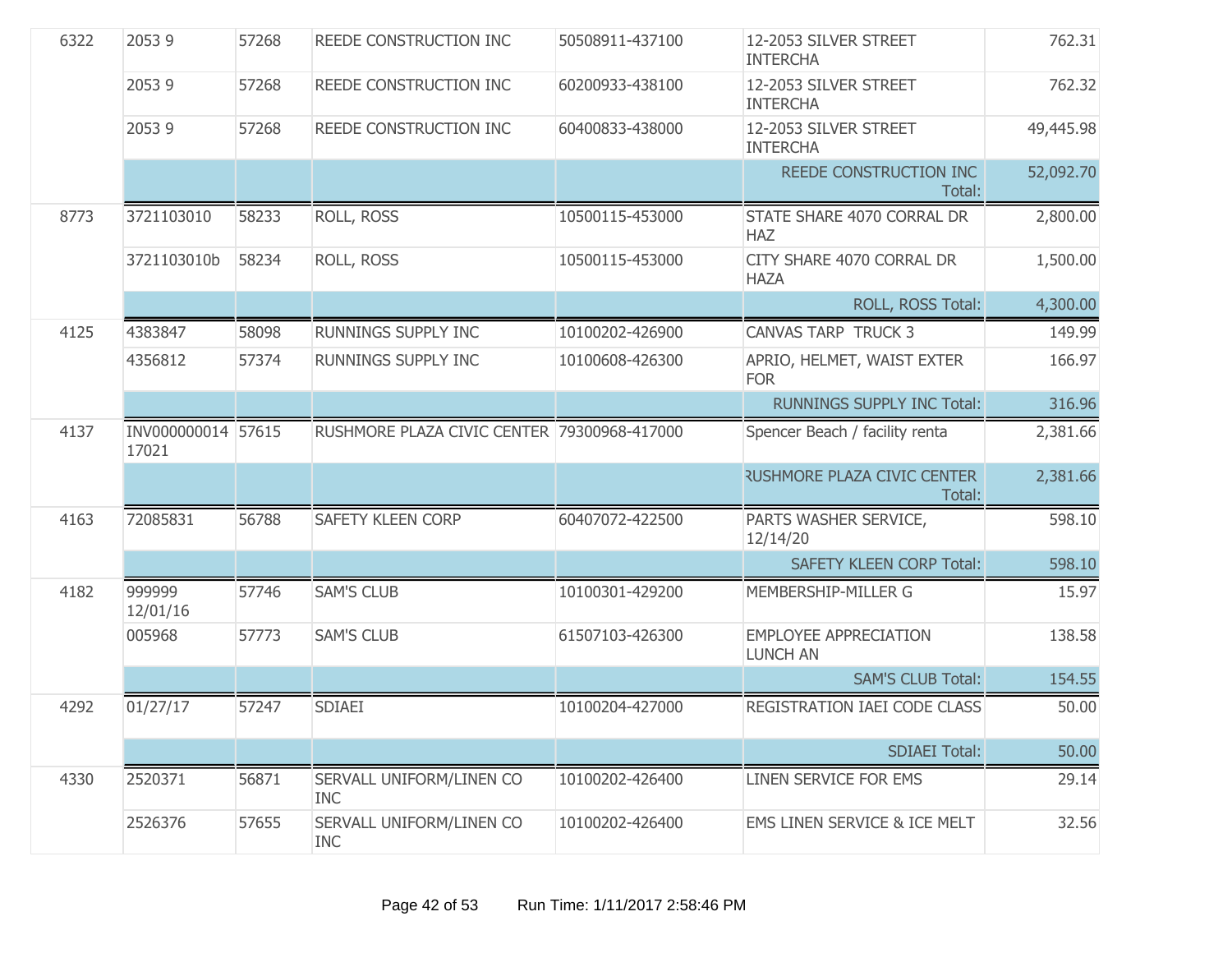| 4330 | 2529462   | 58071 | SERVALL UNIFORM/LINEN CO<br><b>INC</b> | 10100202-426400 | TOWEL, LINEN AND MATS                             | 27.25     |
|------|-----------|-------|----------------------------------------|-----------------|---------------------------------------------------|-----------|
|      | 2525422   | 57563 | SERVALL UNIFORM/LINEN CO<br><b>INC</b> | 10100711-426400 | RUGS FOR OFFICE 12/20/2016                        | 21.78     |
|      | 2527590   | 57613 | SERVALL UNIFORM/LINEN CO<br><b>INC</b> | 60407072-426400 | 12/23/2016 - MATS, MOPS, SHOP                     | 44.81     |
|      | 2521560   | 57331 | SERVALL UNIFORM/LINEN CO<br><b>INC</b> | 61507103-426300 | COVERALL LAUNDRY SERVICE                          | 33.00     |
|      | 2527560   | 57770 | SERVALL UNIFORM/LINEN CO<br><b>INC</b> | 61507103-426400 | COVERALL LAUNDRY SERVICE                          | 33.00     |
|      | 2518513   | 58085 | SERVALL UNIFORM/LINEN CO<br><b>INC</b> | 61507103-426400 | COVERALL LAUNDRY SERVICE                          | 33.00     |
|      | 2520371   | 56871 | SERVALL UNIFORM/LINEN CO<br><b>INC</b> | 61800890-426400 | LINEN SERVICE FOR EMS                             | 68.01     |
|      | 2526376   | 57655 | SERVALL UNIFORM/LINEN CO<br><b>INC</b> | 61800890-426400 | EMS LINEN SERVICE & ICE MELT                      | 75.97     |
|      | 2529462   | 58071 | SERVALL UNIFORM/LINEN CO<br><b>INC</b> | 61800890-426400 | TOWEL, LINEN AND MATS                             | 63.57     |
|      |           |       |                                        |                 | SERVALL UNIFORM/LINEN CO<br><b>INC Total:</b>     | 462.09    |
| 4352 | C32036    | 57768 | SHEEHAN MACK SALES & EQUIP.<br>INC.    | 61507102-425300 | <b>FILTERS</b>                                    | 138.82    |
|      | C32303    | 57937 | SHEEHAN MACK SALES & EQUIP.<br>INC.    | 61507103-425300 | BOLT, SQ AND FLANGE                               | 784.84    |
|      | C30544    | 57769 | SHEEHAN MACK SALES & EQUIP.<br>INC.    | 61507103-425300 | <b>WHEEL NUT</b>                                  | 7.80      |
|      |           |       |                                        |                 | SHEEHAN MACK SALES & EQUIP.<br><b>INC. Total:</b> | 931.46    |
| 4359 | 0385-2    | 56805 | SHERWIN-WILLIAMS COMPANY               | 10100205-426900 | Spare parts for paint machines                    | 506.25    |
|      | 0324-1    | 57375 | SHERWIN-WILLIAMS COMPANY               | 10100607-425900 | <b>PAINT - PICNIC TABLES</b>                      | 52.48     |
|      |           |       |                                        |                 | SHERWIN-WILLIAMS COMPANY<br>Total:                | 558.73    |
| 4360 | B05935850 | 57802 | SHI INTERNATIONAL CORP                 | 10100202-429500 | MICROSOFT OFFICE                                  | 230.90    |
|      |           |       |                                        |                 | PROFESSIONAL                                      |           |
|      | B05941393 | 58014 | SHI INTERNATIONAL CORP                 | 10106024-429500 | <b>WINDOWS DATACENTER</b><br><b>LICENSES FO</b>   | 23,977.92 |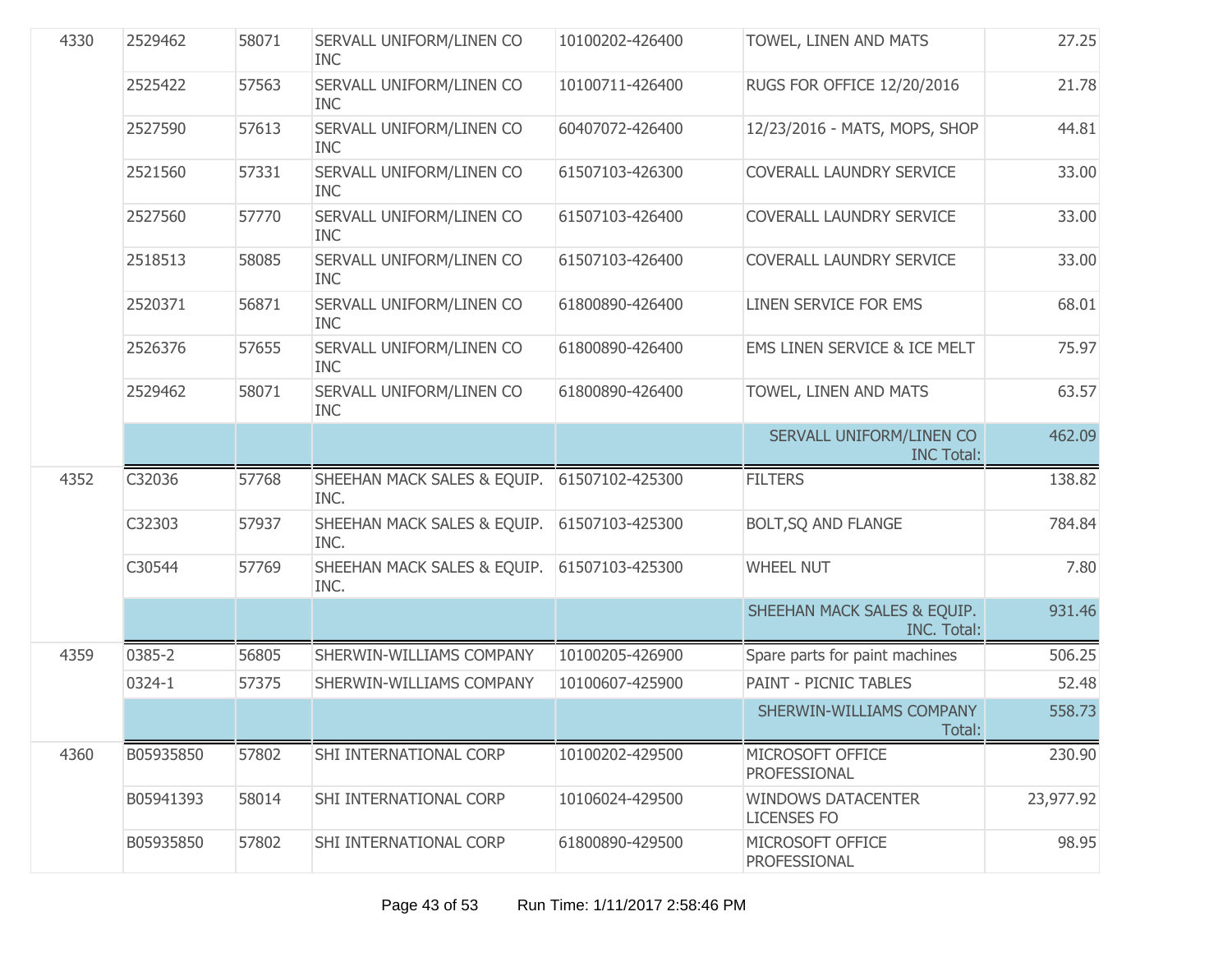| 4360 |                       |       |                                                                      |                 | <b>SHI INTERNATIONAL CORP Total:</b>                                         | 24,307.77 |
|------|-----------------------|-------|----------------------------------------------------------------------|-----------------|------------------------------------------------------------------------------|-----------|
| 4477 | 6120028               | 50558 | <b>SOIL CONTROL LAB</b>                                              | 61507103-422500 | OCT 2016, 50/50 COCOMPOST<br>AG C                                            | 349.00    |
|      |                       |       |                                                                      |                 | <b>SOIL CONTROL LAB Total:</b>                                               | 349.00    |
| 4510 | <b>2017 DUES</b>      | 58214 | SOUTH DAKOTA GOVERNMENTAL 10106021-429200<br>FINANCE OFFICERS' ASSOC |                 | <b>MEMBERSHIPS</b>                                                           | 70.00     |
|      |                       |       |                                                                      |                 | <b>SOUTH DAKOTA GOVERNMENTAL</b><br><b>FINANCE OFFICERS' ASSOC</b><br>Total: | 70.00     |
| 4511 | <b>2017 DUES</b>      | 58215 | SOUTH DAKOTA GOVERNMENTAL 10106021-429200<br>HUMAN RESOURCE ASSOC    |                 | <b>MEMBERSHIPS</b>                                                           | 50.00     |
|      |                       |       |                                                                      |                 | <b>SOUTH DAKOTA GOVERNMENTAL</b><br><b>HUMAN RESOURCE ASSOC Total:</b>       | 50.00     |
| 4518 | 02/07/17-<br>02/08/17 | 58213 | SOUTH DAKOTA MUNICIPAL<br><b>LEAGUE</b>                              | 10106021-427000 | LEGISLATIVE RIB DINNER-<br><b>SUMPTIO</b>                                    | 20.00     |
|      |                       |       |                                                                      |                 | SOUTH DAKOTA MUNICIPAL<br><b>LEAGUE Total:</b>                               | 20.00     |
| 4545 | 855 2017              | 57910 | <b>SOUTH DAKOTA WATER &amp;</b><br><b>WASTEWATER</b>                 | 10100108-429200 | <b>DUES</b>                                                                  | 10.00     |
|      | 1161 2017             | 57915 | <b>SOUTH DAKOTA WATER &amp;</b><br><b>WASTEWATER</b>                 | 10100108-429200 | <b>DUES</b>                                                                  | 10.00     |
|      | 1515 2017             | 57917 | <b>SOUTH DAKOTA WATER &amp;</b><br><b>WASTEWATER</b>                 | 10100108-429200 | <b>DUES</b>                                                                  | 10.00     |
|      | 377 2017              | 57920 | <b>SOUTH DAKOTA WATER &amp;</b><br><b>WASTEWATER</b>                 | 10100108-429200 | <b>DUES</b>                                                                  | 10.00     |
|      | 1497 2017             | 57922 | <b>SOUTH DAKOTA WATER &amp;</b><br><b>WASTEWATER</b>                 | 10100108-429200 | <b>DUES</b>                                                                  | 10.00     |
|      | 384 2017              | 57925 | <b>SOUTH DAKOTA WATER &amp;</b><br><b>WASTEWATER</b>                 | 10100108-429200 | <b>DUES</b>                                                                  | 10.00     |
|      | 1511 2017             | 57926 | <b>SOUTH DAKOTA WATER &amp;</b><br><b>WASTEWATER</b>                 | 10100108-429200 | <b>DUES</b>                                                                  | 10.00     |
|      | 286 2017              | 57605 | <b>SOUTH DAKOTA WATER &amp;</b><br><b>WASTEWATER</b>                 | 60407072-429200 | 2017 MEMBERSHIP RENEWALS                                                     | 10.00     |
|      | 1528 2017             | 57605 | <b>SOUTH DAKOTA WATER &amp;</b><br><b>WASTEWATER</b>                 | 60407072-429200 | 2017 MEMBERSHIP RENEWALS                                                     | 10.00     |
|      | 1204 2017             | 57605 | <b>SOUTH DAKOTA WATER &amp;</b><br><b>WASTEWATER</b>                 | 60407072-429200 | 2017 MEMBERSHIP RENEWALS                                                     | 10.00     |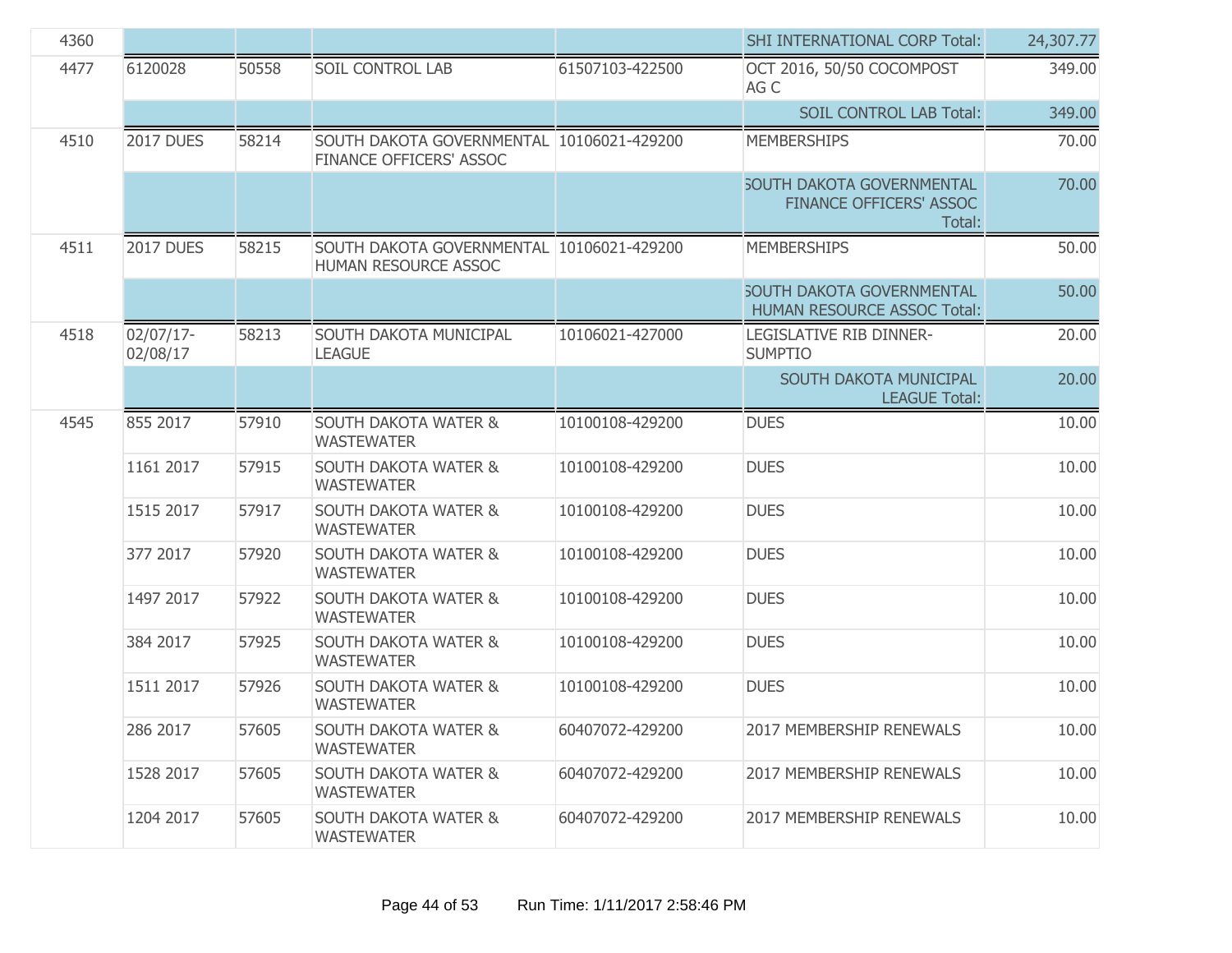| 4545 | 756 2017  | 57605 | <b>SOUTH DAKOTA WATER &amp;</b><br><b>WASTEWATER</b> | 60407072-429200 | <b>2017 MEMBERSHIP RENEWALS</b>                             | 10.00     |
|------|-----------|-------|------------------------------------------------------|-----------------|-------------------------------------------------------------|-----------|
|      | 157 2017  | 57605 | <b>SOUTH DAKOTA WATER &amp;</b><br><b>WASTEWATER</b> | 60407072-429200 | 2017 MEMBERSHIP RENEWALS                                    | 10.00     |
|      | 472 2017  | 57605 | <b>SOUTH DAKOTA WATER &amp;</b><br><b>WASTEWATER</b> | 60407072-429200 | 2017 MEMBERSHIP RENEWALS                                    | 10.00     |
|      | 518 2017  | 57605 | <b>SOUTH DAKOTA WATER &amp;</b><br><b>WASTEWATER</b> | 60407072-429200 | 2017 MEMBERSHIP RENEWALS                                    | 10.00     |
|      | 686 2017  | 57605 | <b>SOUTH DAKOTA WATER &amp;</b><br><b>WASTEWATER</b> | 60407072-429200 | 2017 MEMBERSHIP RENEWALS                                    | 10.00     |
|      | 1277 2017 | 57605 | <b>SOUTH DAKOTA WATER &amp;</b><br><b>WASTEWATER</b> | 60407072-429200 | 2017 MEMBERSHIP RENEWALS                                    | 10.00     |
|      | 181 2017  | 57592 | <b>SOUTH DAKOTA WATER &amp;</b><br><b>WASTEWATER</b> | 60407073-429200 | 2017 MEMBERSHIP RENEWAL -<br><b>BOB</b>                     | 10.00     |
|      | 1406 2017 | 57605 | <b>SOUTH DAKOTA WATER &amp;</b><br><b>WASTEWATER</b> | 60407073-429200 | 2017 MEMBERSHIP RENEWALS                                    | 10.00     |
|      | 1102 2017 | 57605 | <b>SOUTH DAKOTA WATER &amp;</b><br><b>WASTEWATER</b> | 60407073-429200 | 2017 MEMBERSHIP RENEWALS                                    | 10.00     |
|      | 1529 2017 | 57605 | <b>SOUTH DAKOTA WATER &amp;</b><br><b>WASTEWATER</b> | 60407073-429200 | 2017 MEMBERSHIP RENEWALS                                    | 10.00     |
|      |           |       |                                                      |                 | <b>SOUTH DAKOTA WATER &amp;</b><br><b>WASTEWATER Total:</b> | 200.00    |
| 7428 | 12/22/16  | 57577 | <b>SPARTAN STORES LLC</b>                            | 10100111-426100 | HR OFFICE COFFEE                                            | 19.96     |
|      |           |       |                                                      |                 | <b>SPARTAN STORES LLC Total:</b>                            | 19.96     |
| 4564 | 6244      | 57662 | SPERLICH CONSULTING                                  | 50508910-422300 | 13-2103 CPS MAPLE AVE AND E<br><b>NE</b>                    | 2,245.58  |
|      | 6246      | 57663 | SPERLICH CONSULTING                                  | 50508910-422300 | 14-2168 CPS FOR ST ANDREW &<br><b>ST</b>                    | 2,123.65  |
|      | 16        | 57812 | SPERLICH CONSULTING                                  | 50508910-422300 | 15-2253 ROBBINSDALE UTILITY<br>&                            | 16,943.17 |
|      | 6244      | 57662 | SPERLICH CONSULTING                                  | 50508911-422300 | 13-2103 CPS MAPLE AVE AND E<br>NE.                          | 1,010.51  |
|      | 16        | 57812 | SPERLICH CONSULTING                                  | 50508911-422300 | 15-2253 ROBBINSDALE UTILITY<br>8 <sub>k</sub>               | 2,023.06  |
|      | 16        | 57812 | SPERLICH CONSULTING                                  | 50508912-422300 | 15-2253 ROBBINSDALE UTILITY<br>&                            | 13,788.94 |
|      | 6244      | 57662 | SPERLICH CONSULTING                                  | 60200933-422300 | 13-2103 CPS MAPLE AVE AND E<br><b>NE</b>                    | 1,235.07  |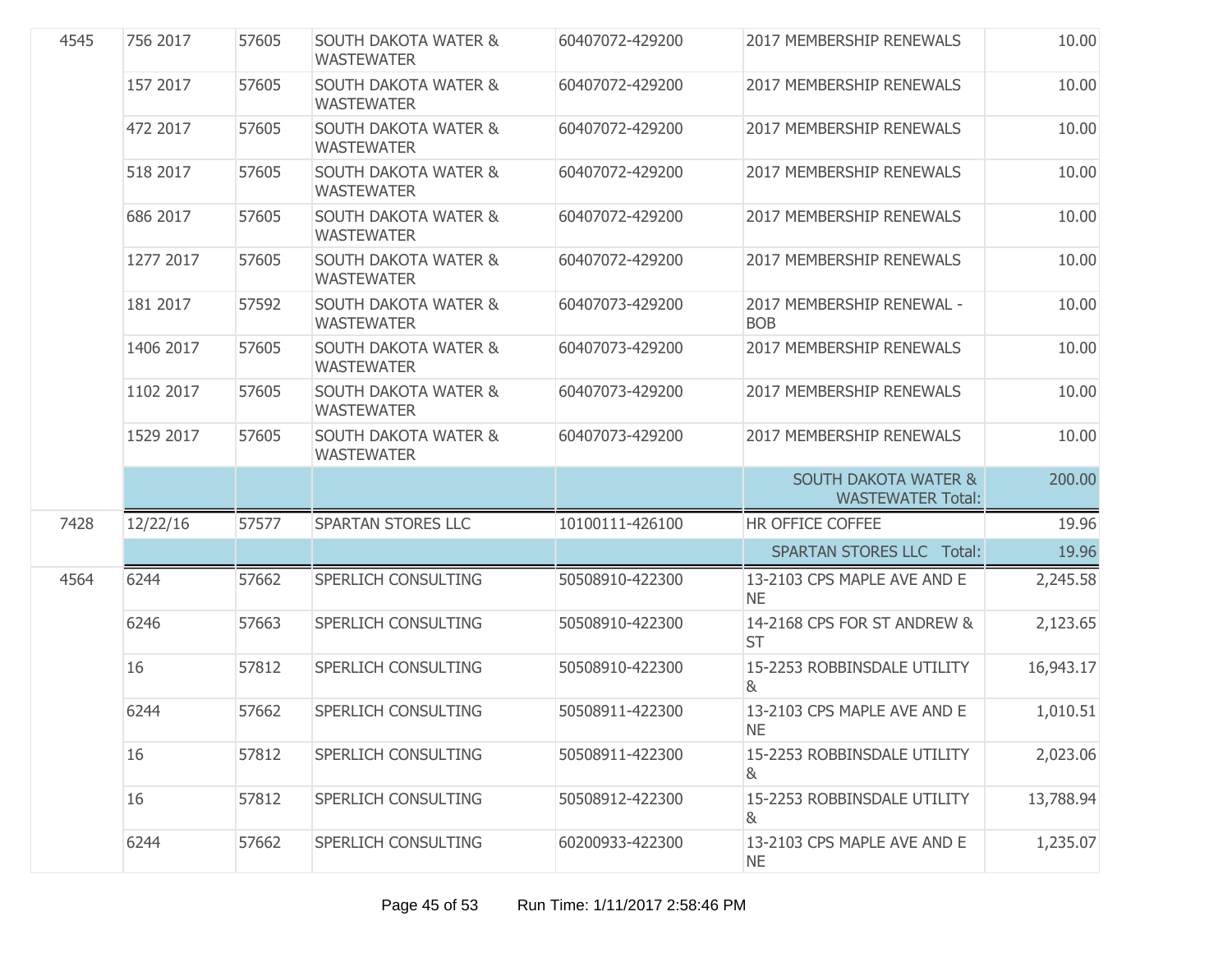| 4564 | 6246                        | 57663 | <b>SPERLICH CONSULTING</b>   | 60200933-422300 | 14-2168 CPS FOR ST ANDREW &<br><b>ST</b>      | 5,663.14  |
|------|-----------------------------|-------|------------------------------|-----------------|-----------------------------------------------|-----------|
|      | 16                          | 57812 | <b>SPERLICH CONSULTING</b>   | 60200933-422300 | 15-2253 ROBBINSDALE UTILITY<br>ା&             | 2,023.06  |
|      | 6244                        | 57662 | SPERLICH CONSULTING          | 60400833-422300 | 13-2103 CPS MAPLE AVE AND E<br><b>NE</b>      | 1,122.79  |
|      | 6246                        | 57663 | SPERLICH CONSULTING          | 60400833-422300 | 14-2168 CPS FOR ST ANDREW &<br><b>ST</b>      | 2,831.57  |
|      | 16                          | 57812 | SPERLICH CONSULTING          | 60400833-422300 | 15-2253 ROBBINSDALE UTILITY<br>8              | 4,299.00  |
|      | 6246                        | 57663 | SPERLICH CONSULTING          | 60400834-422300 | 14-2168 CPS FOR ST ANDREW &<br><b>ST</b>      | 3,539.49  |
|      | 16                          | 57812 | <b>SPERLICH CONSULTING</b>   | 60907402-422300 | 15-2253 ROBBINSDALE UTILITY<br>8 <sub>k</sub> | 9,328.26  |
|      |                             |       |                              |                 | <b>SPERLICH CONSULTING Total:</b>             | 68,177.29 |
| 4599 | 3325062535                  | 57979 | <b>STAPLES ADVANTAGE</b>     | 10100201-426100 | PHONE CASE                                    | 16.49     |
|      | 3325711185                  | 57984 | <b>STAPLES ADVANTAGE</b>     | 10100201-426100 | <b>TONER</b>                                  | 323.89    |
|      | 3325062536                  |       | <b>STAPLES ADVANTAGE</b>     | 10100201-426100 | RETURNED S7 PRIME BLACK<br>PHONE CASE         | (16.49)   |
|      | 3325711183                  | 58025 | <b>STAPLES ADVANTAGE</b>     | 10106021-426100 | <b>OFFICE SUPPLIES</b>                        | 14.26     |
|      | 3325711183                  | 58025 | <b>STAPLES ADVANTAGE</b>     | 10106022-426100 | <b>OFFICE SUPPLIES</b>                        | 159.26    |
|      | 3325711183                  | 58025 | <b>STAPLES ADVANTAGE</b>     | 10106026-426100 | <b>OFFICE SUPPLIES</b>                        | 14.26     |
|      |                             |       |                              |                 | <b>STAPLES ADVANTAGE Total:</b>               | 511.67    |
| 4504 | <b>NOV2016</b>              | 58115 | <b>STATE OF SOUTH DAKOTA</b> | 10100106-422500 | <b>BACKGROUND CHECKS</b>                      | 43.25     |
|      | <b>NOV2016</b>              | 58115 | <b>STATE OF SOUTH DAKOTA</b> | 10100201-422500 | <b>BACKGROUND CHECKS</b>                      | 43.25     |
|      | <b>NOV2016</b>              | 58115 | <b>STATE OF SOUTH DAKOTA</b> | 10100202-422500 | <b>BACKGROUND CHECKS</b>                      | 259.50    |
|      | FY17INV00009<br>50-M1       | 57002 | STATE OF SOUTH DAKOTA        | 61507102-422500 | <b>WASTEWATER FEE</b>                         | 300.00    |
|      | FY17INV00009 57002<br>50-M1 |       | <b>STATE OF SOUTH DAKOTA</b> | 61507103-422500 | <b>WASTEWATER FEE</b>                         | 300.00    |
|      | <b>NOV2016</b>              | 58115 | STATE OF SOUTH DAKOTA        | 61800890-422500 | <b>BACKGROUND CHECKS</b>                      | 43.25     |
|      | <b>NOV2016</b>              | 58115 | <b>STATE OF SOUTH DAKOTA</b> | 77504132-422500 | <b>BACKGROUND CHECKS</b>                      | 43.25     |
|      | <b>NOV2016</b>              | 58115 | STATE OF SOUTH DAKOTA        | 77504134-422500 | <b>BACKGROUND CHECKS</b>                      | 43.25     |
|      |                             |       |                              |                 | <b>STATE OF SOUTH DAKOTA Total:</b>           | 1,075.75  |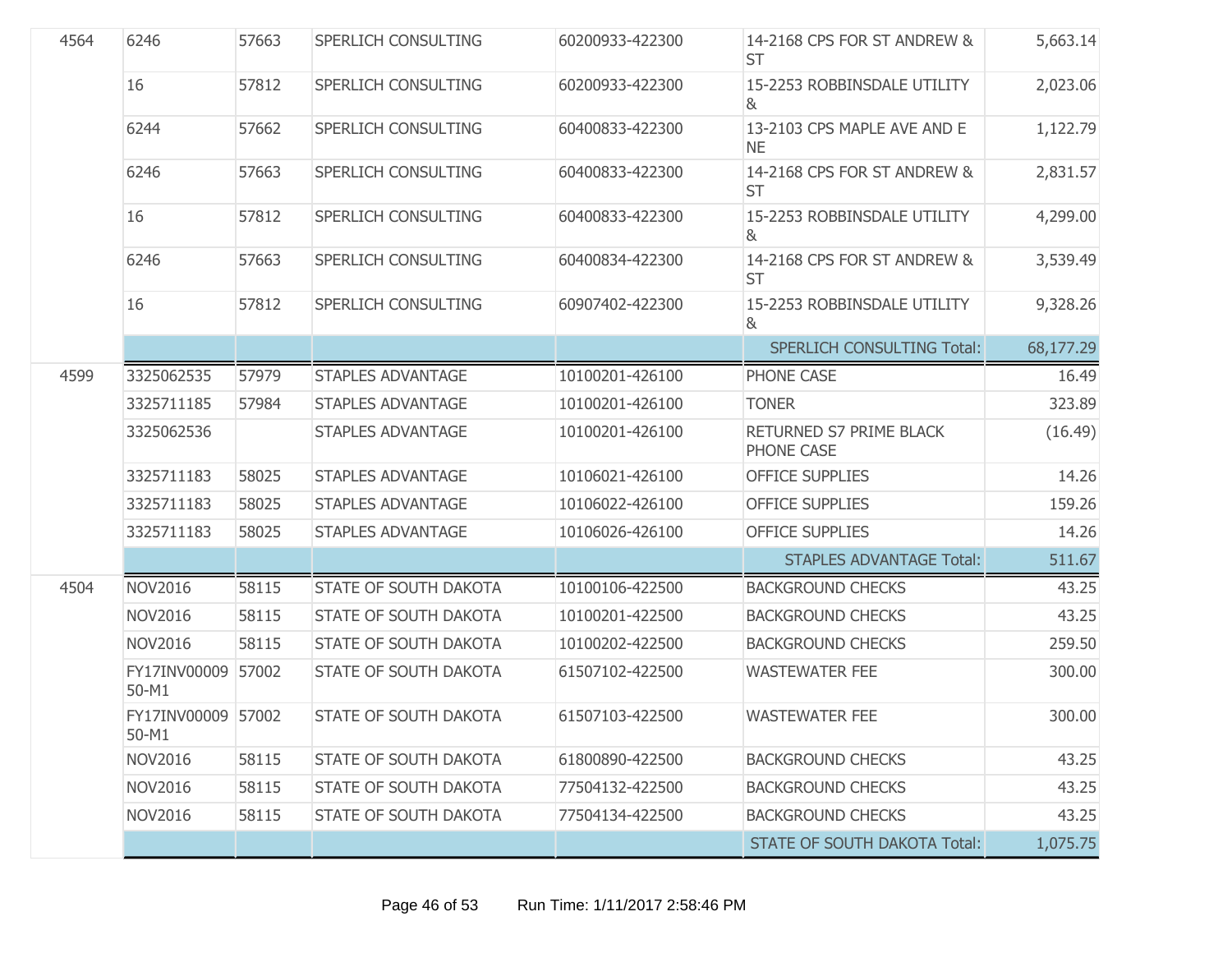| 4615 | 27587     | 57673 | <b>STEC'S ADVERTISING</b><br><b>SPECIALTIES</b>     | 10100201-426300 | POLO STOCK                                                 | 38.51     |
|------|-----------|-------|-----------------------------------------------------|-----------------|------------------------------------------------------------|-----------|
|      | 26865     | 57771 | <b>STEC'S ADVERTISING</b><br><b>SPECIALTIES</b>     | 61507103-422900 | <b>BOOTH SUPPLIES</b>                                      | 1,340.00  |
|      |           |       |                                                     |                 | <b>STEC'S ADVERTISING</b><br><b>SPECIALTIES Total:</b>     | 1,378.51  |
| 8750 | 09/12/16  | 57552 | STEEN, GALEN                                        | 60200933-431000 | 14-2196 AGREEMENT WITH<br><b>GALEN S</b>                   | 8,748.05  |
|      |           |       |                                                     |                 | <b>STEEN, GALEN Total:</b>                                 | 8,748.05  |
| 3437 | 11/01/16  | 57258 | STEPHEN NEAVILL                                     | 10100201-429200 | APA MEMBERSHIP                                             | 150.00    |
|      |           |       |                                                     |                 | <b>STEPHEN NEAVILL Total:</b>                              | 150.00    |
| 4670 | I010411   | 57863 | <b>STRETCH'S GLASS &amp; CUSTOM</b><br><b>PARTS</b> | 10100607-425100 | DASH COVER #504                                            | 49.99     |
|      | 1010412   | 57863 | <b>STRETCH'S GLASS &amp; CUSTOM</b><br><b>PARTS</b> | 10100607-425300 | DASH COVER #504                                            | 42.06     |
|      |           |       |                                                     |                 | <b>STRETCH'S GLASS &amp; CUSTOM</b><br><b>PARTS Total:</b> | 92.05     |
| 6016 | 1223      | 57849 | STRUCTURED CABLING<br><b>SOLUTIONS</b>              | 10106024-422500 | <b>CABLING</b>                                             | 981.96    |
|      |           |       |                                                     |                 | <b>STRUCTURED CABLING</b><br><b>SOLUTIONS Total:</b>       | 981.96    |
| 4684 | 33-817454 | 58039 | STURDEVANT'S AUTO PARTS                             | 10100204-425100 | <b>VEHICLE MAINTENANCE</b>                                 | 186.52    |
|      | 33-816136 | 58090 | STURDEVANT'S AUTO PARTS                             | 10100205-425100 | T702 Brakes                                                | 282.14    |
|      | 33-816875 | 57511 | STURDEVANT'S AUTO PARTS                             | 10100607-425100 | FILTERS - SHOP STOCK                                       | 123.77    |
|      |           |       |                                                     |                 | STURDEVANT'S AUTO PARTS<br>Total:                          | 592.43    |
| 4695 | 50344     | 57512 | SUMMIT SIGNS & SUPPLY INC                           | 10100607-426900 | 14X14 METAL - SIGNS                                        | 35.00     |
|      |           |       |                                                     |                 | SUMMIT SIGNS & SUPPLY INC<br>Total:                        | 35.00     |
| 4716 | 13473     | 57819 | SUTTON ELECTRIC LLC, AL                             | 10100202-425200 | ELECTRICAL REPAIR ST 3                                     | 1,632.08  |
|      | 13473     | 57819 | SUTTON ELECTRIC LLC, AL                             | 61800890-425200 | ELECTRICAL REPAIR ST 3                                     | 699.47    |
|      |           |       |                                                     |                 | SUTTON ELECTRIC LLC, AL Total:                             | 2,331.55  |
| 4754 | SI1463739 | 57254 | <b>TASER INTERNATIONAL</b>                          | 10100201-426900 | <b>TASERS AND CARTRIDGES</b>                               | 19,605.18 |
|      |           |       |                                                     |                 | <b>TASER INTERNATIONAL Total:</b>                          | 19,605.18 |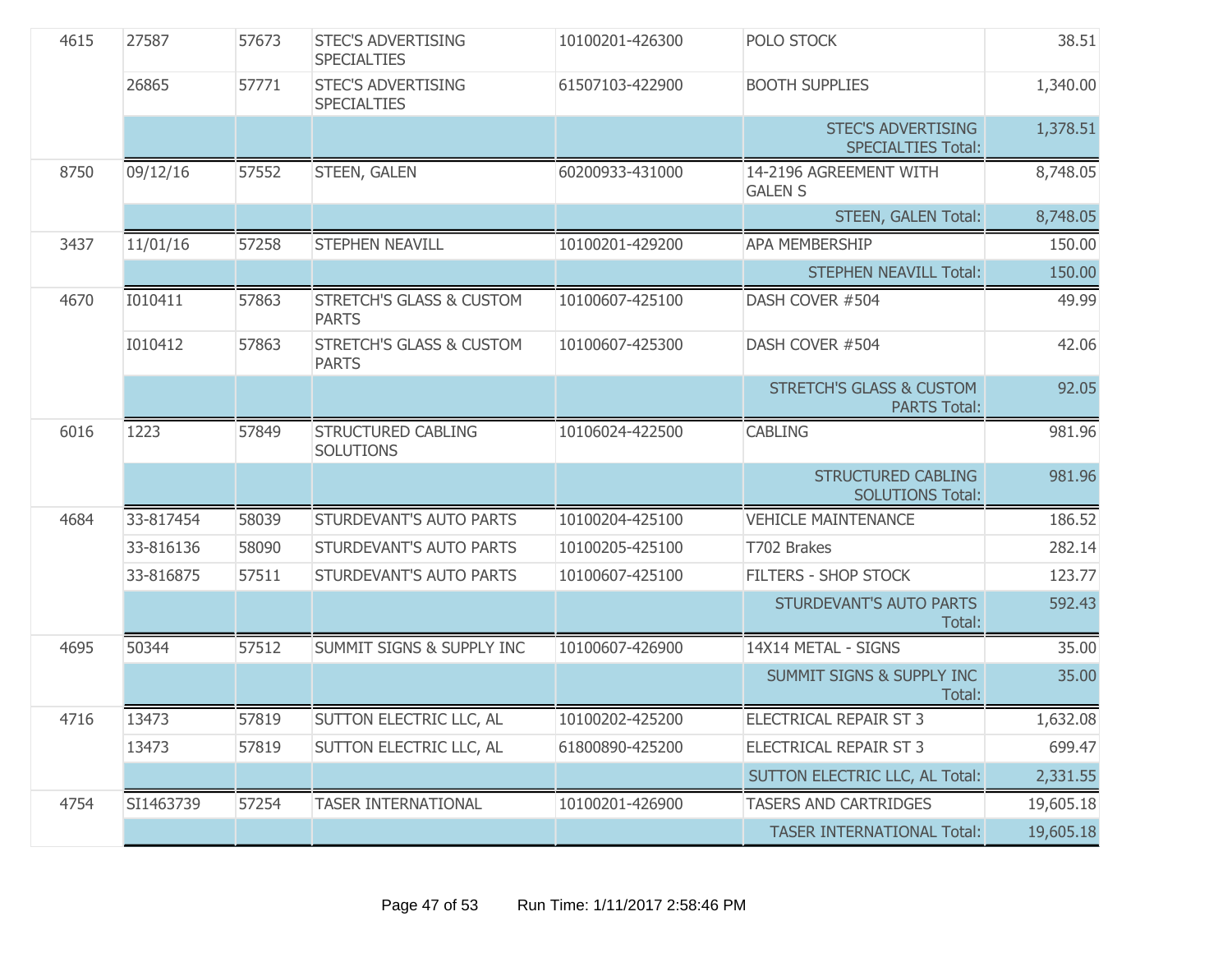| 4805 | 1174               | 57626 | THOMAS AUTO SERVICE                                   | 10100201-422500 | MOVE CAR FROM LANDFILL                                       | 450.00    |
|------|--------------------|-------|-------------------------------------------------------|-----------------|--------------------------------------------------------------|-----------|
|      |                    |       |                                                       |                 | THOMAS AUTO SERVICE Total:                                   | 450.00    |
| 4935 | 46215              | 57604 | <b>TURBIVILLE INDUSTRIAL</b><br><b>ELECTRIC WORKS</b> | 60407072-422500 | POND MIXER: MOTOR REPAIR                                     | 3,445.74  |
|      |                    |       |                                                       |                 | <b>TURBIVILLE INDUSTRIAL</b><br><b>ELECTRIC WORKS Total:</b> | 3,445.74  |
| 4952 | 045-178480         | 57851 | TYLER TECHNOLOGIES INC                                | 10100301-422500 | <b>TYLER TRAVEL/TRAINING</b>                                 | 277.78    |
|      | 045-178480         | 57851 | TYLER TECHNOLOGIES INC                                | 10100302-422500 | <b>TYLER TRAVEL/TRAINING</b>                                 | 277.78    |
|      | 045-178480         | 57851 | TYLER TECHNOLOGIES INC                                | 10100305-422500 | <b>TYLER TRAVEL/TRAINING</b>                                 | 277.78    |
|      | 045-178480         | 57851 | TYLER TECHNOLOGIES INC                                | 10100401-422500 | <b>TYLER TRAVEL/TRAINING</b>                                 | 277.78    |
|      | 045-178479         | 57852 | TYLER TECHNOLOGIES INC                                | 50508919-422500 | <b>TYLER TRAVEL/TRAINING</b>                                 | 3,525.00  |
|      | 045-178479         | 57852 | TYLER TECHNOLOGIES INC                                | 50508919-427000 | <b>TYLER TRAVEL/TRAINING</b>                                 | 1,657.37  |
|      | 045-178480         | 57851 | TYLER TECHNOLOGIES INC                                | 60207014-422500 | <b>TYLER TRAVEL/TRAINING</b>                                 | 1,111.11  |
|      | 045-178479         | 57852 | TYLER TECHNOLOGIES INC                                | 60207014-422500 | <b>TYLER TRAVEL/TRAINING</b>                                 | 3,525.00  |
|      | 045-178479         | 57852 | TYLER TECHNOLOGIES INC                                | 60207014-427000 | TYLER TRAVEL/TRAINING                                        | 1,613.62  |
|      | 045-178480         | 57851 | TYLER TECHNOLOGIES INC                                | 60407071-422500 | <b>TYLER TRAVEL/TRAINING</b>                                 | 555.56    |
|      | 045-178480         | 57851 | TYLER TECHNOLOGIES INC                                | 60407072-422500 | <b>TYLER TRAVEL/TRAINING</b>                                 | 555.55    |
|      | 045-178480         | 57851 | TYLER TECHNOLOGIES INC                                | 61207101-422500 | <b>TYLER TRAVEL/TRAINING</b>                                 | 370.36    |
|      | 045-178480         | 57851 | TYLER TECHNOLOGIES INC                                | 61507102-422500 | <b>TYLER TRAVEL/TRAINING</b>                                 | 370.36    |
|      | 045-178480         | 57851 | TYLER TECHNOLOGIES INC                                | 61507103-422500 | <b>TYLER TRAVEL/TRAINING</b>                                 | 370.36    |
|      |                    |       |                                                       |                 | TYLER TECHNOLOGIES INC Total:                                | 14,765.41 |
| 4976 | 4981929            | 57370 | UNITED STATES PLASTIC<br><b>CORPORATION</b>           | 60407073-426900 | PLASTIC BOTTLES, 16OZ/500ML<br>HD                            | 829.55    |
|      |                    |       |                                                       |                 | UNITED STATES PLASTIC<br><b>CORPORATION Total:</b>           | 829.55    |
| 8762 | 1216RAPID          | 57983 | UPS STORE 5039                                        | 10100201-426100 | <b>SHIPPING</b>                                              | 75.93     |
|      |                    |       |                                                       |                 | UPS STORE 5039 Total:                                        | 75.93     |
| 6415 | 015188201<br>12/20 |       | <b>VAST BUSINESS</b>                                  | 10100201-428100 |                                                              | 21.01     |
|      | 015188201<br>12/20 |       | <b>VAST BUSINESS</b>                                  | 10100201-428100 |                                                              | 4.36      |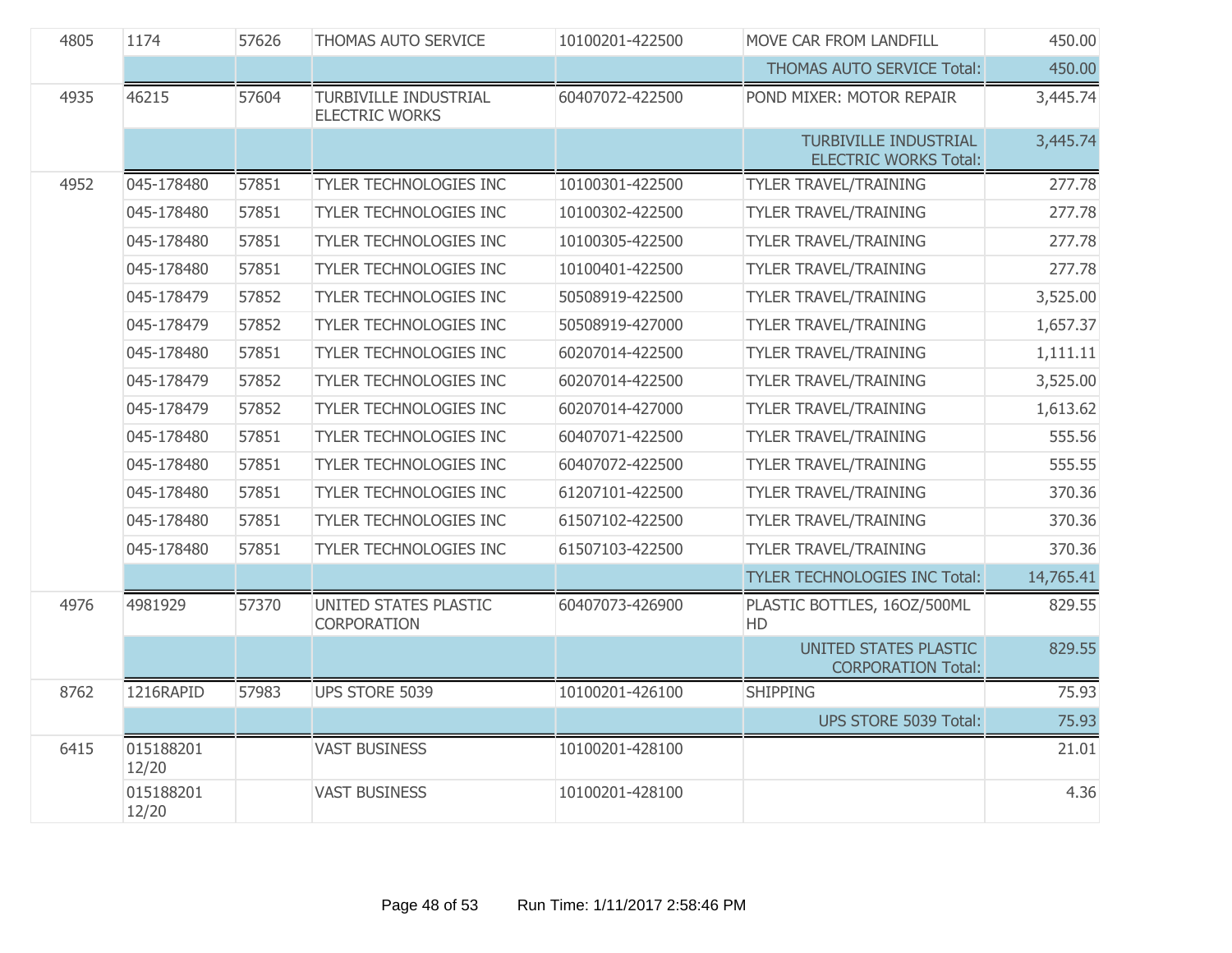| 6415 | 011912101<br>12/20 | <b>VAST BUSINESS</b> | 10100202-428100 | 17.42  |
|------|--------------------|----------------------|-----------------|--------|
|      | 011912101<br>12/20 | <b>VAST BUSINESS</b> | 10100202-428100 | 114.92 |
|      | 008075401<br>12/20 | <b>VAST BUSINESS</b> | 10100202-428100 | 112.92 |
|      | 008075401<br>12/20 | <b>VAST BUSINESS</b> | 10100202-428100 | 19.42  |
|      | 007674101<br>12/20 | <b>VAST BUSINESS</b> | 10100202-428100 | 114.92 |
|      | 007674101<br>12/20 | <b>VAST BUSINESS</b> | 10100202-428100 | 17.42  |
|      | 015146201<br>12/22 | <b>VAST BUSINESS</b> | 10100202-428100 | 13.75  |
|      | 015146201<br>12/22 | <b>VAST BUSINESS</b> | 10100202-428100 | 13.75  |
|      | 015146201<br>12/22 | <b>VAST BUSINESS</b> | 10100202-428100 | 13.75  |
|      | 015146201<br>12/22 | <b>VAST BUSINESS</b> | 10100202-428100 | 13.75  |
|      | 012518901<br>12/20 | <b>VAST BUSINESS</b> | 10100205-428100 | 38.87  |
|      | 009435602<br>12/20 | <b>VAST BUSINESS</b> | 10100205-428100 | 16.92  |
|      | 008237701<br>12/20 | <b>VAST BUSINESS</b> | 10100205-428100 | 16.92  |
|      | 007765303<br>12/20 | <b>VAST BUSINESS</b> | 10100205-428100 | 19.92  |
|      | 009871902<br>12/20 | <b>VAST BUSINESS</b> | 10100205-428100 | 16.92  |
|      | 015188201<br>12/20 | <b>VAST BUSINESS</b> | 10100205-428100 | 21.01  |
|      | 015149901<br>12/20 | <b>VAST BUSINESS</b> | 10100205-428100 | 16.92  |
|      | 015163301<br>12/20 | <b>VAST BUSINESS</b> | 10100205-428100 | 16.92  |
|      | 011232501<br>12/20 | <b>VAST BUSINESS</b> | 10100205-428100 | 16.92  |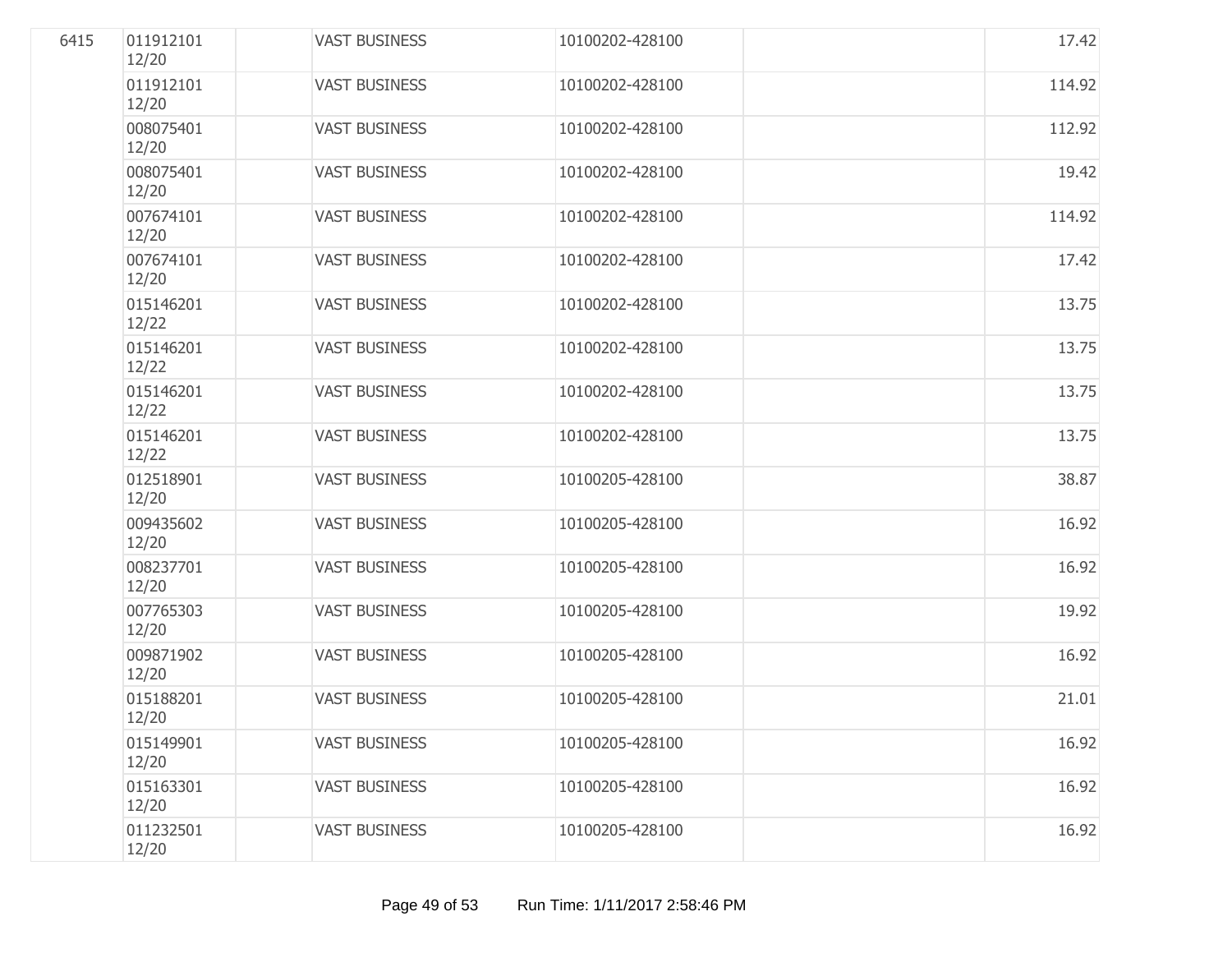| 6415 | 011264701<br>12/20 | <b>VAST BUSINESS</b> | 10100205-428100 | 16.92 |
|------|--------------------|----------------------|-----------------|-------|
|      | 015188201<br>12/20 | <b>VAST BUSINESS</b> | 10100205-428100 | 4.35  |
|      | 009964401<br>12/20 | <b>VAST BUSINESS</b> | 10100205-428100 | 16.92 |
|      | 010233801<br>12/20 | <b>VAST BUSINESS</b> | 10100205-428100 | 16.92 |
|      | 010996401<br>12/20 | <b>VAST BUSINESS</b> | 10100205-428100 | 16.92 |
|      | 011802001<br>12/20 | <b>VAST BUSINESS</b> | 10100205-428100 | 16.92 |
|      | 008669901<br>12/20 | <b>VAST BUSINESS</b> | 10100205-428100 | 16.92 |
|      | 015107001<br>12/20 | <b>VAST BUSINESS</b> | 10100603-428100 | 18.16 |
|      | 015107001<br>12/20 | <b>VAST BUSINESS</b> | 10100603-428100 | 18.16 |
|      | 015107001<br>12/20 | <b>VAST BUSINESS</b> | 10100603-428100 | 18.16 |
|      | 015107001<br>12/20 | <b>VAST BUSINESS</b> | 10100603-428100 | 18.16 |
|      | 015107001<br>12/20 | <b>VAST BUSINESS</b> | 10100603-428100 | 18.16 |
|      | 015107001<br>12/20 | <b>VAST BUSINESS</b> | 10100603-428100 | 18.16 |
|      | 008580401<br>12/20 | <b>VAST BUSINESS</b> | 10100607-428100 | 23.22 |
|      | 008580401<br>12/20 | <b>VAST BUSINESS</b> | 10100607-428100 | 17.42 |
|      | 008580401<br>12/20 | <b>VAST BUSINESS</b> | 10100607-428100 | 17.42 |
|      | 015160501<br>12/20 | <b>VAST BUSINESS</b> | 10100612-428100 | 17.42 |
|      | 015160501<br>12/20 | <b>VAST BUSINESS</b> | 10100612-428100 | 17.46 |
|      | 015160501<br>12/20 | <b>VAST BUSINESS</b> | 10100612-428100 | 17.42 |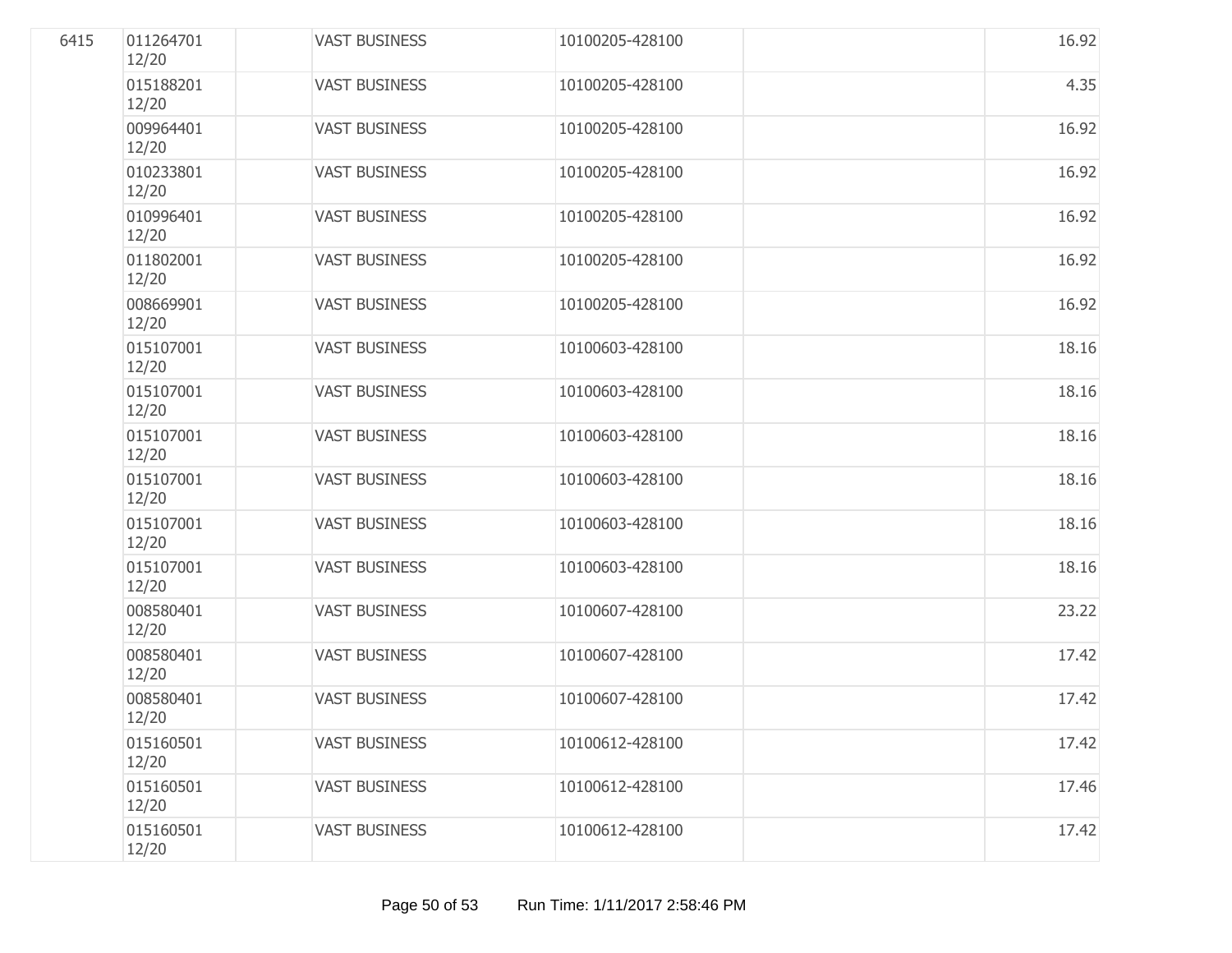| 6415 | 015160501<br>12/20 |       | <b>VAST BUSINESS</b>                        | 10100612-428100 |                                                    | 17.42      |
|------|--------------------|-------|---------------------------------------------|-----------------|----------------------------------------------------|------------|
|      | 009734101<br>12/20 |       | <b>VAST BUSINESS</b>                        | 10100617-428100 |                                                    | 34.27      |
|      | 009734101<br>12/20 |       | <b>VAST BUSINESS</b>                        | 10100617-428100 |                                                    | 41.22      |
|      | 009734101<br>12/20 |       | <b>VAST BUSINESS</b>                        | 10100617-428100 |                                                    | 41.22      |
|      | 015188201<br>12/20 |       | <b>VAST BUSINESS</b>                        | 10100618-428100 |                                                    | 25.35      |
|      | 015188201<br>12/20 |       | <b>VAST BUSINESS</b>                        | 10100618-428100 |                                                    | 8.71       |
|      | 015186501<br>12/20 |       | <b>VAST BUSINESS</b>                        | 10106062-428100 |                                                    | 43.76      |
|      | 015186501<br>12/20 |       | <b>VAST BUSINESS</b>                        | 10106062-428100 |                                                    | 43.76      |
|      | 014216501<br>12/20 |       | <b>VAST BUSINESS</b>                        | 61300664-428100 |                                                    | 25.75      |
|      | 009136501<br>12/20 |       | <b>VAST BUSINESS</b>                        | 61300664-428100 |                                                    | 19.92      |
|      |                    |       |                                             |                 | <b>VAST BUSINESS Total:</b>                        | 1,285.28   |
| 5124 | 13243              | 55509 | WAMCO LAB INC                               | 60407073-422500 | WET TESTING, 4TH QTR 2016                          | 1,100.00   |
|      |                    |       |                                             |                 | <b>WAMCO LAB INC Total:</b>                        | 1,100.00   |
| 5142 | SER793668-1        | 57169 | <b>WATERTREE INC</b>                        | 10100620-426900 | <b>WATER</b>                                       | 5.35       |
|      |                    |       |                                             |                 | <b>WATERTREE INC Total:</b>                        | 5.35       |
| 5183 | 12/31/16           |       | <b>WELLMARK INC</b>                         | 78900963-415000 | DEC16                                              | 89,082.72  |
|      | 12/31/16           |       | <b>WELLMARK INC</b>                         | 78900963-453000 | DEC16                                              | 108,099.10 |
|      | 12/31/16           |       | <b>WELLMARK INC</b>                         | 79100966-413100 | DEC16                                              | 761.25     |
|      |                    |       |                                             |                 | <b>WELLMARK INC Total:</b>                         | 197,943.07 |
| 5208 | 16-720192          | 57977 | <b>WESTERN COMMUNICATIONS</b><br><b>INC</b> | 10100201-426900 | RADIO ON/OFF CONNECTOR                             | 31.00      |
|      |                    |       |                                             |                 | <b>WESTERN COMMUNICATIONS</b><br><b>INC Total:</b> | 31.00      |
| 5220 | 687351-0           | 58185 | <b>WESTERN STATIONERS</b>                   | 10100101-426100 | COPY PAPER-KONICA COPIERS                          | 20.15      |
|      | 687351-0           | 58185 | <b>WESTERN STATIONERS</b>                   | 10100105-426100 | COPY PAPER-KONICA COPIERS                          | 1.53       |
|      | 687351-0           | 58185 | <b>WESTERN STATIONERS</b>                   | 10100106-426100 | COPY PAPER-KONICA COPIERS                          | 0.82       |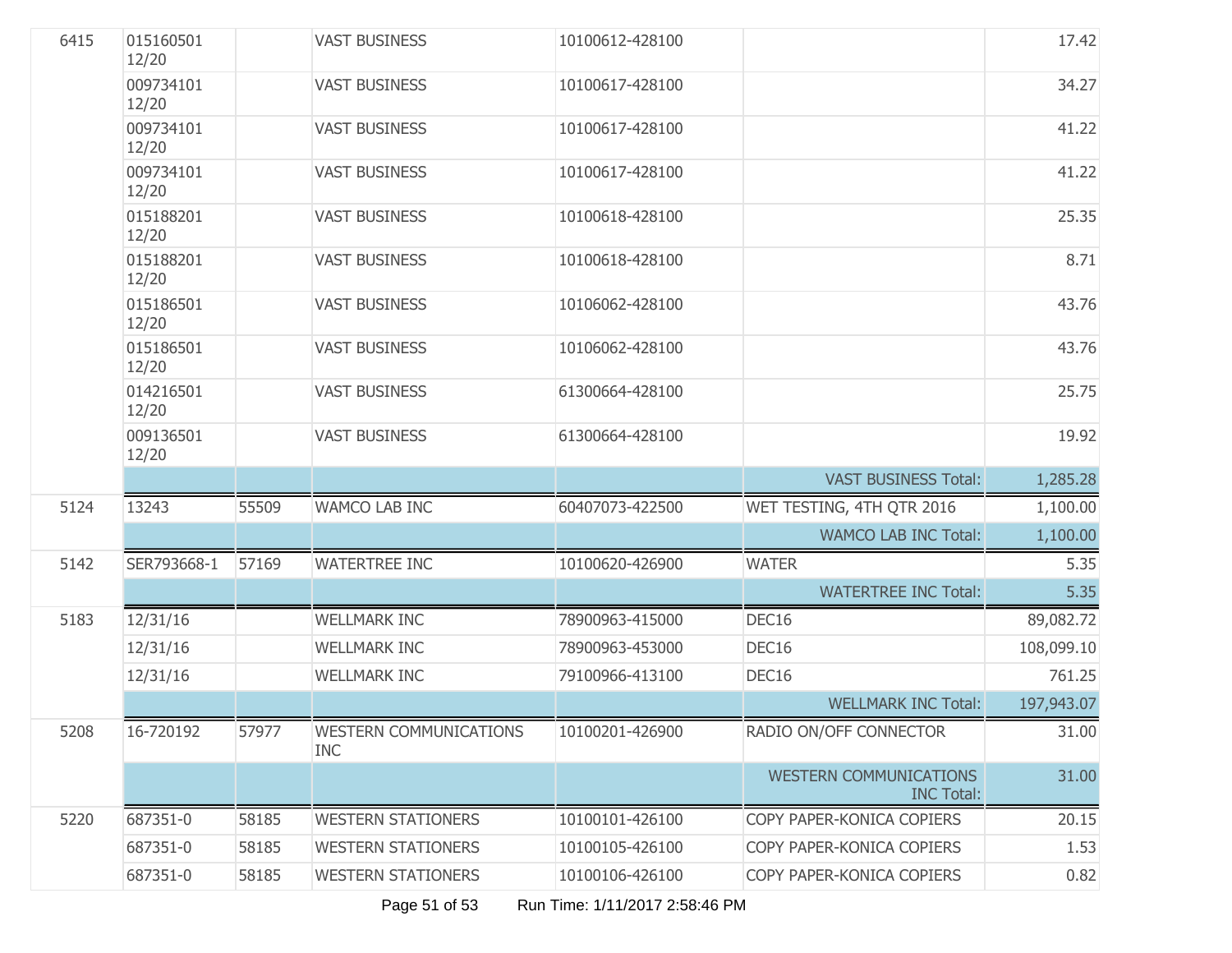| 5220 | 687351-0 | 58185 | <b>WESTERN STATIONERS</b>                     | 10100108-426100 | COPY PAPER-KONICA COPIERS                            | 378.80   |
|------|----------|-------|-----------------------------------------------|-----------------|------------------------------------------------------|----------|
|      | 687876-0 | 57980 | <b>WESTERN STATIONERS</b>                     | 10100201-426100 | <b>OFFICE SUPPLIES</b>                               | 202.48   |
|      | 687366-1 | 58069 | <b>WESTERN STATIONERS</b>                     | 10100202-426100 | <b>FILE FOLDERS</b>                                  | 9.02     |
|      | 687351-0 | 58185 | <b>WESTERN STATIONERS</b>                     | 10100204-426100 | COPY PAPER-KONICA COPIERS                            | 683.68   |
|      | 687502-1 | 58041 | <b>WESTERN STATIONERS</b>                     | 10100301-426100 | <b>OFFICE SUPPLIES</b>                               | 64.80    |
|      | 686854-0 | 57377 | <b>WESTERN STATIONERS</b>                     | 10100607-426100 | <b>PLANNER</b>                                       | 34.43    |
|      | 686854-1 | 57377 | <b>WESTERN STATIONERS</b>                     | 10100607-426100 | <b>PLANNER</b>                                       | 18.50    |
|      | 687351-0 | 58185 | <b>WESTERN STATIONERS</b>                     | 10100618-426100 | COPY PAPER-KONICA COPIERS                            | 0.89     |
|      | 687351-0 | 58185 | <b>WESTERN STATIONERS</b>                     | 10100706-426100 | COPY PAPER-KONICA COPIERS                            | 265.52   |
|      | 687351-0 | 58185 | <b>WESTERN STATIONERS</b>                     | 10100707-426100 | COPY PAPER-KONICA COPIERS                            | 9.99     |
|      | 687351-0 | 58185 | <b>WESTERN STATIONERS</b>                     | 10100708-426100 | COPY PAPER-KONICA COPIERS                            | 1.64     |
|      | 687351-0 | 58185 | <b>WESTERN STATIONERS</b>                     | 10106022-426100 | COPY PAPER-KONICA COPIERS                            | 0.31     |
|      | 687838-0 | 57664 | <b>WESTERN STATIONERS</b>                     | 10106022-429600 | <b>OFFICE SUPPLIES</b>                               | 128.81   |
|      | 687351-0 | 58185 | <b>WESTERN STATIONERS</b>                     | 27000270-426100 | COPY PAPER-KONICA COPIERS                            | 0.16     |
|      | 687366-1 | 58069 | <b>WESTERN STATIONERS</b>                     | 61800890-426100 | <b>FILE FOLDERS</b>                                  | 3.87     |
|      | 687351-0 | 58185 | <b>WESTERN STATIONERS</b>                     | 79300968-426100 | COPY PAPER-KONICA COPIERS                            | 4.40     |
|      |          |       |                                               |                 | <b>WESTERN STATIONERS Total:</b>                     | 1,829.80 |
| 8765 | 09/12/16 | 57976 | WILLIAMS, JAMES R                             | 60200933-431000 | 14-2196 AGREEMENT WITH<br>WILLIAM                    | 2,154.10 |
|      |          |       |                                               |                 | WILLIAMS, JAMES R Total:                             | 2,154.10 |
| 5336 | 01/31/17 |       | <b>WORKING AGAINST VIOLENCE</b><br><b>INC</b> | 10100621-459300 | JAN17 WAVI                                           | 9,463.17 |
|      |          |       |                                               |                 | <b>WORKING AGAINST VIOLENCE</b><br><b>INC Total:</b> | 9,463.17 |
| 5352 | 20711    | 58219 | <b>WYSS INCORPORATED</b>                      | 50508910-422500 | 13-2139 MT RUSHMORE RD ST<br><b>JAME</b>             | 42.50    |
|      | 20711    | 58219 | <b>WYSS INCORPORATED</b>                      | 50508911-422500 | 13-2139 MT RUSHMORE RD ST<br><b>JAME</b>             | 42.50    |
|      | 20711    | 58219 | <b>WYSS INCORPORATED</b>                      | 60200933-422500 | 13-2139 MT RUSHMORE RD ST<br><b>JAME</b>             | 42.50    |